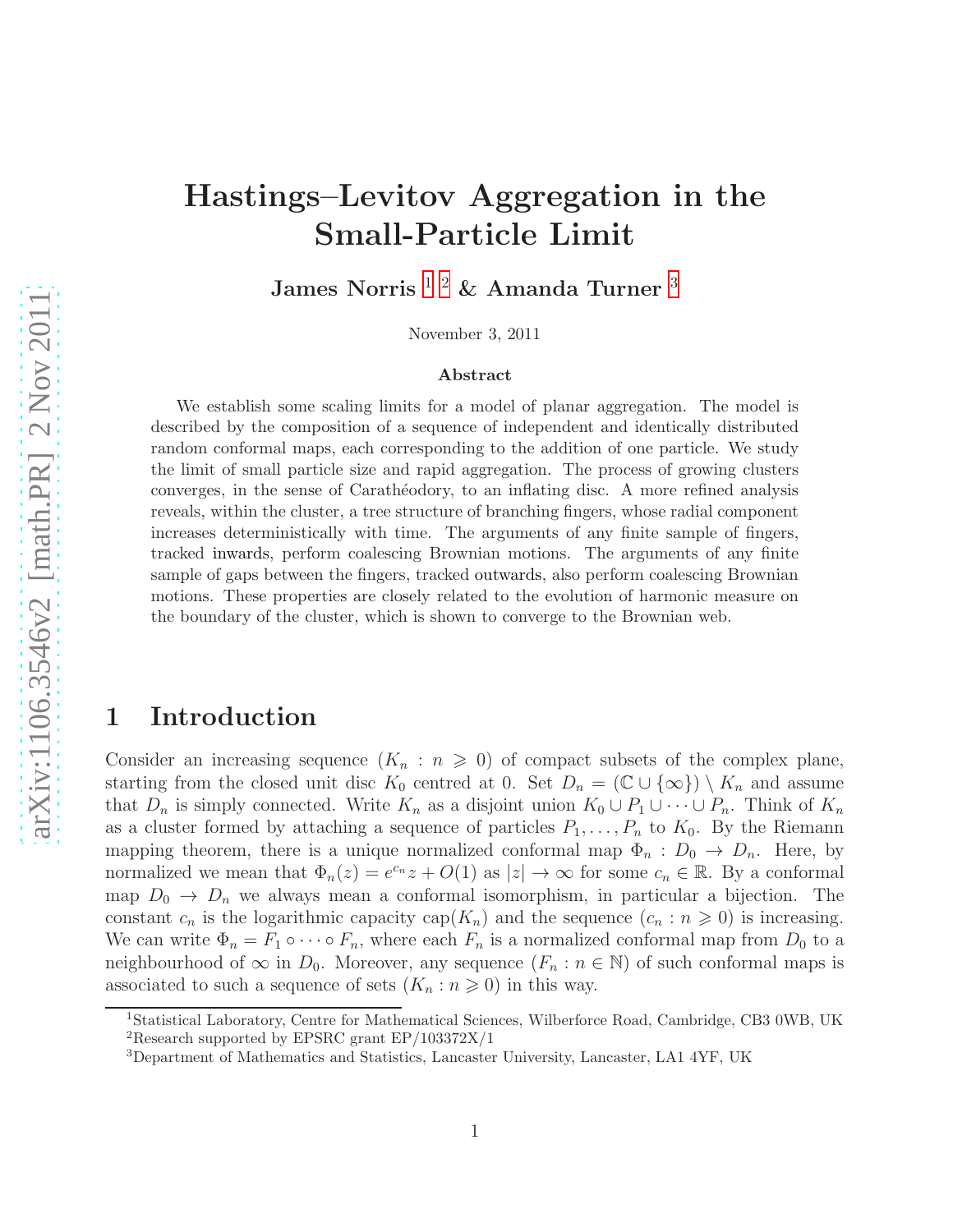Hasting and Levitov [\[8\]](#page-37-0) introduced a family of models for random planar growth, indexed by a parameter  $\alpha \in [0, 2]$ . We shall study a version of the case  $\alpha = 0$ , which may be described as follows. Let P be a non-empty and connected subset of  $D_0$ , having 1 as a limit point. Set  $K = K_0 \cup P$  and  $D = (\mathbb{C} \cup {\infty}) \setminus K$ . Assume that K is compact and that D is simply connected. We think of P as a particle attached to  $K_0$  at 1. For example, P could be a disc of diameter  $\delta$  tangent to  $K_0$  at 1, or a line segment  $(1, 1 + \delta]$ . We sometimes allow the case where P has other limit points in  $K_0$ , for example  $P = \{z \in D_0 : |z - 1| \leq \delta\}$ , but always give 1 the preferred status of attachment point. Write  $F$  for the unique normalized conformal map  $D_0 \to D$  and set  $c = \text{cap}(K)$ . We assume throughout that F extends continuously to the closure  $\bar{D}_0$ . This is known to hold if and only if K is locally connected. Let  $(\Theta_n : n \in \mathbb{N})$ be a sequence of independent random variables, each uniformly distributed on  $[0, 2\pi)$ . Define for  $n \geqslant 1$ 

$$
F_n(z) = e^{i\Theta_n} F(e^{-i\Theta_n} z), \quad \Phi_n = F_1 \circ \cdots \circ F_n.
$$
 (1)

Write  $(K_n : n \in \mathbb{N})$  and  $(P_n : n \in \mathbb{N})$  for the associated sequences of random clusters and particles.

Note that  $cap(K_n) = cn$ . Note also that  $P_{n+1} = \Phi_n(e^{i\Theta_{n+1}}P)$ . Since harmonic measure is conformally invariant, conditional on  $K_n$ , the random point  $\Phi_n(e^{i\Theta_{n+1}})$  at which  $P_{n+1}$  is attached to  $K_n$  is distributed on the boundary of  $K_n$  according to the normalized harmonic measure from infinity. However  $P_{n+1}$  is not a simple copy of P, as would be natural in a model of diffusion limited aggregation, but is distorted<sup>[4](#page-1-0)</sup> by the map  $\Phi_n$ .

We obtain results which describe the limiting behaviour of the growing cluster when the basic particle P has small diameter  $\delta$ , identifying both its overall shape and the distribution of random structures of 'fingers' and 'gaps'. Some of these results are stated in Section [3.](#page-3-0) The results are accompanied by illustrations of typical clusters for certain cases of the model. We need some basic estimates for conformal maps, which are derived in Section [4.](#page-8-0) A simplifying feature of the case  $\alpha = 0$  is that fact that, for  $\Gamma_n = \Phi_n^{-1}$ , the process  $(\Gamma_n(z) : n \geq 0)$  is Markov, for all  $z \in D_0$ . This enables us to do a fluid limit analysis in Section [5](#page-13-0) for the random flows  $\Gamma_n$  as the particles become small, showing that after adding n particles, the cluster fills out a disc of radius  $e^{cn}$ , with only small holes. In Section [6,](#page-17-0) we obtain some further estimates which show that the harmonic measure from infinity on the boundary of the cluster is concentrated near the circle of radius  $e^{cn}$  and spread out evenly around the circle. We also bound the distortion of individual particles. Section [7](#page-24-0) reviews some weak approximation theorems for the coalescing Brownian flow from [\[15\]](#page-37-1). These are then applied to the flow of harmonic measure on the cluster boundary in Section [8.](#page-27-0) In conjunction with the results of Section [6,](#page-17-0) this finally allows us to identify the weak limit of the fingers and gaps.

<span id="page-1-0"></span><sup>&</sup>lt;sup>4</sup>If we suppose (unrealistically) that  $\Phi'_n$  is nearly constant on the scale of P, then a rough compensation for the distortion would be achieved by replacing P in the definition of  $P_{n+1}$  by a scaled copy of diameter  $\delta_{n+1} = |\Phi'_n(e^{i\Theta_{n+1}})|^{-1}\delta$ . More generally, we could interpolate between these models by taking  $\delta_{n+1} = |\Phi'_n(e^{i\Theta_{n+1}})|^{-\alpha/2}\delta$  for some fixed  $\alpha \in [0,2]$ . This is the family proposed by Hastings and Levitov.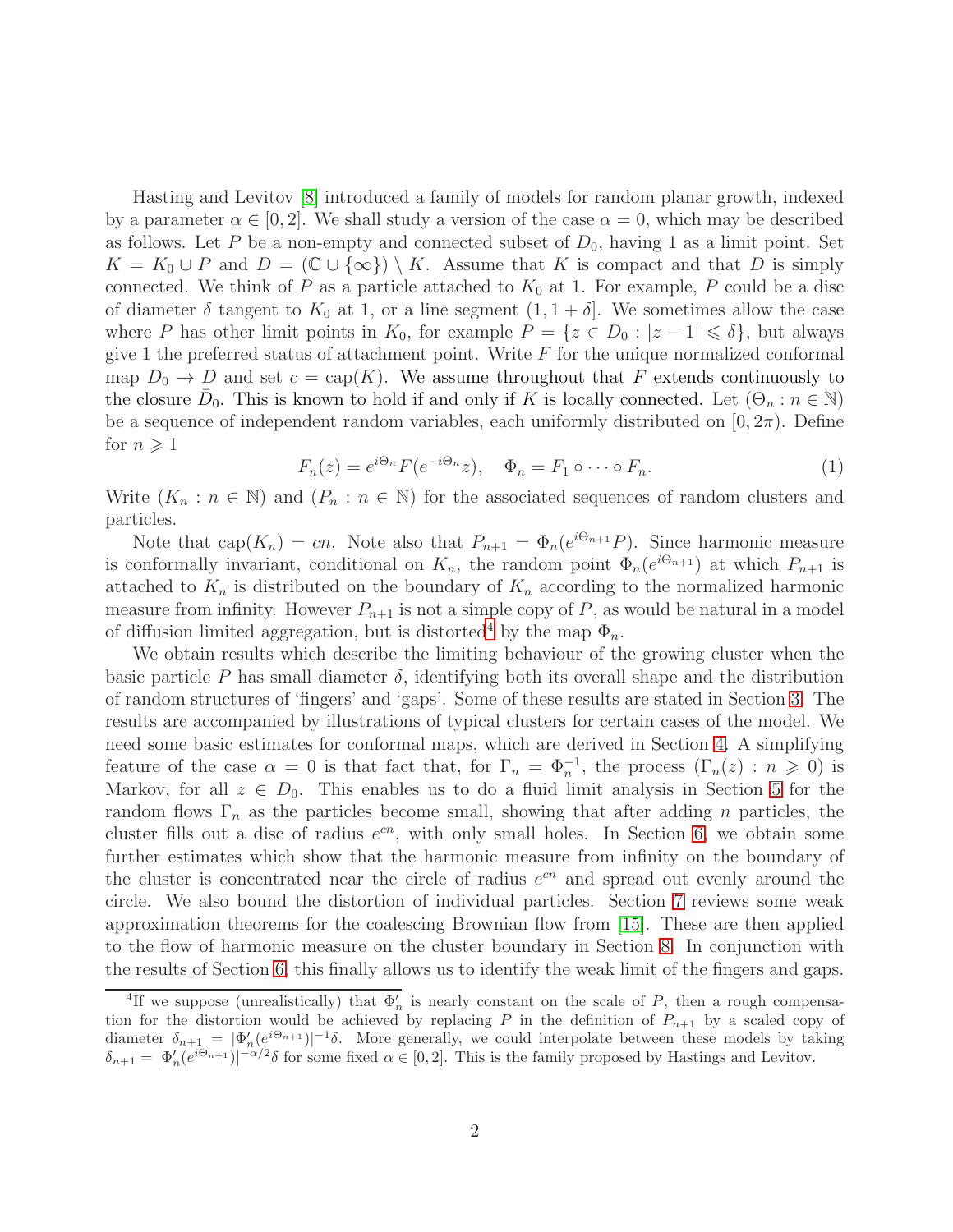#### 2 Review of related work

There has been strong interest in models for the random growth of clusters over the last 50 years. Early models were often set up on a lattice, such as the Eden model [\[5\]](#page-37-2), Witten and Sander's diffusion limited aggregation (DLA) [\[17\]](#page-38-0), and the family of dielectric breakdown models of Niemeyer et al. [\[13\]](#page-37-3). The primary interest in these and other related processes has been in the asymptotic behaviour of large clusters.

Computational investigations of these lattice based models have revealed structures, of fractal type, which in some cases resemble natural phenomena. However, such investigations have also shown sensitivity to details of implementation, in particular to the geometry of the underlying lattice. For example, in [\[1\]](#page-36-0) and [\[12\]](#page-37-4) different fractal dimensions are obtained for DLA constructed with different lattice dependencies. This suggests that lattice-based models may not be the most effective way to describe these physical structures. In addition, lattice based models have proved difficult to analyse. There are few notable mathematical results, with the exception of Kesten's 1987 growth estimate for DLA [\[11\]](#page-37-5), and there is much that remains to be understood about the large-scale behaviour of these models and in particular about the structure of fingers which is characteristically observed.

In 1998, Hastings and Levitov [\[8\]](#page-37-0) formulated a family of continuum growth models in terms of sequences of iterated conformal maps, indexed by a parameter  $\alpha \in [0, 2]$ . They argue, by comparing local growth rates, that their models share features with lattice dielectric breakdown in the range  $\alpha \in [1, 2]$ , so that  $\alpha = 1$  corresponds to the Eden model, and  $\alpha = 2$ to DLA. Further exploration of this relation is discussed in the survey paper by Bazant and Crowdy [\[2\]](#page-36-1).

The Hastings–Levitov family of models has been discussed extensively in the physics literature from a numerical point of view. In their original paper, Hastings and Levitov found experimental evidence of a phase transition at  $\alpha = 1$ , and further studies can be seen in, for example, [\[4\]](#page-37-6) where estimates for the fractal dimensions of clusters are obtained, [\[9\]](#page-37-7) where the multifractal properties of harmonic measure on the cluster are explored, and [\[7\]](#page-37-8) where the dependence of the fractal dimension on  $\alpha$  is investigated.

Although this conformal mapping approach to planar random growth processes has proved more tractable than the lattice approach, there have been few rigorous mathematical results, particularly in the case  $\alpha > 0$ . Carleson and Makarov [\[3\]](#page-37-9), in 2001, obtained a growth estimate for a deterministic analogue of the DLA model. In 2005, Rohde and Zinsmeister [\[16\]](#page-38-1) considered the case  $\alpha = 0$  in the Hastings–Levitov family. They established a long-time scaling limit, for fixed particle size and showed that the limit law was supported on clusters of dimension 1. They also gave estimates for the dimension of the limit sets in the case of general  $\alpha$ , and discussed limits of deterministic variants. Recently, Johansson Viklund, Sola and Turner [\[10\]](#page-37-10) studied an anisotropic version of the Hastings–Levitov model in the  $\alpha = 0$  case, and established deterministic scaling limits for the macroscopic shape and evolution of harmonic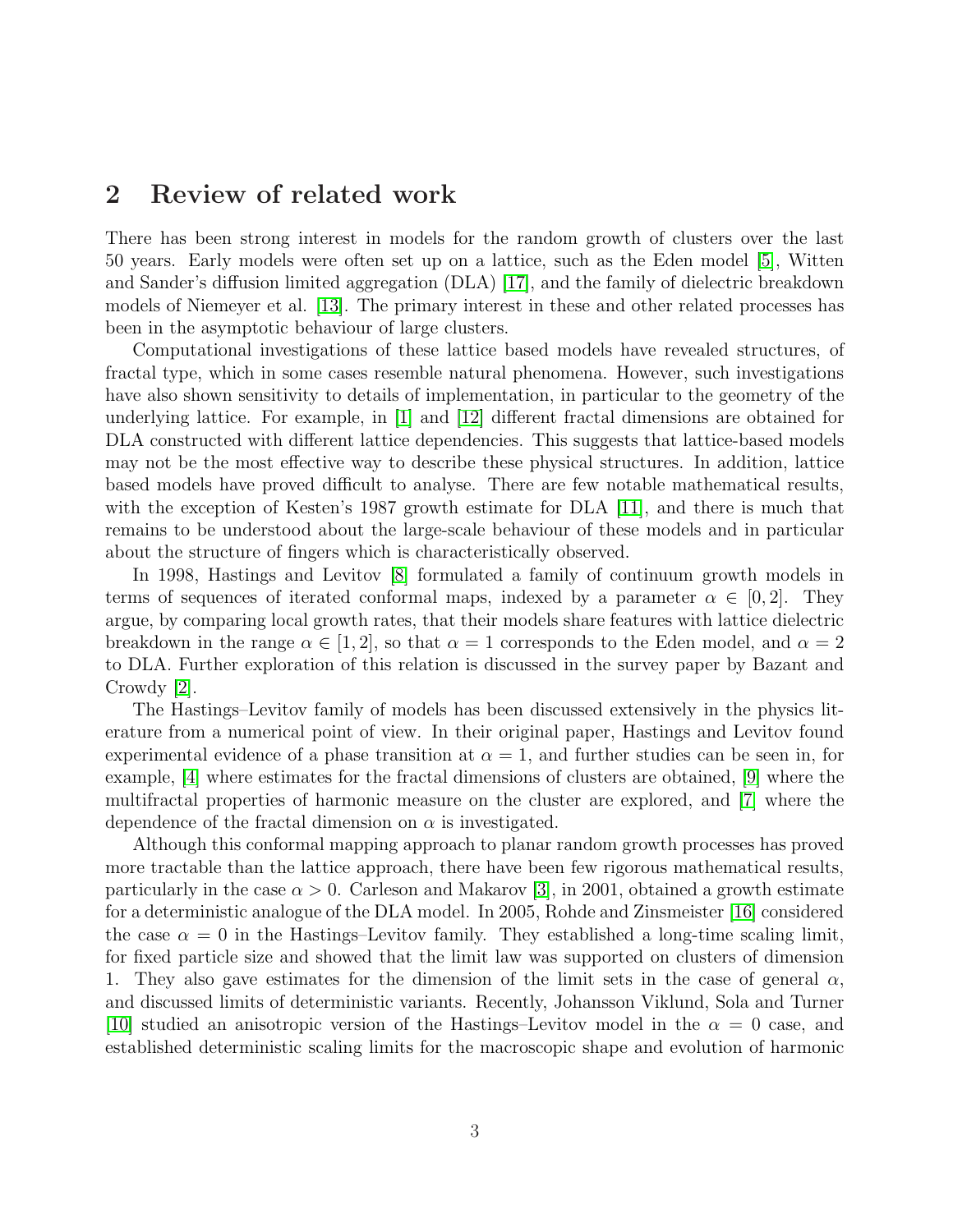measure on the cluster boundary.

In this paper, we also consider the case  $\alpha = 0$  but in the limiting regime where the particle diameter  $\delta$  becomes small and where the size of the cluster is of order 1 or larger. We obtain a precise description of the macroscopic shape and growth dynamics of these clusters, as well as a fine scale description of the underlying branching structure. In the process of obtaining these results, we show that the evolution of harmonic measure on the cluster boundary converges to the coalescing Brownian flow, also known as the Brownian web [\[6\]](#page-37-11). An early version of some parts of the present paper, along with its companion paper [\[15\]](#page-37-1), appeared in [\[14\]](#page-37-12).

#### <span id="page-3-0"></span>3 Statement of results

We state here our main results on the shape and structure of the Hastings–Levitov cluster. Our main result on the harmonic measure flow, which cannot be stated so directly, is Theorem [8.1.](#page-29-0) For simplicity, we assume in this section that the basic particle P is either a slit  $(1, 1 + \delta]$ or a disc  $\{|z - 1 - \delta/2| \le \delta/2\}$ , and that  $\delta \in (0, 1/3]$ . We shall prove our results under some general conditions  $(2),(10),(12)$  $(2),(10),(12)$  $(2),(10),(12)$  $(2),(10),(12)$  on the basic particle P, which can be readiliy checked for the slit and disc models. We shall see that under one of these conditions [\(2\)](#page-8-1) the logarithmic capacity  $c = \text{cap}(K) = \log F'(\infty)$  of K satisfies  $\delta^2/6 \leq c \leq 3\delta^2/4$ . Our first result expresses that the cluster  $K_n$  is contained in a disc of approximate radius  $e^{cn}$  and fills out that disc with only small holes. Moreover, there is a rough correspondence between the time at which a particle arrives and its distance from the origin.

<span id="page-3-1"></span>**Theorem 3.1.** *Consider for*  $\varepsilon \in (0,1]$  *and*  $m \in \mathbb{N}$  *the event*  $\Omega[m,\varepsilon]$  *specified by the following conditions: for all*  $n \leq m$  *and all*  $n' \geq m + 1$ *,* 

$$
|z - e^{cn + i\Theta_n}| \leqslant \varepsilon e^{cn} \quad \text{for all } z \in P_n
$$

*and*

$$
dist(w, K_n) \leqslant \varepsilon e^{cn} \quad whenever \ |w| \leqslant e^{cn}
$$

*and*

 $|z| \geqslant (1 - \varepsilon)e^{cm}$  *for all*  $z \in P_{n'}$ .

Assume that  $\varepsilon = \delta^{2/3} (\log(1/\delta))^8$  and  $m = \lfloor \delta^{-6} \rfloor$ . Then  $\mathbb{P}(\Omega[m,\varepsilon]) \to 1$  as  $\delta \to 0$ .

This result is a special case of Theorem [6.5](#page-23-0) below. Note that  $\Omega[m,\varepsilon]$  is decreasing in m and increasing in  $\varepsilon$ . We have made some effort to maximise the power  $2/3$  in this statement. It will be crucial later that  $2/3 > 1/2$ . We shall take particular interest in the case where m is of order  $\delta^{-2}$  and in the case where m is of order  $\delta^{-3}$ , when the diameter of the cluster  $K_m$  is of order 1 and  $\delta^{-1}$  respectively. We have not attempted to optimise the power 8 in the logarithm.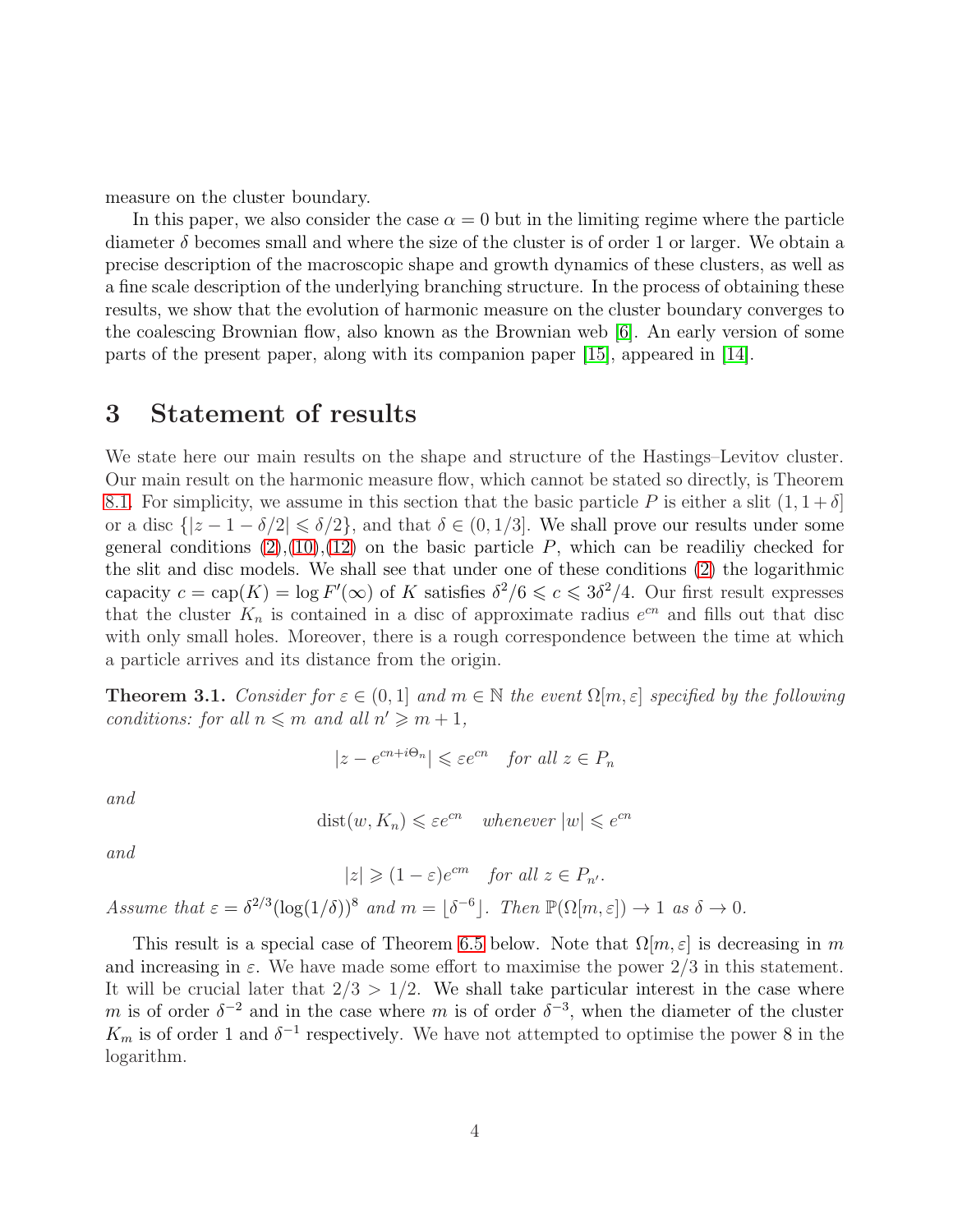In Figure [1,](#page-5-0) we present some realizations of the cluster when P is a slit<sup>[5](#page-4-0)</sup>  $(1, 1+\delta]$ , for various values of  $\delta$ . We observe in Figure [1\(b\),](#page-5-1) when  $\delta = 1$ , that incoming particles are markedly distorted and that particles arriving later tend to be larger. This effect is diminished when we examine smaller values of  $\delta$ . In Figure [1\(e\),](#page-5-2) the cluster is a rough disc, as predicted by Theorem [3.1](#page-3-1) but with some sort of internal structure. The colours label arrivals in different epochs, showing that there is a close relationship between the time of arrival and the distance from the origin at which a particle sticks, as in Theorem [3.1.](#page-3-1) Figure [1\(f\)](#page-5-3) focuses on the motion of points on the boundary of the unit circle, under the inverse map  $\Gamma_n = \Phi_n^{-1}$  and over a longer timescale than for the other simulations. This motion suggests the behaviour of coalescing Brownian motions, which is confirmed in Theorem [8.1](#page-29-0) below.

We now fix  $N \in \mathbb{N}$  and state two results describing the internal geometry of the cluster  $K_N$  in terms of coalescing Brownian motions, which will follow from Theorems [3.1](#page-3-1) and [8.1.](#page-29-0) Define

$$
\tilde{K}_n = \{ z \in \mathbb{C} : e^z \in K_n \}, \quad \tilde{D}_n = \{ z \in \mathbb{C} : e^z \in D_n \}
$$

and determine  $\rho = \rho(P) \in (0, \infty)$  by

$$
\frac{\rho}{2\pi} \int_0^{2\pi} (g(\theta) - \theta)^2 d\theta = 1
$$

where g is the unique continuous map  $(0, 2\pi) \to (0, 2\pi)$  such that  $g(\pi) = \pi$  and  $G(e^{i\theta}) = e^{ig(\theta)}$ for all  $\theta$ . We shall show in Proposition [4.3](#page-12-0) that  $\delta^{-3}/C \leq \rho \leq C\delta^{-3}$  for an absolute constant  $C < \infty$ . Note that  $K_N$  has a natural notion of ancestry for its constituent particles: we say that  $P_k$  is the parent of  $P_{n+1}$  if  $\Phi_n(e^{i\Theta_{n+1}}) \in P_k$ . This notion is inherited by the covering cluster  $K_N$  and will allow us to identify path-like structures within the cluster. For  $\text{Re}(z) \geq 0$ , denote by  $\tilde{P}_0(z)$  the closest particle to z in  $\tilde{K}_N$ , and recursively denote by  $\tilde{P}_m(z)$  the parent of  $\tilde{P}_{m-1}(z)$  until  $m = m(z)$  when  $\tilde{P}_{m(z)}(z)$  is attached to the imaginary axis, at  $a(z)$  say. Consider the compact set

$$
\text{finger}(z) = \{a(z)\} \cup \bigcup_{m=0}^{m(z)} \tilde{P}_m(z).
$$

We shall describe also the structure of the complementary set  $D_N$ , using a choice of paths in this set. The notion of ancestry is not available, so we look instead for paths in the gaps which lead mainly outwards, that is to the right in the logarithmic picture. In order to enforce this outwards property, we impose a condition of minimal length, which requires a suitable completion of the set of paths. By a *gap path* we mean a rectifiable path  $(p_\tau)_{\tau\geq 0}$  in

<span id="page-4-0"></span><sup>&</sup>lt;sup>5</sup>The normalized conformal map  $G = F^{-1} : D \to D_0$  can be obtained in this case as  $\phi^{-1} \circ g_1 \circ \phi$ , where  $\phi$  takes D<sub>0</sub> to the upper half plane  $H_0$  by  $\phi(z) = i(z-1)/(z+1)$  and  $g_1(z) = \sqrt{(z^2+t)/(1-t)}$  takes  $H = H_0 \setminus (0, i\sqrt{t}]$ to  $H_0$ , where  $t = \delta^2/(2+\delta)^2$ . A straightforward calculation gives  $c = c(\delta) = -\log G'(\infty) = -\log(1-t) \asymp \delta^2/4$ .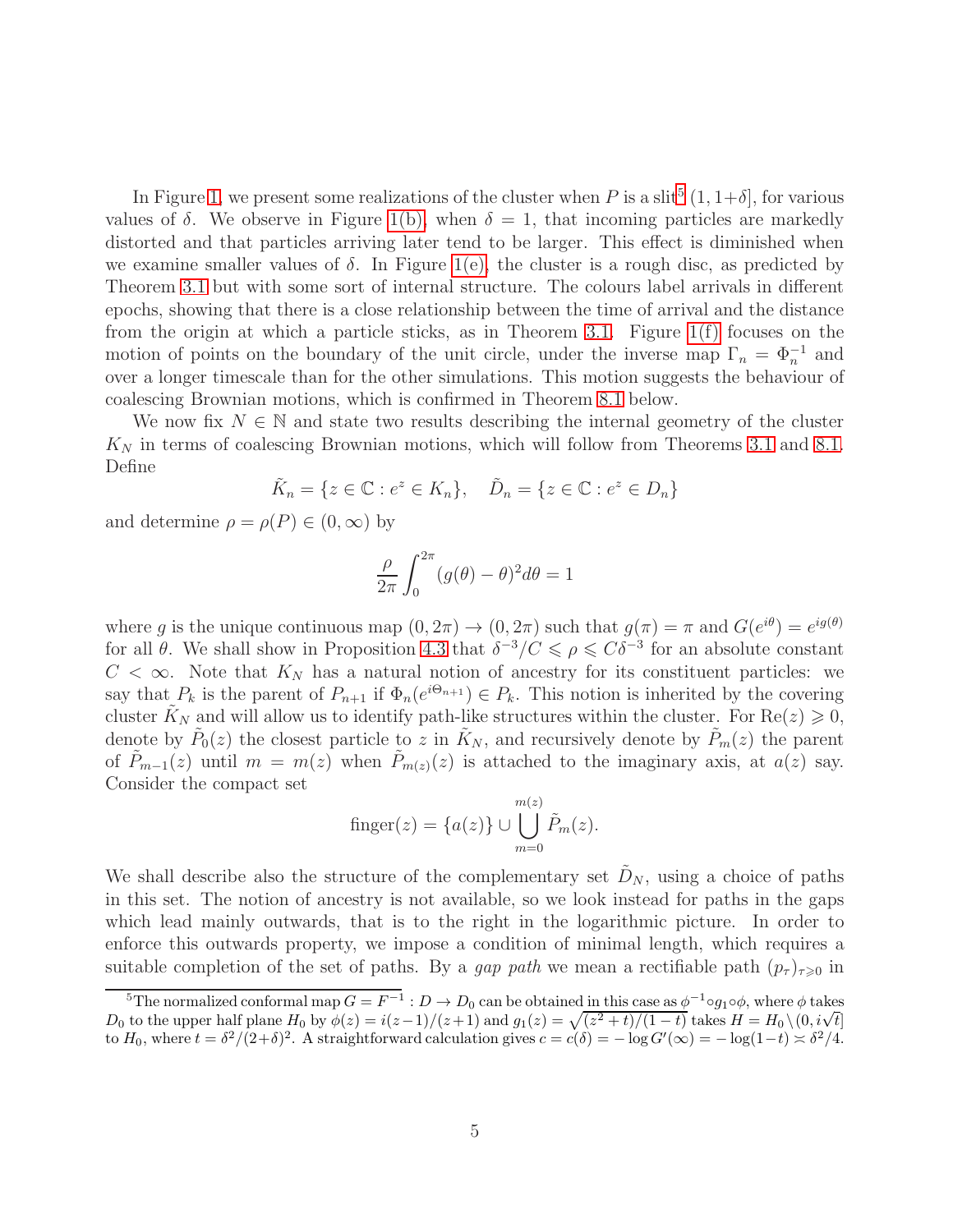

(a) The cluster after a few arrivals with  $\delta = 1.$ 



(c) The cluster after 800 arrivals with  $\delta = 0.1$ .



<span id="page-5-2"></span>(e) The cluster after 20000 arrivals with  $\delta = 0.02$ .



<span id="page-5-1"></span>(b) The cluster after 100 arrivals with  $\dot{\delta} = 1.$ 



(d) The cluster after 5000 arrivals with  $\delta = 0.04$ .



<span id="page-5-3"></span>(f) Trajectories of  $\tilde{\Gamma}_n(e^{2\pi ix})/(2\pi i)$  for  $\delta = 0.02$ , with  $t = n/10^6$ .

<span id="page-5-0"></span>Figure 1: The slit case of HL(0)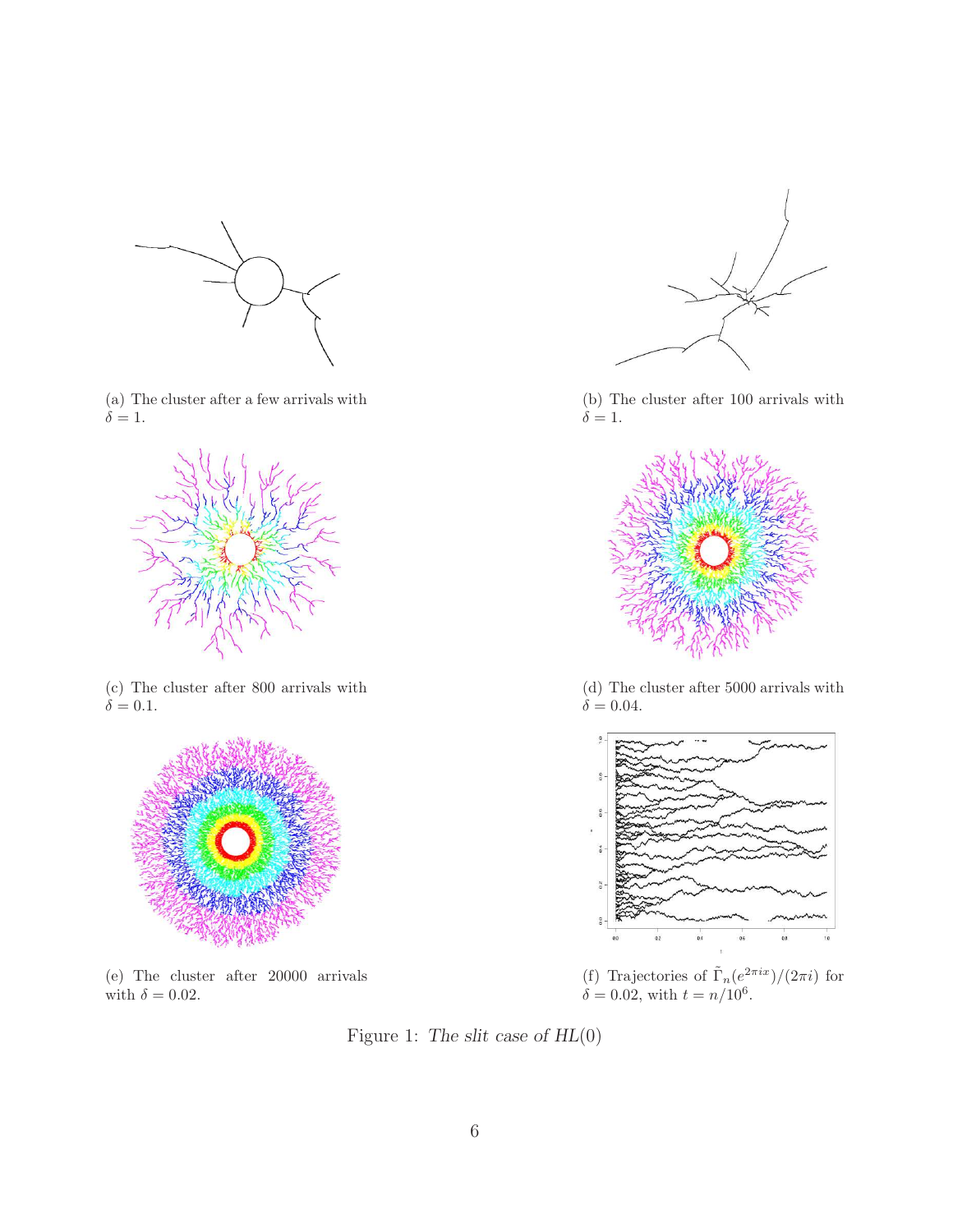C, parametrized by arc length, such that  $\text{Re}(p_{\tau}) \to \infty$  as  $\tau \to \infty$  and such that, for some continuous map  $h : [0, \infty) \times [0, 1] \to \mathbb{C}$  and for all  $\tau \geq 0$ , we have  $p_{\tau} = h(\tau, 1)$  and  $h(\tau, t) \in D_N$ for all  $t \in [0,1)$ . For  $R > 0$ , define  $L_R(p) = \inf\{\tau \geq 0 : \text{Re}(p_\tau) = R\}$ . Write  $p_0(z)$  for the closest point to z which is not in the interior of  $\tilde{K}_N$ . Since  $\tilde{D}_N$  is simply connected and  $K_N$  is compact, there exists a unique gap path  $p(z)$  starting from  $p_0(z)$  and minimizing  $L_R(p)$  over all gap paths starting from  $p_0(z)$ , for all sufficiently large R. The path  $p(z)$  may be thought of as a long piece of thread outside the cluster, with one end attached to  $p_0(z)$  and drawn tight by pulling from the right. Set

$$
gap(z) = \{p_{\tau}(z) : \tau \geq 0\}.
$$

Note that, by minimality, for all  $\tau_1, \tau_2 \geq 0$  with  $\tau_1 < \tau_2$  and such that the open line segment  $I = (p_{\tau_1}(z), p_{\tau_2}(z))$  is contained in  $\tilde{D}_N$ , we have  $p_{\tau}(z) \in I$  for all  $\tau \in (\tau_1, \tau_2)$ . These definitions are illustrated in Figure [2.](#page-6-0) Both fingers and gaps depend implicitly on N, although we have suppressed this in the notation.



<span id="page-6-0"></span>Figure 2: Diagram illustrating fingers and gaps in  $K_N$  (repeating periodically). This is only a representation and in general the particles will be distorted both by the conformal mapping and by the logarithmic transformation.

In order to capture the limiting fluctuations of the fingers and gaps we have to rescale. We do this in two ways, defining horizontal and vertical scaling operators  $\sigma$  and  $\bar{\sigma}$  by

$$
\sigma(r+i\theta) = (\delta^*r, \theta), \quad \bar{\sigma}(r+i\theta) = (r, \theta/\sqrt{\delta^*}), \quad r \geq 0, \quad \theta \in \mathbb{R}
$$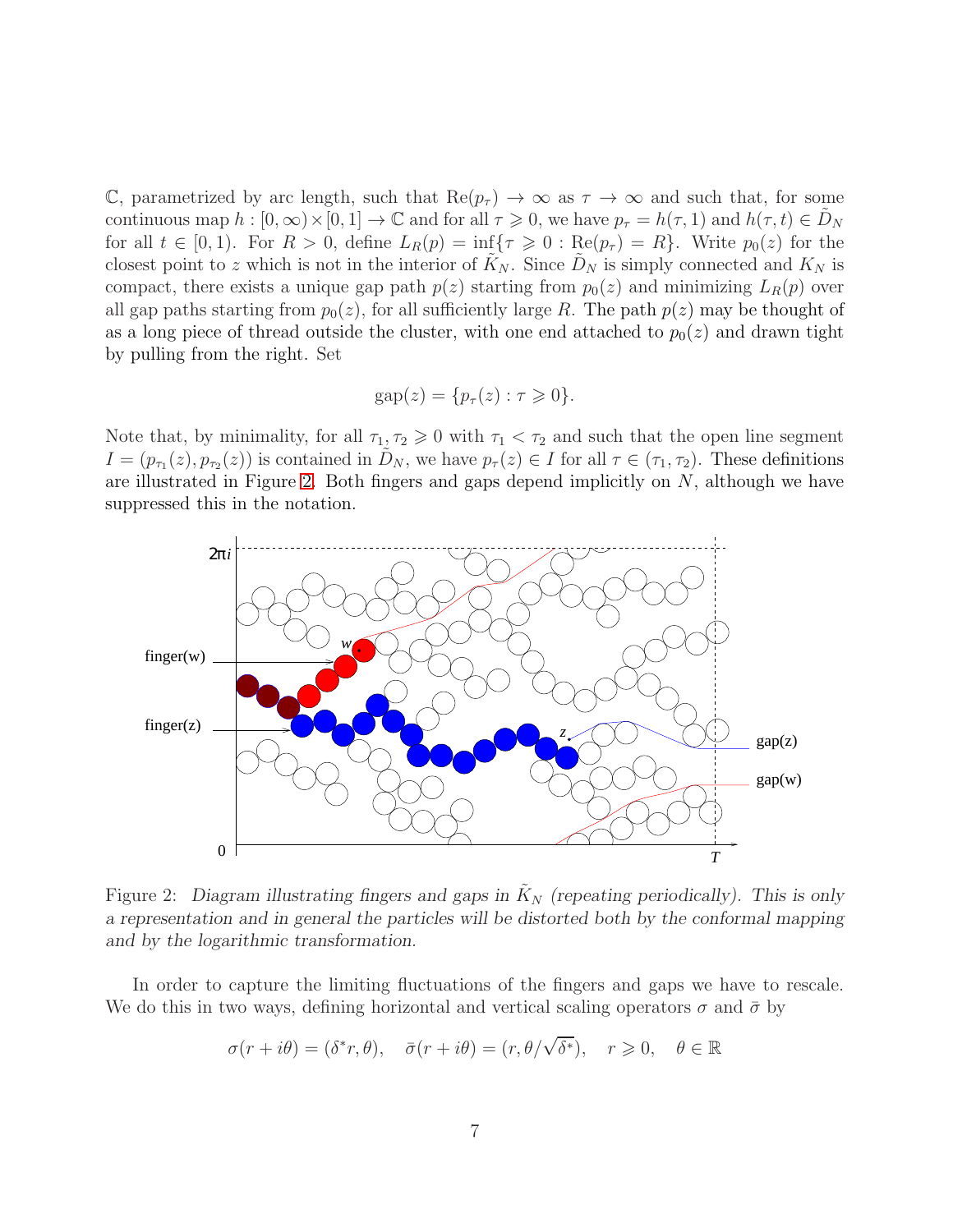where  $\delta^* = (\rho c)^{-1}$ . Note that  $\delta/C \leq \delta^* \leq C\delta$  for an absolute constant  $C < \infty$ . Also  $\bar{\sigma} = \sigma_{\delta^*} \circ \sigma$  where  $\sigma_{\delta^*}$  is the diffusive scaling

$$
\sigma_{\delta^*}(s, x) = (s/\delta^*, x/\sqrt{\delta^*}), \quad s \ge 0, \quad x \in \mathbb{R}.
$$

The horizontal scaling identifies global random behaviour in the fingers and gaps over very long time scales, whereas the vertical scaling identifies local fluctuations in the fingers and gaps while the size of the cluster is of order 1.

Denote by S the space of closed subsets of  $[0, \infty) \times \mathbb{R}$ , equipped with a local Hausdorff metric. Define  $\mathbb{F}, \mathbb{G} : [0, \infty) \times \mathbb{R} \to S$  and  $\overline{\mathbb{F}}, \overline{\mathbb{G}} : [0, \infty) \times \mathbb{R} \to S$  by

$$
\mathbb{F} = \sigma \circ \text{finger} \circ \sigma^{-1}, \quad \mathbb{G} = \sigma \circ \text{gap} \circ \sigma^{-1}
$$

$$
\overline{\mathbb{F}} = \overline{\sigma} \circ \text{finger} \circ \overline{\sigma}^{-1}, \quad \overline{\mathbb{G}} = \overline{\sigma} \circ \text{gap} \circ \overline{\sigma}^{-1}.
$$

Thus, for  $e = (s(e), x(e)),$ 

$$
\mathbb{F}(e) = \{\sigma(w) : w \in \text{finger}(s(e)/\delta^* + ix(e))\}, \quad \mathbb{G}(e) = \{\sigma(w) : w \in \text{gap}(s(e)/\delta^* + ix(e))\}
$$
\n
$$
\mathbb{F}(e) = \{\bar{\sigma}(w) : w \in \text{finger}(s(e) + ix(e)\sqrt{\delta^*})\}, \quad \mathbb{G}(e) = \{\bar{\sigma}(w) : w \in \text{gap}(s(e) + ix(e)\sqrt{\delta^*})\}.
$$

We consider  $\mathbb{F}(e), \mathbb{F}(e), \mathbb{G}(e), \mathbb{G}(e)$  as random variables in S.

We state first the long time result. Fix  $T > 0$  and let E be a finite subset of  $[0, T] \times \mathbb{R}$ . Take  $N = \lfloor \rho T \rfloor$  so that  $K_N$  is approximately a disc of radius  $e^{T/\delta^*}$ . Denote by  $\nu_E^P$  and  $\eta_E^P$  the respective laws of  $(\mathbb{F}(e) : e \in E)$  and  $(\mathbb{G}(e) : e \in E)$  on  $\mathcal{S}^E$ . Let  $(B^e : e \in E)$  be a family of  $2\pi$ -coalescing Brownian motions,  $B^e$  running backwards in time from  $x(e)$  at time  $s(e)$ . Thus  $B^e = (B_t^e : 0 \leq t \leq s(e))$  and for all  $e, e' \in E, B^e$  and  $B^{e'}$  are independent until (time running backwards) their difference is an integer multiple of  $2\pi$ , at which point it freezes. Let  $(W<sup>e</sup>: e \in E)$  be a family of  $2\pi$ -coalescing Brownian motions, with  $W<sup>e</sup>$  running forwards in time from  $x(e)$  at time  $s(e)$ . Denote by  $\nu_E$  and  $\eta_E$  the laws on  $\mathcal{S}^E$  of the families of random sets  $({{(t, B_t^e) : 0 \le t \le s(e)} : e \in E}$  and  $({{(t, W_{t \wedge T}^e) : t \ge s(e)} : e \in E}).$ 

<span id="page-7-0"></span>**Theorem 3.2.** We have  $\nu_E^P \to \nu_E$  and  $\eta_E^P \to \eta_E$  weakly on  $S^E$  as  $\delta \to 0$ .

Thus, for small  $\delta$ , we can construct on a common probability space, the cluster  $K_N$  and backwards and forwards  $2\pi$ -coalescing Brownian motions, such that the union of fingers in  $K_N$ starting from points  $s(e)/\delta^* + ix(e)$ ,  $e \in E$  is, with probability close to 1, close in Hausdorff metric to the set  $\bigcup_{e\in E} \{t/\delta^*+iB_t^e: 0\leqslant t\leqslant s(e)\}$ , and hence the union of fingers in  $K_N$ , starting from points  $\exp(s(e)/\delta^*+ix(e))$ ,  $e \in E$  looks approximately like the set  $\bigcup_{e \in E} {\exp(t/\delta^*+iB_t^e)}$ :  $0 \leq t \leq s(e)$ . Similarly, the union of gaps in  $K_N$ , starting from points  $\exp(s(e)/\delta^* + ix(e)),$  $e \in E$  looks approximately like the set  $\bigcup_{e \in E} {\exp(t/\delta^* + iW_{t \wedge T}^e) : t \ge s(e)}$ . A simulation of  $\bigcup_{e \in E} {\exp(t/\delta^* + iB_t^e)} : 0 \leq t \leq s(e) \}$  and  $\bigcup_{e \in E} {\exp(t/\delta^* + iW_t^e)} : s(e) \leq t \leq T \}$  is shown in Figure [3\(a\).](#page-9-0)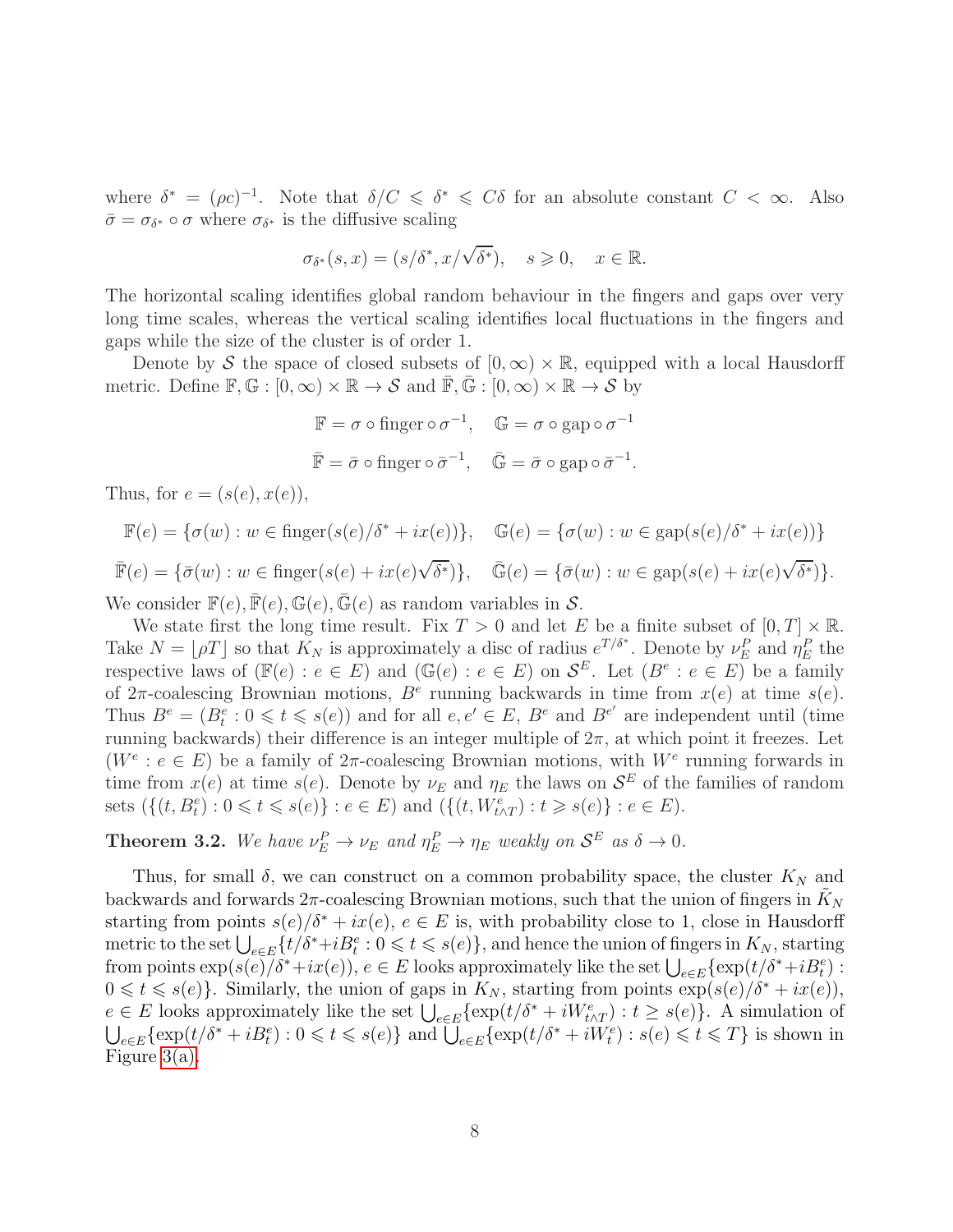For the local result we take now  $N = \lfloor c^{-1}T \rfloor$  so that  $K_N$  is approximately a disc of radius  $e^T$ . Denote by  $\bar{\nu}_E^P$  and  $\bar{\eta}_E^P$  the laws of  $(\bar{\mathbb{F}}(e) : e \in E)$  and  $(\bar{\mathbb{G}}(e) : e \in E)$  on  $\mathcal{S}^E$ . Let  $(\bar{B}^e : e \in E)$  be a family of coalescing Brownian motions,  $\bar{B}^e$  running backwards in time from  $x(e)$  at time  $s(e)$ . Thus  $\overline{B}^e = (\overline{B}^e_t : 0 \leq t \leq s(e))$  and for all  $e, e' \in E, \overline{B}^e$  and  $\overline{B}^{e'}$  are independent until (time running backwards) they collide, at which time they coalesce. Let  $(\bar{W}^e: e \in E)$  be a family of coalescing Brownian motions, with  $\bar{W}^e$  running forwards in time from  $x(e)$  at time  $s(e)$ . Denote by  $\bar{\nu}_E$  and  $\bar{\eta}_E$  the laws on  $\mathcal{S}^E$  of the families of random sets  $(\{(t, \bar{B}_t^e) : 0 \leq t \leq s(e)\} : e \in E)$  and  $(\{(t, \bar{W}_{t \wedge T}^e) : t \geq s(e)\} : e \in E)$ .

<span id="page-8-2"></span>**Theorem 3.3.** We have  $\bar{\nu}_E^P \to \bar{\nu}_E$  and  $\bar{\eta}_E^P \to \bar{\eta}_E$  weakly on  $\mathcal{S}^E$  as  $\delta \to 0$ .

Thus, for small  $\delta$ , we can construct on a common probability space, the cluster  $K_N$  and backwards and forwards coalescing Brownian motions, such that the union of fingers in  $K_N$ starting from points  $s(e) + ix(e)\sqrt{\delta^*}, e \in E$  is, with probability close to 1, close in Hausdorff metric to the set  $\bigcup_{e \in E} \{t + i\overrightarrow{B}_{t}^{e}\}\$  $\sqrt{\delta^*}$ :  $0 \le t \le s(e)$ , and hence the union of fingers in  $K_N$ , starting from points  $\exp(s(e) + ix(e)\sqrt{\delta^*})$ ,  $e \in E$  looks approximately like the set  $\bigcup_{e \in E} {\exp(t + \delta^*)}$  $i\bar{B}_t^e$  $\sqrt{\delta^*}$  :  $0 \leq t \leq s(e)$ . Similarly, the union of gaps in  $K_N$ , starting from points  $\exp(s(e) +$  $i\mathbf{x}(e)\sqrt{\delta^*}$ ,  $e \in E$  looks approximately like the set  $\bigcup_{e \in E} {\exp(t + i\overline{W}_{t \wedge T}^e)}$  $\sqrt{\delta^*}$ ) :  $t \ge s(e)$ }. A simulation of  $\bigcup_{e \in E} {\exp(t + i\bar{B}_t^e)}$  $\sqrt{\delta^*}$ ) :  $0 \leq t \leq s(e)$ } and  $\bigcup_{e \in E} {\exp(t + i\overline{W}^e_t)}$  $\sqrt{\delta^*}$ ) :  $s(e) \leq t \leq$  $T\}$  is shown in Figure [3\(b\).](#page-9-1)

Theorems [3.2](#page-7-0) and [3.3](#page-8-2) are obvious corollaries of Theorem [8.2,](#page-30-0) which identifies also the limiting joint law of fingers and gaps.

#### <span id="page-8-0"></span>4 Some basic estimates

We derive in this section some estimates for quantities associated to the basic particle  $P$ . In some special cases one could use instead an explicit calculation. By proving general estimates we are able to demonstrate some universality for the small-particle limit. Recall that  $K =$  $K_0 \cup P$  and  $D = (\mathbb{C} \cup {\infty}) \setminus K$ , with K compact and locally connected and D simply connected in  $\mathbb{C} \cup \{\infty\}$ . The following assumptions are in force throughout this section

<span id="page-8-1"></span> $\delta \in (0, 1/3]$  and  $P \subseteq \{z \in \mathbb{C} : |z - 1| \leq \delta\}$  and  $1 + \delta \in P$  and  $P = \{\bar{z} : z \in P\}$ . (2)

Consider the map  $\psi(z) = \overline{z}^{-1}$  on  $\mathbb{C} \cup \{\infty\}$  by reflection in the unit circle S. Set  $\hat{P} = \psi(P)$ and  $\hat{D} = \psi(D)$ ,  $\hat{D}_0 = \psi(D_0)$ . Define also  $P^* = P \cup I \cup \hat{P}$ , where I is the set of limit points of P in S, and set  $D^* = (\mathbb{C} \cup \{\infty\}) \setminus P^*$ . By the Riemann mapping theorem, there is a conformal map  $\hat{G}: \hat{D} \to \hat{D}_0$  and a constant  $c \in \mathbb{R}$  such that  $\hat{G}(z) = e^c z + O(|z|^2)$  as  $|z| \to 0$ , and  $\hat{G}$  and c are unique. Moreover  $\hat{G}$  extends to a conformal map  $G^* : D^* \to (\mathbb{C} \cup \{\infty\}) \setminus J$  for some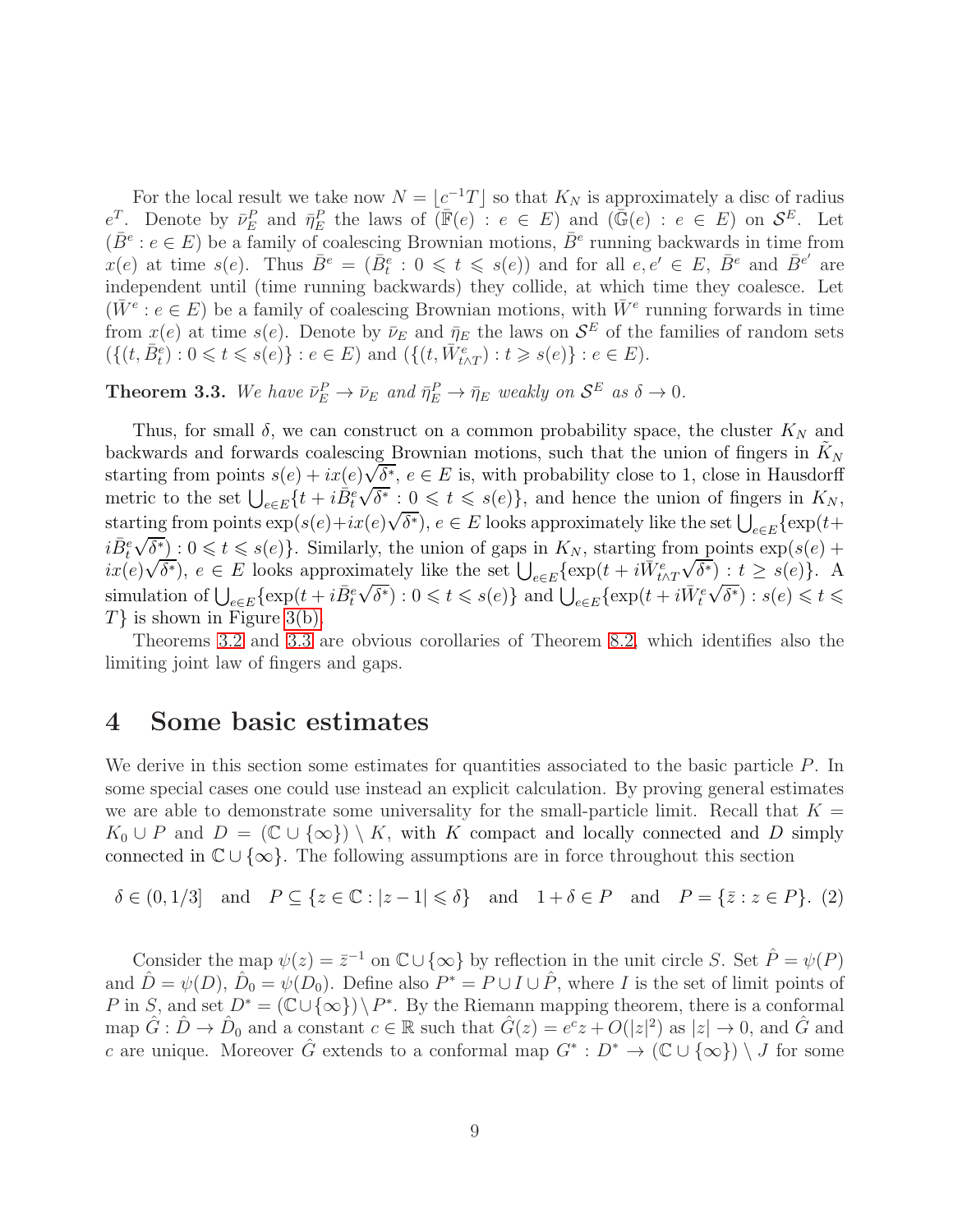<span id="page-9-0"></span>

(a) An approximation of a finite set of fingers and gaps in  $K_N$ , with  $N = \lfloor \rho T \rfloor$ , when  $T = 1$  and  $\bar{\delta}^* = 0.05$ .

<span id="page-9-1"></span>(b) An approximation of a finite set of fingers and gaps in  $K_N$ , with  $N = \lfloor c^{-1}T \rfloor$ , when  $T = 1$  and  $\bar{\delta}^* = 0.01.$ 

Figure 3: Geometric illustration of Theorems [3.2](#page-7-0) and [3.3,](#page-8-2) where fingers are denoted in dark blue, and gaps in light blue.

interval  $J \subseteq S$ , with  $G^* \circ \psi = \psi \circ G^*$  on  $D^*$ . Write G for the restriction of  $G^*$  to D. Then G is a conformal map  $D \to D_0$  and  $G(z) = e^{-c}z + O(1)$  as  $|z| \to \infty$ , The constant c is the logarithmic capacity cap( $K$ ). The well known fact that c is positive will emerge in the course of the proof of Proposition [4.1.](#page-10-0)

Note that  $D^*$  is simply connected and  $G^*(z)/z \neq 0$  for all  $z \in D^*$ . So we may choose a branch of the logarithm so that  $log(G^*(z)/z)$  is continuous on  $D^*$  with limit c at 0 and then, for some constant  $C(K) < \infty$ , we have

$$
\left|\log\left(\frac{\hat{G}(z)}{z}\right) - c\right| \leqslant C(K)|z|, \quad z \in \hat{D}
$$

and so

$$
\left|\log\left(\frac{G(z)}{z}\right)+c\right|\leqslant\frac{C(K)}{|z|}, \quad z\in D.
$$

In fact the following stronger estimate holds.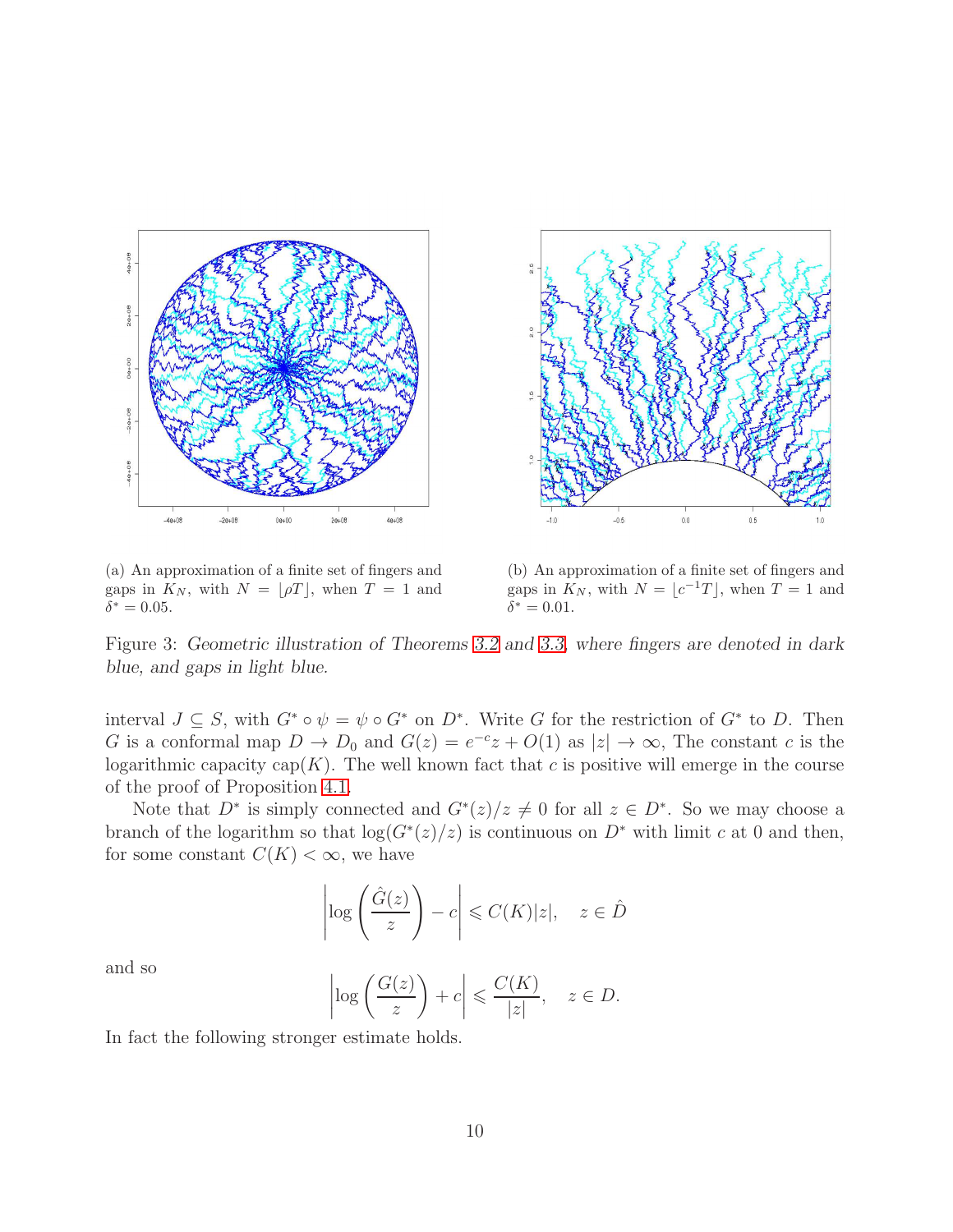<span id="page-10-0"></span>**Proposition 4.1.** *There is an absolute constant*  $C < \infty$  *such that* 

$$
\left|\log\left(\frac{G(z)}{z}\right) + \text{cap}(K)\right| \leqslant \frac{C\operatorname{cap}(K)}{|z - 1|}, \quad |z - 1| > 2\delta, \quad z \in D.
$$

*Proof.* Set  $H(z) = u(z) + iv(z) = \log(G^*(z)/z)$ . Then H is bounded and holomorphic on  $D^*$ and  $H(z) \to -c$  as  $|z| \to \infty$ . Fix  $z \in \mathbb{C}$  and let B be a complex Brownian motion starting from z. Suppose that  $z \in D$  and consider the stopping time

$$
T = \inf\{t \geq 0 : B_t \notin D\}.
$$

Then  $T < \infty$  and  $|B_T| \geq 1$  almost surely, and  $|B_T| > 1$  with positive probability. Also  $u(B_t) \rightarrow -\log |B_T|$  as  $t \uparrow T$  almost surely. Hence, by optional stopping,

$$
u(z) = -\mathbb{E}(\log |B_T|) < 0.
$$

Set  $r = \delta/(2 - \delta)$  and define  $P_1^* = \{z \in \mathbb{C} : |z - 1| \leq r |z + 1|\}.$  Then set

$$
D_1^* = (\mathbb{C} \cup \{\infty\}) \setminus P_1^*, \quad P_1 = P_1^* \cap D_0, \quad D_1 = D_1^* \cap D_0, \quad K_1 = K_0 \cup P_1.
$$

Then  $P^* \subseteq P_1^* \subseteq \{z \in \mathbb{C} : |z - 1| \le \delta/(1 - \delta)\}\.$  The boundary of  $D_1$  consists of two circular arcs, one contained in S, where  $u = 0$ , the other contained in  $P_1$ , which we denote by A. The normalized conformal map  $G_1 : D_1 \to D_0$  can be obtained as  $\phi^{-1} \circ g_1 \circ \phi$ , where  $\phi$ takes  $D_0$  to the upper half-plane by  $\phi(z) = i(z-1)/(z+1)$  and  $g_1(z) = (z + r^2/z)/(1-r^2)$ . Hence we obtain  $G_1^*(z) = z(\gamma z - 1)/(z - \gamma)$  for  $z \in D_1^*$ , where  $\gamma = (1 - r^2)/(1 + r^2)$ , and  $G_1(A) = \{e^{i\theta} : |\theta| < \theta_0\}$ , where  $\theta_0 = \cos^{-1}\gamma$ . Set  $F_1 = G_1^{-1}$ . Then  $u \circ F_1$  is bounded and harmonic on  $D_0$ . Suppose now that  $z \in D_0$  and consider the stopping time

$$
T_0 = \inf\{t \geq 0 : B_t \notin D_0\}.
$$

Then  $T_0 < \infty$  almost surely and, by optional stopping,

$$
u(F_1(z)) = \mathbb{E}(u(F_1(B_{T_0}))) = \frac{1}{2\pi} \int_{|\theta| \le \theta_0} u(F_1(e^{i\theta})) \operatorname{Re}\left(\frac{z + e^{i\theta}}{z - e^{i\theta}}\right) d\theta.
$$

On letting  $|z| \to \infty$  we obtain

$$
c = -\frac{1}{2\pi} \int_{|\theta| \le \theta_0} u(F_1(e^{i\theta})) d\theta > 0
$$

so

$$
u(F_1(z)) + c = \frac{1}{2\pi} \int_{|\theta| \le \theta_0} u(F_1(e^{i\theta})) \operatorname{Re} \left( \frac{2e^{i\theta}}{z - e^{i\theta}} \right) d\theta.
$$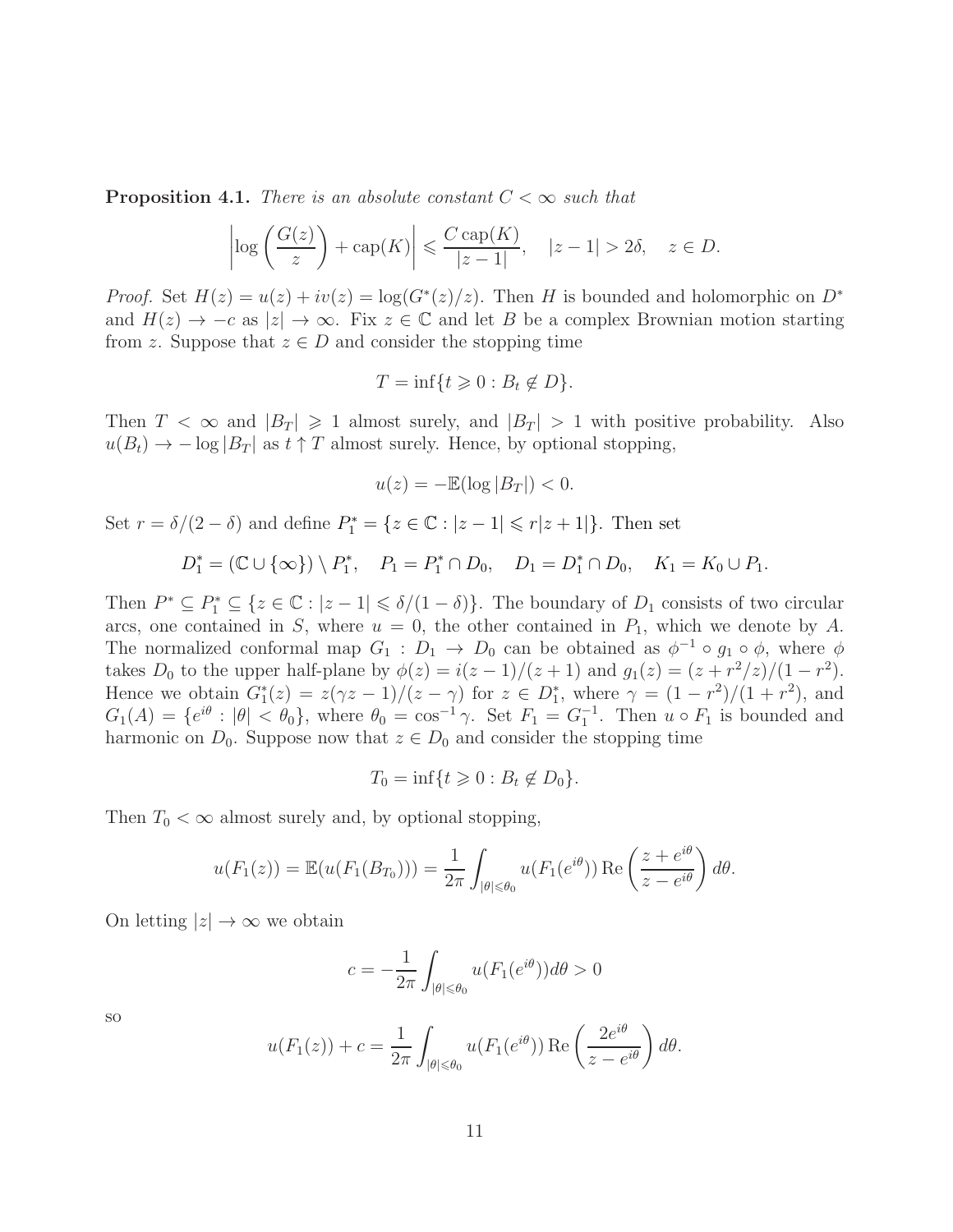Hence, for  $z \in D_1$ ,

$$
|u(z) + c| \leqslant \frac{2c}{\text{dist}(G_1(z), G_1(A))}.
$$

By an elementary calculation, we have  $|(G_1^*)'(z) - \gamma| \leq 6\gamma/7$  whenever  $|z - 1| \geq 7\delta/4$  and  $\delta \in (0, 1/3]$ . Set  $A' = \{z \in \mathbb{C} : |z-1| = 7\delta/4\}$ . Then  $dist(G_1(z), G_1(A)) \geq dist(G_1(z), G_1(A'))$ whenever  $|z - 1| \ge 7\delta/4$ . By the mean value theorem, there is an absolute constant  $C_1 < \infty$ such that

$$
dist(G_1(z), G_1(A')) \geqslant |z - 1| / C_1, \quad |z - 1| \geqslant 2\delta.
$$

Hence

$$
|u(z) + c| \leq 2C_1c/|z - 1|, \quad |z - 1| \geq 2\delta, \quad z \in D
$$

and the same estimate extends to  $D^*$  by reflection.

Then, by a standard estimate for harmonic functions (differentiate the Poisson kernel),

<span id="page-11-0"></span>
$$
|\nabla v(z)| = |\nabla u(z)| \leq 8C_1c/|z - 1|^2, \quad |z - 1| \geq 2\delta, \quad z \in D
$$
 (3)

 $\Box$ 

and so

$$
|v(z)| \leq \int_0^\infty |\nabla v(z + s(z-1)||z - 1| ds \leq 8C_1c/|z - 1|, \quad |z - 1| \geq 2\delta, \quad z \in D,
$$

giving the required bound.

<span id="page-11-1"></span>**Corollary 4.2.** We have  $\delta^2/6 \leqslant \text{cap}(K) \leqslant 3\delta^2/4$ .

*Proof.* We use notation from the preceding proof. By uniqueness, we have  $G_1 = G^{\dagger} \circ G$ , where  $G^{\dagger}$  is the normalized conformal map  $G(D_1) \to D_0$ . Hence

$$
\operatorname{cap}(K) \leqslant \operatorname{cap}(K) + \operatorname{cap}(G(K_1 \setminus K)) = \operatorname{cap}(K_1) = \log\left(\frac{1+r^2}{1-r^2}\right) \leqslant \frac{3\delta^2}{4}.
$$

Also, since  $1+\delta \in P$ ,  $G = G^{\ddagger} \circ G_2$ , where  $G_2$  is the normalized slit map  $D_2 = D_0 \setminus (1, 1+\delta] \rightarrow$  $D_0$  referred to in Section [3](#page-3-0) and  $G^{\ddagger}$  is the normalized conformal map  $G_2(D) \rightarrow D_0$ . Let  $K_2 = K_0 \cup (1, 1 + \delta]$ . Then

$$
\operatorname{cap}(K) = \operatorname{cap}(K_2) + \operatorname{cap}(G_2(K \setminus K_2)) \ge -\log\left(1 - \frac{\delta^2}{(2+\delta)^2}\right) \ge \frac{\delta^2}{6}.
$$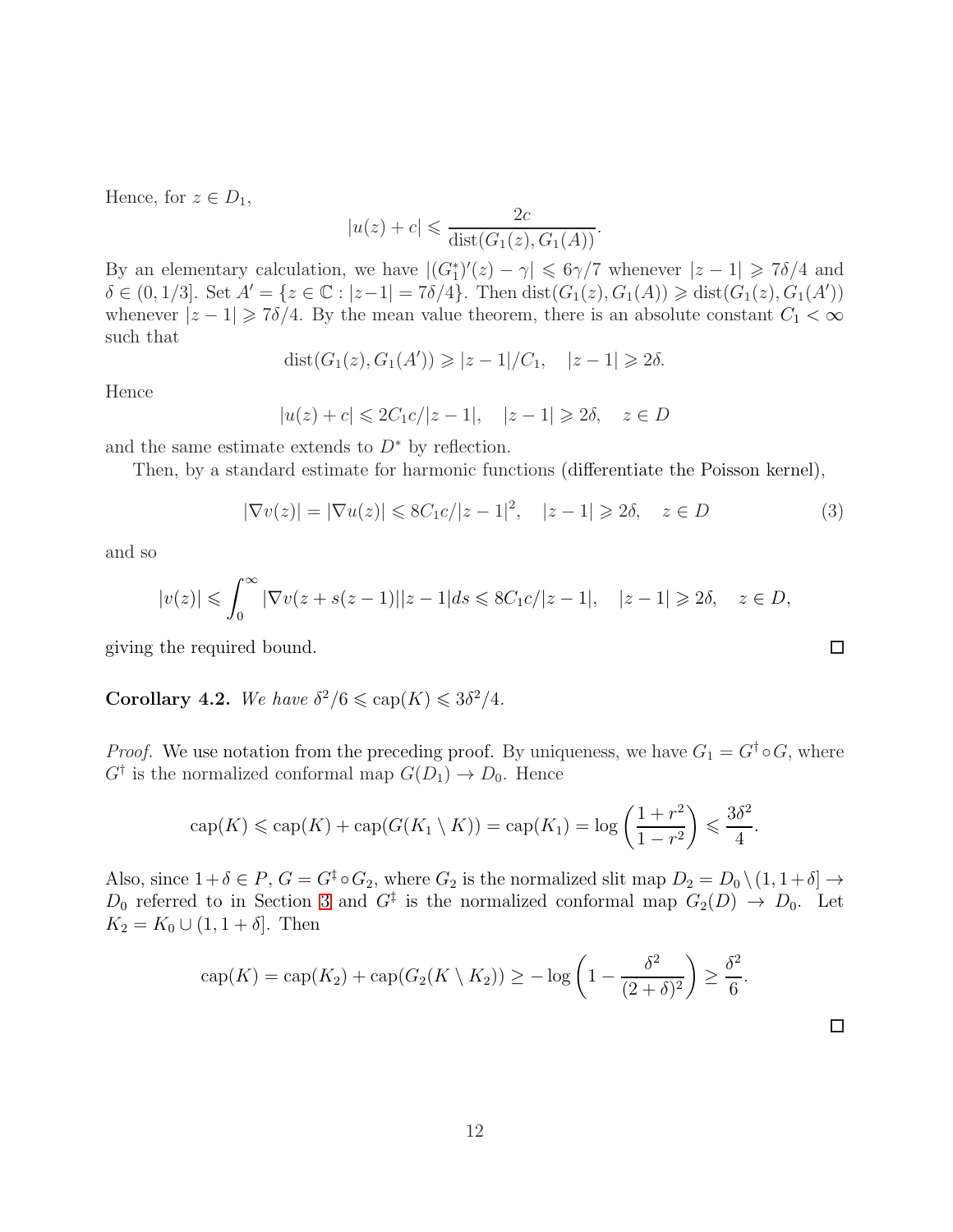We shall do most of the analysis in logarithmic coordinates. Set  $\tilde{D} = \{z \in \mathbb{C} : e^z \in D\}$  and  $\tilde{D}_0 = \{z \in \mathbb{C} : \text{Re}(z) > 0\}$ . There are unique conformal maps  $\tilde{G} : \tilde{D} \to \tilde{D}_0$  and  $\tilde{F} : \tilde{D}_0 \to \tilde{D}$ such that  $\tilde{G}(z) - z + c \rightarrow 0$  and  $\tilde{F}(z) - z - c \rightarrow 0$  as  $\text{Re}(z) \rightarrow \infty$ . Then  $\tilde{F}$  and  $\tilde{G}$  are 2πi-periodic and  $\tilde{F} = \tilde{G}^{-1}$ . Also  $G \circ \exp = \exp \circ \tilde{G}$  and  $F \circ \exp = \exp \circ \tilde{F}$ . Proposition [4.1](#page-10-0) and [\(3\)](#page-11-0) provide the following estimates for  $\tilde{G}(z)$ 

<span id="page-12-1"></span>
$$
|\tilde{G}(z) - z + c| \leq \frac{Cc}{|e^z - 1|}, \quad |\tilde{G}'(z) - 1| \leq \frac{Cc|e^z|}{|e^z - 1|^2}, \quad |e^z - 1| \geq 2\delta, \quad z \in \tilde{D}.
$$
 (4)

We introduce some further functions associated to  $\tilde{G}$  and  $\tilde{F}$ . Recall the definitions of I and J from the start of this section. Since P is symmetric, we can write  $I = \{e^{i\theta} : |\theta| \leq p\}$ and  $J = \{e^{i\theta} : |\theta| \leq q\}$  for some  $p \in [0, \pi)$  and  $q \in (0, \pi)$ . Then there exist unique nondecreasing right-continuous functions  $g^+$  and  $f^+$  on R such that the functions  $\theta \mapsto g^+(\theta) - \theta$ and  $\theta \mapsto f^+(\theta) - \theta$  are 2 $\pi$ -periodic and such that

<span id="page-12-2"></span>
$$
g^+(\theta) = \begin{cases} \pm q, & \pm \theta \in (0, p] \\ \text{Im}(\tilde{G}(i\theta)), & |\theta| \in (p, \pi] \end{cases}, \quad f^+(\theta) = \begin{cases} 0, & |\theta| \in [0, q) \\ \text{Im}(\tilde{F}(i\theta)), & |\theta| \in (q, \pi] \end{cases}.
$$
 (5)

Here we have used the continuous extensions of  $\tilde{G}$  and  $\tilde{F}$  to certain intervals of the imaginary axis. Define, for  $\theta \in \mathbb{R}$ 

$$
g_0(\theta) = g^+(\theta) - \theta
$$

and, for  $x \in (0, 1]$  such that  $x + i\theta \in \tilde{D}$ , define

$$
g_x(\theta) = \operatorname{Im}(\tilde{G}(x + i\theta)) - \theta.
$$

<span id="page-12-0"></span>**Proposition 4.3.** *There is an absolute constant*  $C < \infty$  *such that, for*  $\alpha = C\delta$  *and*  $|\theta| \leq \pi$ *,* 

$$
|g_0(\theta)| \leqslant \frac{\alpha^2}{|\theta| \vee \alpha}
$$

*and the same estimate holds for*  $|g_x(\theta)|$  *when*  $x \in (0,1]$  *and*  $x + i\theta \in \overline{D}$ *. Moreover* C *may be chosen so that*

$$
\delta^3/C \leq \frac{1}{2\pi} \int_0^{2\pi} g_0(\theta)^2 d\theta \leq C\delta^3, \quad \frac{1}{2\pi} \int_0^{2\pi} |g_0(\theta)g_0(\theta + a)| d\theta \leq \frac{C\delta^4}{a} \log\left(\frac{1}{\delta}\right)
$$

*whenever*  $a \in [\delta, \pi]$ *.* 

*Proof.* The first estimate follows from the first estimate in  $(4)$ , using the non-decreasing property of  $g^+$  and the maximum principle to deal with the case where  $|e^{x+i\theta} - 1| < 2\delta$ ,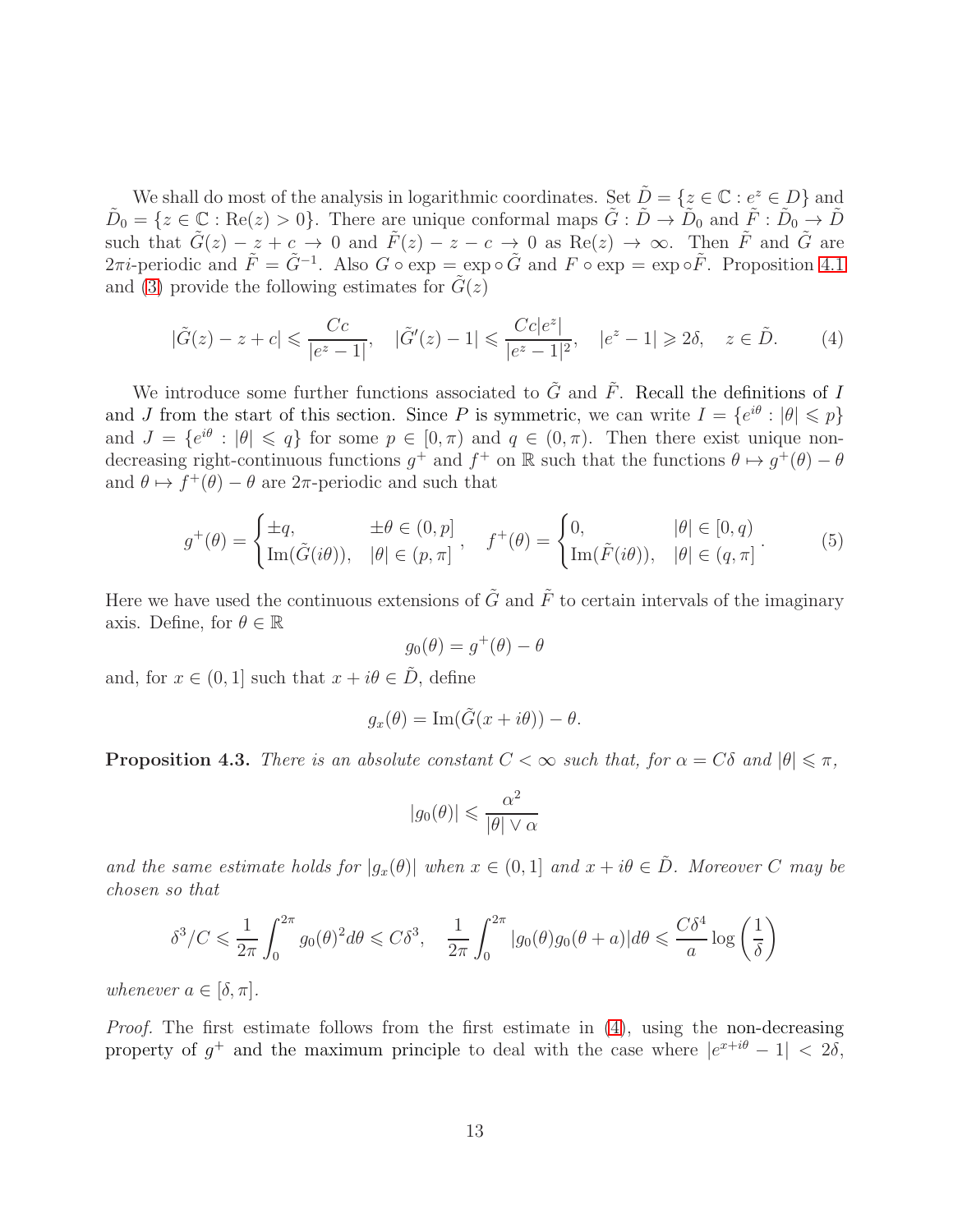and using  $cap(K) \leq 3\delta^2/4$ . This leads directly to the upper bound in the second estimate and the third estimate.

For the lower bound, note that

$$
\frac{1}{2\pi} \int_0^{2\pi} g_0(\theta)^2 d\theta \ge \frac{1}{\pi} \int_0^q (q - \theta)^2 d\theta = \frac{q^3}{3\pi}
$$

and  $q = \pi \mathbb{P}_{\infty}(B_T \in P)$ . We give an argument which uses neither the symmetry assumption  $P = \{\bar{z} : z \in P\}$  nor the assumption  $1 + \delta \in P$  and instead assumes only that  $|z - 1| = \delta$ for some  $z \in P$ . This will be useful in Lemma [6.1.](#page-17-2) Denote by  $P^{(2)}$  the union of P with its reflection in the line  $\ell$  joining z and 0. Denote by w the image of 1 under this reflection and by A the shorter arc in the unit circle joining  $w$  and 1. Then, since  $P$  is connected, we have

$$
2\mathbb{P}_{\infty}(B_T \in P) \geq \mathbb{P}_{\infty}(B \text{ hits } P^{(2)} \text{ before } K_0)
$$
  
\n
$$
\geq \mathbb{P}_{\infty}(B \text{ hits } K_0 \text{ in } A) \vee \mathbb{P}_{\infty}(B \text{ hits } \ell \text{ before } K_0)
$$
  
\n
$$
\geq (\vert w - 1 \vert \vee (\vert z \vert - 1))/(2\pi) \geq \delta/(4\pi)
$$
 (6)

<span id="page-13-0"></span>which gives the claimed lower bound.

#### 5 Fluid limit analysis for random conformal maps

Define conformal maps  $\tilde{F}_n$  and  $\tilde{\Phi}_n$  on  $\tilde{D}_0$  by

$$
\tilde{F}_n(z) = \tilde{F}(z - i\Theta_n) + i\Theta_n, \quad \tilde{\Phi}_n = \tilde{F}_1 \circ \cdots \circ \tilde{F}_n
$$

where  $(\Theta_n : n \in \mathbb{N})$  is the sequence of independent uniformly distributed random variables specified in the Introduction. Write  $\tilde{\Gamma}_n$  for the inverse map  $\tilde{\Phi}_n^{-1}$ :  $\tilde{D}_n \to \tilde{D}_0$ . It will be convenient to use the filtration  $(\mathcal{F}_n : n \geq 0)$  given by  $\mathcal{F}_n = \sigma(\Theta_1, \ldots, \Theta_n)$ . Recall that we write c for the logarithmic capacity cap( $K$ ). Assumption [\(2\)](#page-8-1) remains in force in this section.

For  $\varepsilon \in [2\delta, 1]$  and  $m \in \mathbb{N}$ , denote by  $\Omega(m, \varepsilon)$  the event defined by the following conditions: for all  $z \in \tilde{D}_0$  and all  $n \leq m$ , we have

$$
|\tilde{\Phi}_n(z) - z - cn| < \varepsilon \quad \text{whenever} \quad \text{Re}(z) \geqslant 5\varepsilon
$$

and

$$
z \in \tilde{D}_n
$$
 and  $|\tilde{\Gamma}_n(z) - z + cn| < \varepsilon$  whenever  $\text{Re}(z) \geq cn + 4\varepsilon$ .

Note the round brackets – this is not the same event as  $\Omega[m,\varepsilon]$ , defined above. We shall use the following estimate in the case where  $m = \lfloor \delta^{-6} \rfloor$  and  $\varepsilon = \delta^{2/3} \log(1/\delta)$  when, using the bound  $c \leq 3\delta^2/4$  from Corollary [4.2,](#page-11-1) it implies that  $\Omega(m,\varepsilon)$  has high probability as

<span id="page-13-1"></span> $\Box$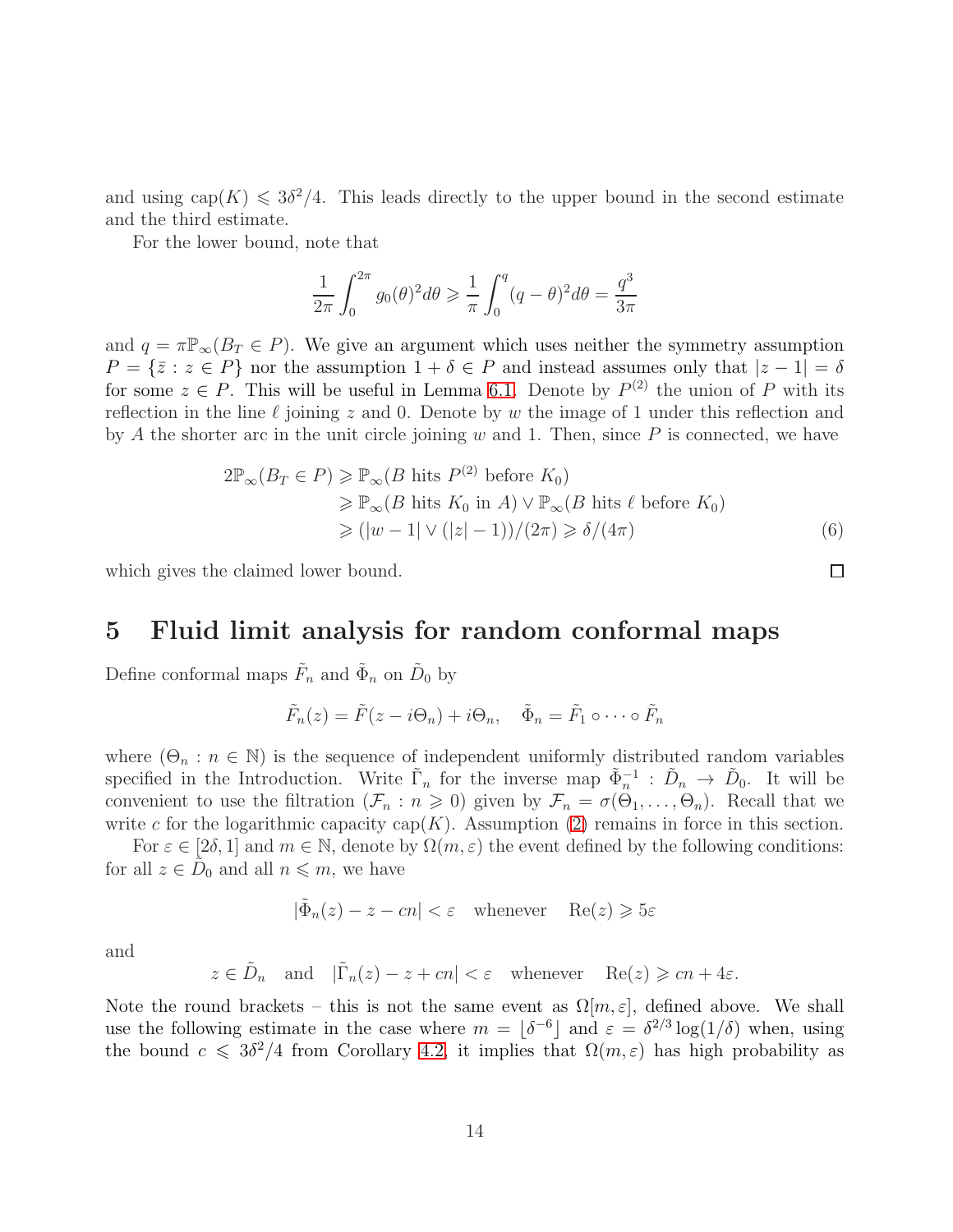$\delta \to 0$ . The proof is based on a fluid limit approximation for each Markov process ( $\tilde{\Gamma}_n(z)$ ):  $n \geq 0$ , optimized using explicit martingale estimates. Local uniformity in z is achieved by combining the estimates for individual starting points with an application of Kolmogorov's Hölder criterion.

<span id="page-14-1"></span>**Proposition 5.1.** *There is an absolute constant*  $C < \infty$  *such that, for all*  $\varepsilon \in [2\delta, 1]$  *and all*  $m \in \mathbb{N}$ ,

$$
\mathbb{P}(\Omega \setminus \Omega(m,\varepsilon)) \leqslant C(m+\varepsilon^{-2})e^{-\varepsilon^{3}/(Cc)}.
$$

*Proof.* It will suffice to consider the case where  $\varepsilon^3 \geqslant c$ . Set  $M = \lceil cm/(2\varepsilon) \rceil$ . Fix  $k \in \mathbb{R}$  $\{1,\ldots,M\}$  and set  $R = 2(k+1)\varepsilon$ . Consider the vertical line  $\ell_R = \{z \in \mathbb{C} : \text{Re}(z) = R\}.$ Write N for the largest integer such that  $cN \le R - 2\varepsilon$ . Consider the stopping time

$$
T = T_R = \inf\{n \geq 0 : z \notin \tilde{D}_n \text{ or } \operatorname{Re}(\tilde{\Gamma}_n(z)) \leq R - cn - \varepsilon \text{ for some } z \in \ell_R\} \wedge N.
$$

Note that

$$
\operatorname{Re}(\tilde{\Gamma}_{T-1}(z)) > \varepsilon > \delta > \log(1+\delta)
$$

so  $z \in \tilde{D}_{T_R}$  for all  $z \in \ell_R$ . Consider the events

$$
\Omega_R = \left\{ \sup_{n \leq T_R, \, z \in \ell_R} |\tilde{\Gamma}_n(z) - z + cn| < \varepsilon \right\}, \quad \Omega_0(m, \varepsilon) = \bigcap_{k=1}^M \Omega_{2(k+1)\varepsilon}.
$$

We shall show that there is an absolute constant  $C < \infty$  such that

<span id="page-14-0"></span>
$$
\mathbb{P}(\Omega \setminus \Omega_R) \leqslant C \varepsilon^{-6/5} e^{-\varepsilon^3/(Cc)} \tag{7}
$$

from which it follows that

$$
\mathbb{P}(\Omega \setminus \Omega_0(m,\varepsilon)) \leqslant C(cm/\varepsilon + 1)\varepsilon^{-6/5}e^{-\varepsilon^3/(Cc)} \leqslant C(m + \varepsilon^{-2})e^{-\varepsilon^3/(Cc)}.
$$

Note that, on  $\Omega_R$ , we have  $|\tilde{\Gamma}_{T_R}(z) - z + cT_R| < \varepsilon$  for all  $z \in \ell_R$ , which forces  $T_R = N$  and so  $z \in \tilde{D}_n$  whenever  $\text{Re}(z) \ge R$  and  $cn \le R - 2\varepsilon$ . Then, since  $\tilde{\Gamma}_n(z) - z + cn$  is a bounded holomorphic function on  $\tilde{D}_n$ , we have on  $\Omega_R$ 

$$
\sup_{cn \le R-2\varepsilon, \text{Re}(z) \ge R} |\tilde{\Gamma}_n(z) - z + cn| = \sup_{cn \le R-2\varepsilon, z \in \ell_R} |\tilde{\Gamma}_n(z) - z + cn| < \varepsilon.
$$

For  $n \leq m$ , we can choose k so that  $R - 4\varepsilon \leqslant cn \leqslant R - 2\varepsilon$ . Then, if  $\text{Re}(z) \geqslant cn + 4\varepsilon$ , then  $\text{Re}(z) \geqslant R$ , so on  $\Omega_0(m,\varepsilon)$  we have  $z \in \tilde{D}_n$  and  $|\tilde{\Gamma}_n(z) - z + cn| < \varepsilon$ . Moreover, on  $\Omega_0(m,\varepsilon)$ ,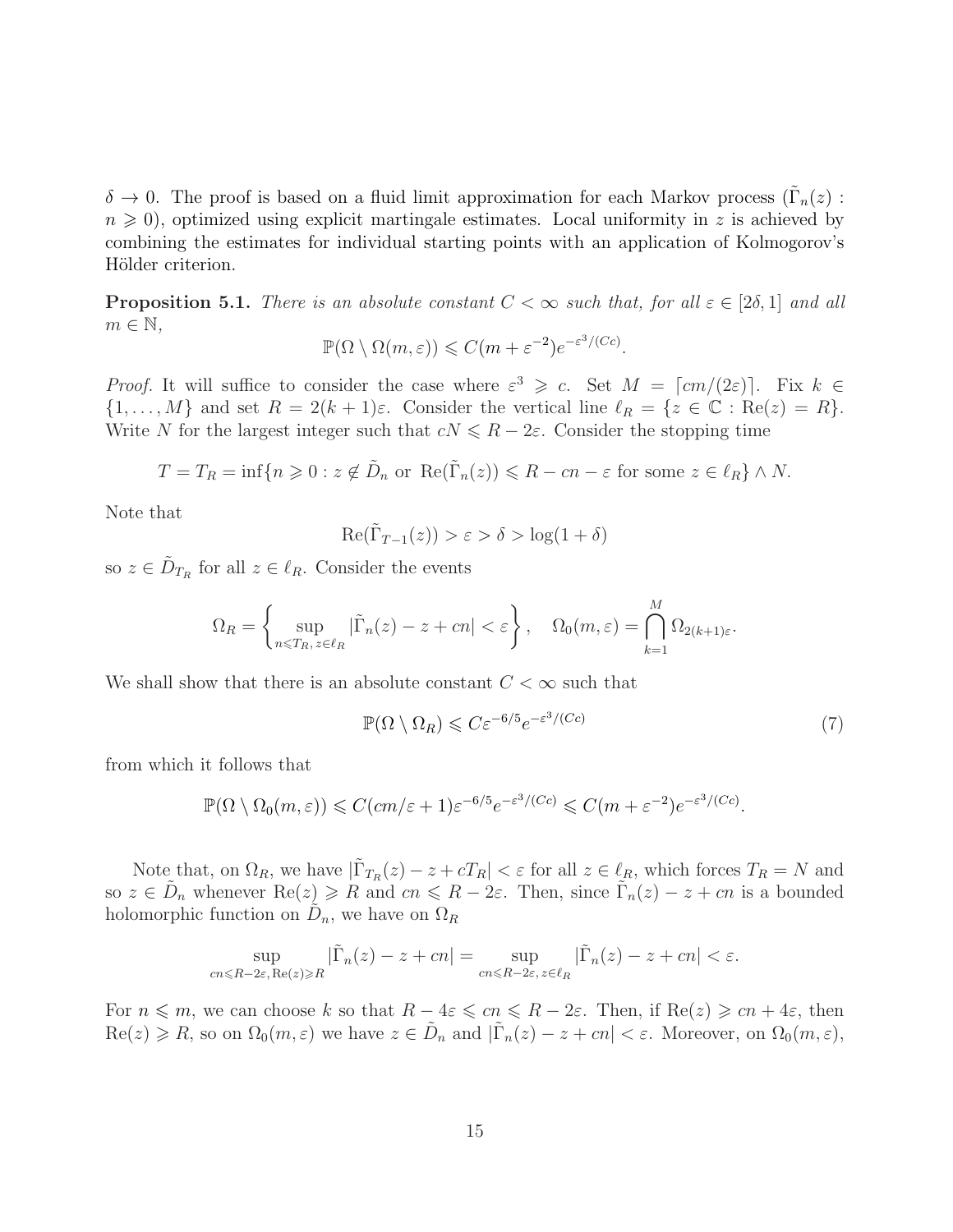the image  $\tilde{\Gamma}_n(\ell_R)$  lies to the left of  $\ell_{5\varepsilon}$ , and hence, if  $\text{Re}(w) \geqslant 5\varepsilon$ , we have  $w = \tilde{\Gamma}_n(z)$  for some  $Re(z) \ge R$  so that

$$
|\tilde{\Phi}_n(w) - w - cn| = |z - \tilde{\Gamma}_n(z) - cn| < \varepsilon.
$$

We have shown that  $\Omega_0(m,\varepsilon) \subseteq \Omega(m,\varepsilon)$ , which implies the claimed estimate.

It remains to prove  $(7)$ . The function  $\tilde{G}_0(z) = \tilde{G}(z) - z$  is holomorphic, bounded and 2π*i*-periodic on  $\tilde{D}$  with  $\tilde{G}_0(z) \to -c$  as  $\text{Re}(z) \to \infty$ . Hence

$$
\frac{1}{2\pi} \int_0^{2\pi} \tilde{G}_0(z - i\theta) d\theta = -c, \quad \text{Re}(z) > \delta.
$$

Let  $q(r) = r \wedge r^2$ . Then

$$
|\tilde{G}_0(z) + c| \leqslant \frac{C_1 c}{\text{Re}(z) - \delta}, \quad |\tilde{G}'_0(z)| \leqslant \frac{2C_1 c}{q(\text{Re}(z) - \delta)}, \quad \text{Re}(z) \geqslant 2\delta,
$$

where  $C_1$  is the absolute constant in [\(4\)](#page-12-1). Set

$$
M_n(z) = \tilde{\Gamma}_n(z) - z + cn, \quad z \in \tilde{D}_n.
$$

Then

$$
M_{n+1}(z) - M_n(z) = \tilde{G}_0(\tilde{\Gamma}_n(z) - i\Theta_{n+1}) + c.
$$

So  $(M_n(z))_{n\leq T}$  is a martingale for all  $z \in \ell_R$ . For  $z \in \ell_R$  and  $n \leq T-1$ ,

$$
|M_{n+1}(z) - M_n(z)| \leqslant \frac{C_1 c}{\left(\text{Re}(\tilde{\Gamma}_n(z)) - \delta\right)} \leqslant \frac{C_1 c}{\left(R - c n - \varepsilon - \delta\right)}
$$

and

$$
\sum_{n=0}^{N-1} \frac{C_1^2 c^2}{(R - cn - \varepsilon - \delta)^2} \leqslant \int_0^{R-2\varepsilon} \frac{C_1^2 c ds}{(R - s - \varepsilon - \delta)^2} = \frac{C_1^2 c}{\varepsilon - \delta} \leqslant \frac{2C_1^2 c}{\varepsilon}.
$$

So, by the Azuma-Hoeffding inequality, for all  $z \in \ell_R$ ,

<span id="page-15-0"></span>
$$
\mathbb{P}\left(\sup_{n\leq T}|M_n(z)|\geq \varepsilon/2\right)\leqslant 2e^{-\varepsilon^3/(16C_1^2c)}.\tag{8}
$$

Fix  $z, z' \in \ell_R$ , define  $\tilde{M}_n = M_n(z) - M_n(z')$  and set

$$
f(n) = \mathbb{E}\left(\sup_{k \leq T \wedge n} |\tilde{M}_k|^2\right).
$$

Note that  $|\tilde{\Gamma}_n(z) - \tilde{\Gamma}_n(z')| \leq |z - z'| + |\tilde{M}_n|$  so, for  $n \leq T - 1$ ,

$$
|\tilde{M}_{n+1}-\tilde{M}_n|=|\tilde{G}_0(\tilde{\Gamma}_n(z)-i\Theta_{n+1})-\tilde{G}_0(\tilde{\Gamma}_n(z')-i\Theta_{n+1})|\leqslant \frac{2C_1c(|z-z'|+|\tilde{M}_n|)}{q(R-cn-\varepsilon-\delta)}.
$$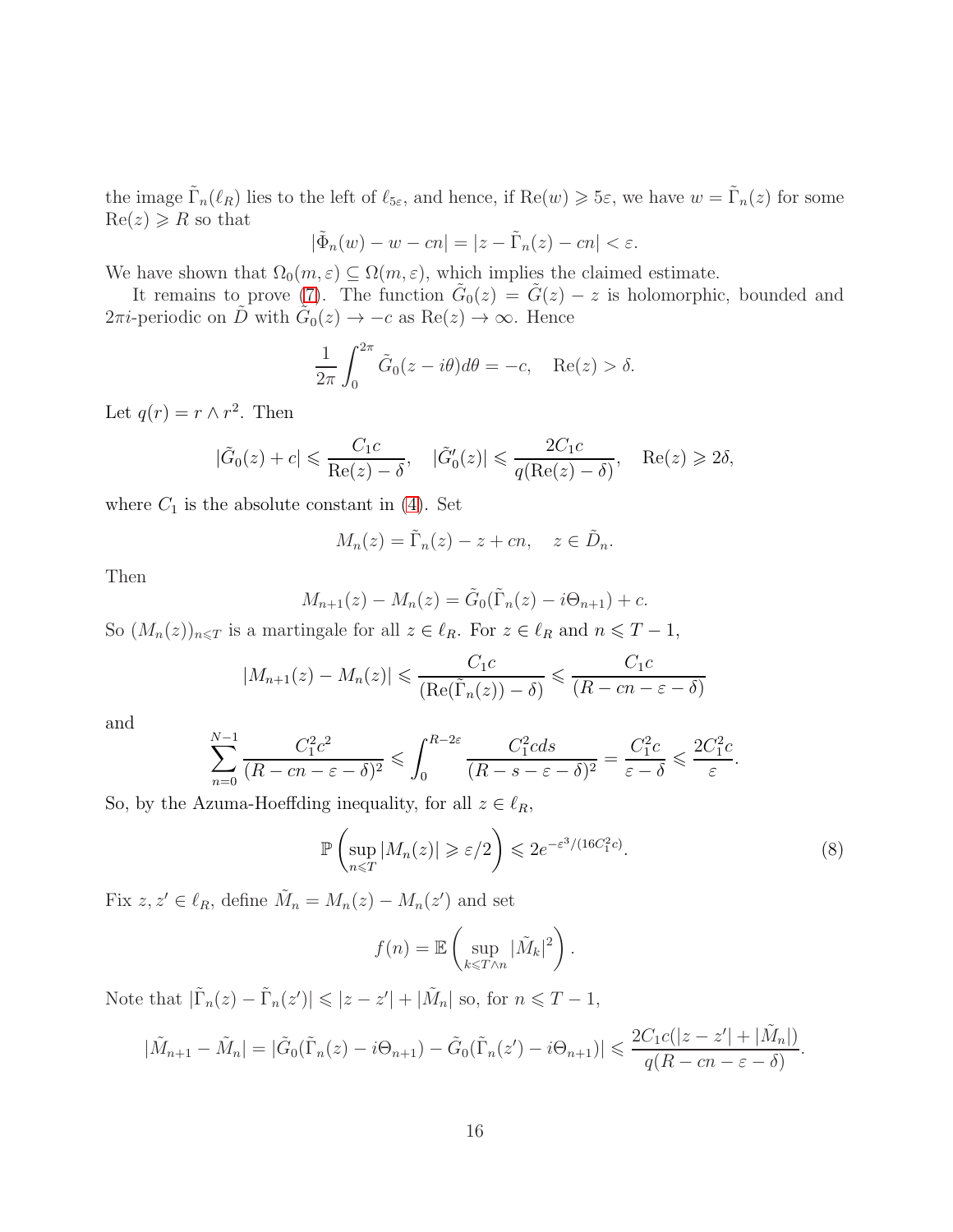Then, by Doob's  $L^2$ -inequality,

$$
f(n) \leq 4 \mathbb{E}\left(|\tilde{M}_{T \wedge n}|^2\right) \leq 4 \sum_{k=0}^{n-1} \mathbb{E}(|\tilde{M}_{k+1} - \tilde{M}_k|^2 1_{\{k \leq T\}}) \leq 32C_1^2 c^2 \sum_{k=0}^{n-1} \frac{|z - z'|^2 + f(k)}{q(R - ck - \varepsilon - \delta)^2}
$$

so, by a Gronwall-type argument,

$$
\mathbb{E}\left(\sup_{n\leq T}|\tilde{M}_n|^2\right) = f(N) \leqslant |z-z'|^2 \left(\exp \int_{\varepsilon-\delta}^{\infty} \frac{32C_1^2 c ds}{q(s)^2} - 1\right).
$$

Now, for  $r \in (0, 1]$ ,

$$
\int_r^{\infty} \frac{ds}{q(s)^2} = \frac{1}{3} \left( 2 + \frac{1}{r^3} \right)
$$

and  $\varepsilon/2 \leq \varepsilon - \delta \leq 1$  and  $\varepsilon^3 \geq c$ . So we deduce the existence of an absolute constant  $16C_1^2 < C_2 < \infty$  such that  $f(N) \leq C_2c|z-z'|^2/\varepsilon^3$ . Hence by Kolmogorov's lemma,  $C_2$  may be chosen so that, for some random variable M, with  $\mathbb{E}(M^2) \leqslant C_2 c / \varepsilon^3$ , we have

$$
\sup_{k \leq T} |M_k(z) - M_k(z')| \leq M |z - z'|^{1/3}
$$

for all  $z, z' \in \ell_R$ . So, by Chebyshev's inequality, for any  $L \in \mathbb{N}$ ,

$$
\mathbb{P}\left(\sup_{k\leq T}|M_k(z)-M_k(z')|\geq \varepsilon/2\text{ for some }z,z'\in\ell_R\text{ with }|z-z'|\leqslant \pi/L\right)\leqslant (\pi/L)^{2/3}4C_2c/\varepsilon^5.
$$

On combining this with [\(8\)](#page-15-0), we obtain

$$
\mathbb{P}(\Omega \setminus \Omega_R) \leqslant Le^{-\varepsilon^3/(C_2 c)} + (\pi/L)^{2/3} 4C_2 c/\varepsilon^5
$$

from which  $(7)$  follows on optimizing over L.

We note two consequences of the event  $\Omega(m,\varepsilon)$ . First we deduce an estimate for the normalized conformal maps  $\Phi_n$ . On  $\Omega(m,\varepsilon)$ , for  $n \leq m$  and  $|z| = e^{5\varepsilon}$ , we have

$$
|\log(e^{-cn}\Phi_n(z)) - \log z| < \varepsilon
$$

and so

$$
|e^{-cn}\Phi_n(z)-z|<\varepsilon e^{6\varepsilon}.
$$

The last estimate then holds whenever  $|z| \ge e^{5\varepsilon}$  by the maximum principle.

Second, we show that on the event  $\Omega(m,\varepsilon)$ , for  $n \leq m$  and  $R \leq c_n$ , there is no disc of radius 56 $\varepsilon$  with centre on the line  $\ell_R = \{z \in \mathbb{C} : \text{Re}(z) = R\}$  which is disjoint from  $\tilde{K}_n$ .

 $\Box$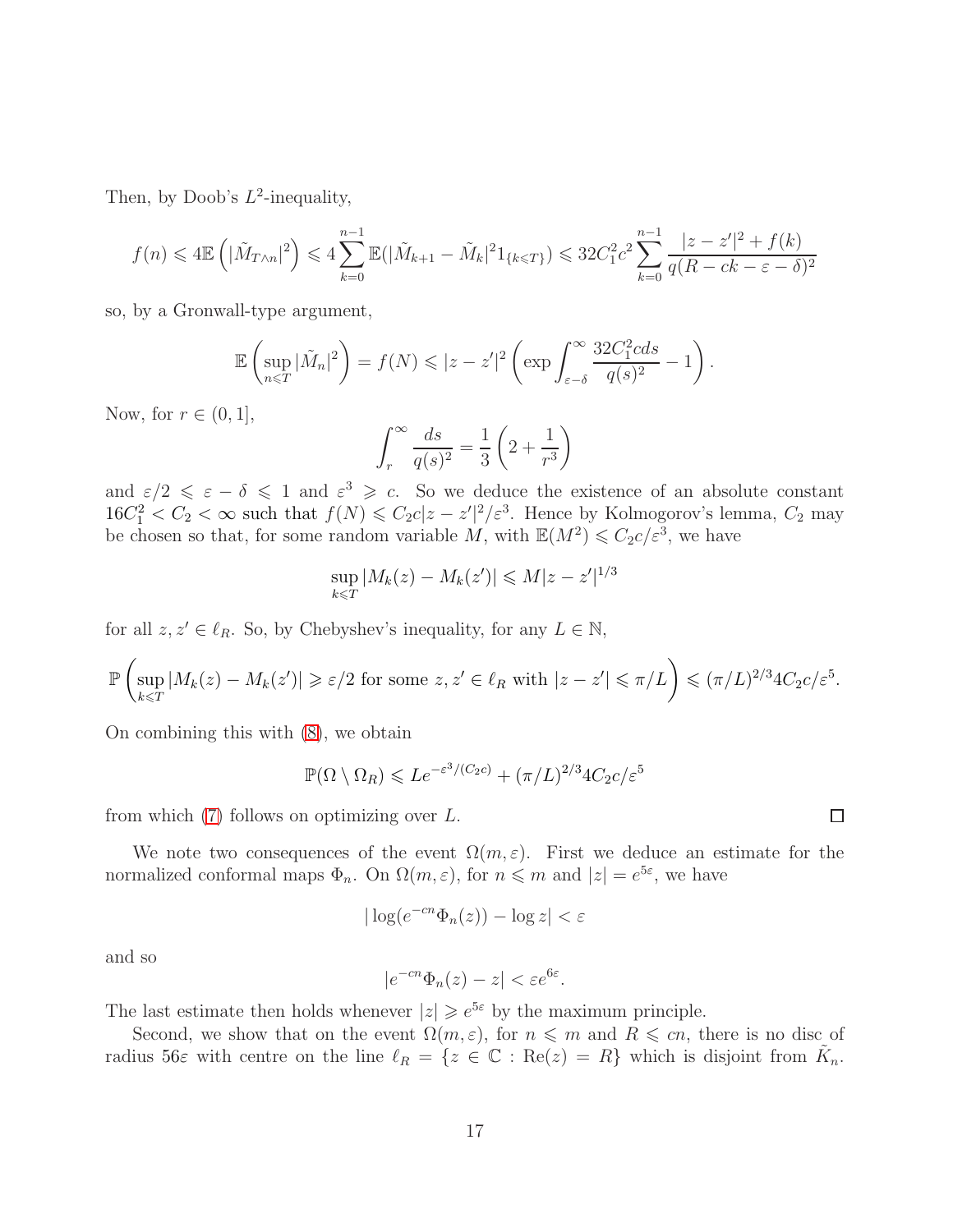Since the sets  $\tilde{K}_n$  are increasing in n, we may assume that  $R > c(n-1)$ . Fix  $y \in \mathbb{R}$  and set  $w = 6\varepsilon + iy$ . Note that  $|\tilde{\Phi}_n(w) - (R + iy)| < \varepsilon + |6\varepsilon + cn - R| < 7\varepsilon + c < 8\varepsilon$ . Here we have used  $c \leq 3\delta^2/4 \leq \delta/4 < \varepsilon$ . By Cauchy's integral formula

$$
\tilde{\Phi}'_n(w) = 1 + \frac{1}{2\pi i} \int_{|z-w|=\varepsilon} \frac{\tilde{\Phi}_n(z) - z - cn}{(z-w)^2} dz
$$

so  $|\tilde{\Phi}'_n(w)| \leq 2$ . Then, by Koebe's 1/4 theorem,

$$
d(\tilde{\Phi}_n(w), \partial \tilde{D}_n) \leq 4|\tilde{\Phi}'_n(w)|d(w, \partial \tilde{D}_0) \leq 48\varepsilon.
$$

and so

<span id="page-17-4"></span>
$$
d(R + iy, \partial \tilde{D}_n) \leqslant 56\varepsilon. \tag{9}
$$

#### <span id="page-17-0"></span>6 Harmonic measure and the location of particles

In this section we obtain an estimate on the location of the particles  $P_{n+1} = \Phi_n(e^{i\Theta_{n+1}}P)$  in the plane. From the preceding section, we know that  $\Phi_n((1+\varepsilon)e^{i\theta})$  is close to  $(1+\varepsilon)e^{cn+i\theta}$ with high probability, when  $\varepsilon$  is suitably large in relation to the particle radius  $\delta$ . This must break down as  $\varepsilon \to 0$ , at least when particles are attached at a single point, since the map  $\theta \mapsto \Phi_n(e^{i\theta})$  parametrizes the whole cluster boundary by harmonic measure. Nevertheless, we shall show that the approximation breaks down only on a set of very small harmonic measure, and in fact the whole of each particle  $P_{n+1}$  is close to  $e^{cn+i\Theta_{n+1}}$ , in a sense made precise below. Throughout this section, we assume that condition [\(2\)](#page-8-1) holds and we make also the following *non-degenerate contact* condition

<span id="page-17-1"></span>
$$
P \subseteq \{ z \in \mathbb{C} : \text{Re}(z) > 1 \}. \tag{10}
$$

<span id="page-17-2"></span>**Lemma 6.1.** *There is an absolute constant*  $C < \infty$  *with the following properties. Let*  $D^*$ *be any simply connected neighbourhood of*  $\infty$  *in*  $D_0$  *and set*  $K^* = \mathbb{C} \setminus D^*$ *. Denote by*  $\mu$  *the harmonic measure from*  $\infty$  *in*  $D^*$  *of*  $K^* \setminus K_0$  *and by* N *the number of connected components of*  $K^* \setminus K_0$ . Then

<span id="page-17-3"></span>
$$
\mathbb{P}(K^* \cap K_1 \neq K_0) \leqslant C N \sqrt{\mu}.
$$
\n(11)

*Assume further that*  $16\pi\mu \leq \delta$ . *Then* 

$$
\mathbb{P}(K^* \cap K_\infty \neq K_0) \leqslant C N \sqrt{\mu}/\delta.
$$

*Proof.* By the estimate [\(6\)](#page-13-1), each of the N connected components of  $K^* \setminus K_0$  is contained in a disc of radius  $8\pi\mu$  with centre on the unit circle. The non-degenerate contact assumption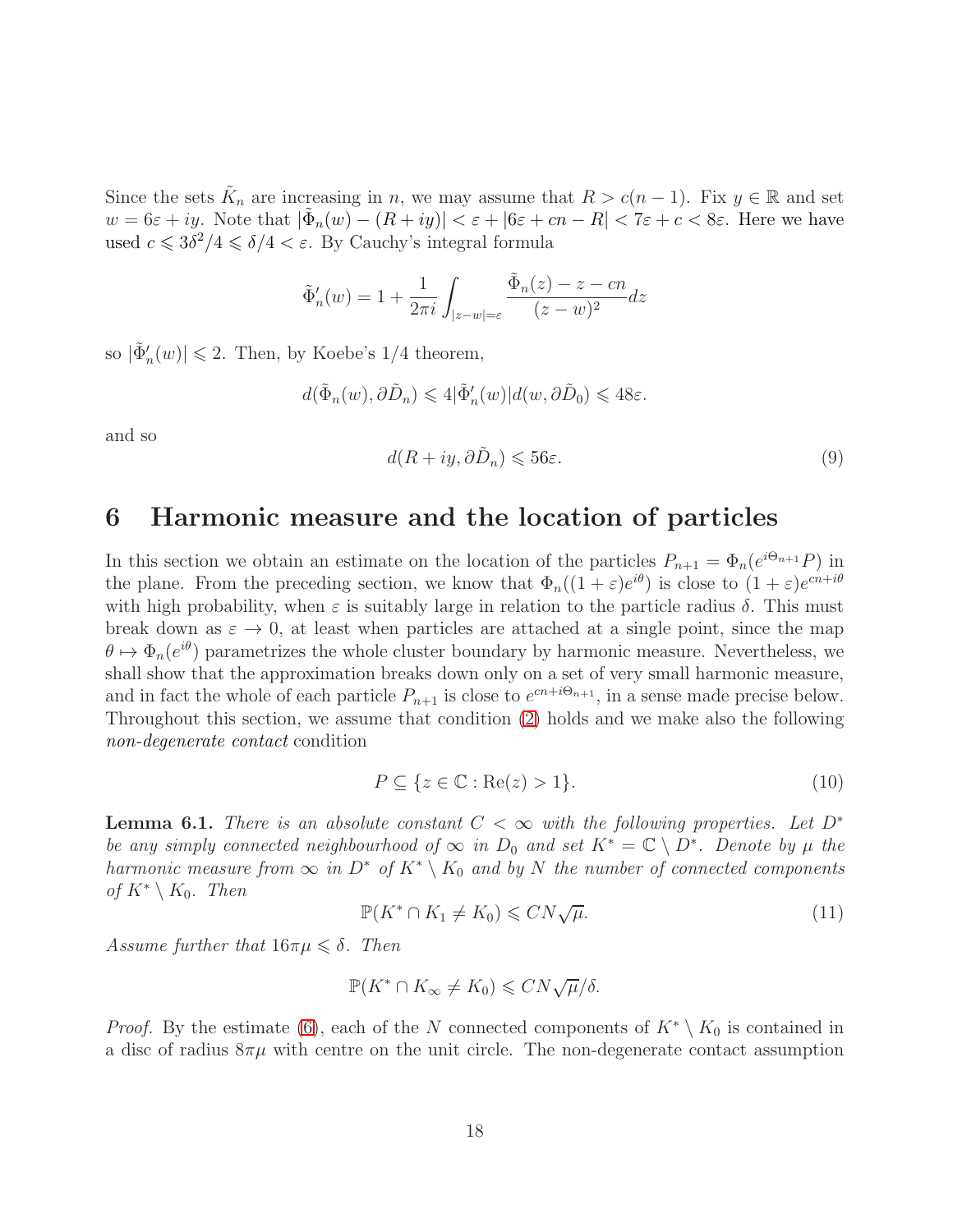then allows us to choose  $C_1 < \infty$  such that  $P_1$  intersects that component only if  $e^{i\Theta_1}$  lies in a concentric disc of radius  $C_1\sqrt{\mu}$ . The estimate [\(11\)](#page-17-3) follows.

Consider a complex Brownian motion  $B$  with  $B_0$  uniformly distributed on the circle of radius 2 centred at 0, and independent of  $\Theta_1$ . Set  $r = 1 + \delta/2$  and note that  $K^* \subseteq rK_0$ . Set

$$
T(K) = \inf\{t \geq 0 : B_t \in K\}.
$$

Note that, since  $\Theta_1$  is uniformly distributed on  $[0, 2\pi)$ , the events  $\{T(rK_0) \leq T(K_1)\}\$  and  ${T(K^*) < T(K_0)}$  are independent. We use the estimate [\(6\)](#page-13-1) and our assumption that  $1+\delta \in P$ to obtain

$$
\mathbb{P}(T(rK_0)\leqslant T(K_1))\leqslant 1-\delta/C_1.
$$

Note that, since  $T(rK_0) \leq T(K^*)$ , we have

$$
\{T(K^*) < T(K_1)\} \subseteq \{T(rK_0) \leq T(K_1)\} \cap \{T(K^*) < T(K_0)\}.
$$

Hence

$$
\mathbb{P}(T(K^*) < T(K_1)) \leq (1 - \delta/C)\mathbb{P}(T(K^*) < T(K_0)) = (1 - \delta/C_1)\mu.
$$

Set

$$
H_n = \mathbb{P}(T(K^*) < T(K_n)|\mathcal{F}_n)
$$

and note that  $H_0 = \mu$ . By conformal invariance of Brownian motion, we have

$$
H_n = \mathbb{P}(T(K_n^*) < T(K_0)|\mathcal{F}_n)
$$

where  $K_n^* = \Gamma_n(K^* \setminus K_n) \cup K_0$ , and moreover

$$
\mathbb{E}(H_{n+1}|\mathcal{F}_n) = \mathbb{P}(T(K_n^*) < T(K_1')|\mathcal{F}_n)
$$

where  $K'_1$  is an independent copy of  $K_1$ . Since  $K_n^* \subseteq rK_0$ , the argument of the preceding paragraph applies to show that  $\mathbb{E}(H_{n+1}|\mathcal{F}_n) \leq (1 - \delta/C_1)H_n$ . Hence  $\mathbb{E}(H_n) \leq (1 - \delta/C_1)^n \mu$ for all  $n$ .

On the event  $\{K^*\cap K_n = K_0\}$ , the set  $K_n^*\setminus K_0$  has N connected components, and its harmonic measure from  $\infty$  in  $\mathbb{C} \setminus K_n^*$  is  $H_n$ . Define  $P'_1 = \Gamma_n(P_{n+1})$ . Then  $P'_1$  has the same distribution as  $P_1$  and is independent of  $\mathcal{F}_n$ . So the argument leading to [\(11\)](#page-17-3) applies to give

$$
\mathbb{P}(K^* \cap P_{n+1} \neq \emptyset | \mathcal{F}_n) = \mathbb{P}(K_n^* \cap P_1' \neq \emptyset | \mathcal{F}_n) \leq C_1 N \sqrt{H_n}.
$$

Hence

$$
\mathbb{P}(K^* \cap K_\infty \neq K_0) \leqslant \sum_{n=0}^{\infty} \mathbb{P}(\lbrace K^* \cap K_n = K_0 \rbrace \cap \lbrace K^* \cap P_{n+1} \neq \emptyset \rbrace)
$$

$$
\leqslant \sum_{n=0}^{\infty} C_1 N \mathbb{E}(\sqrt{H_n}) \leqslant C_1^2 N \sqrt{\mu} / \delta.
$$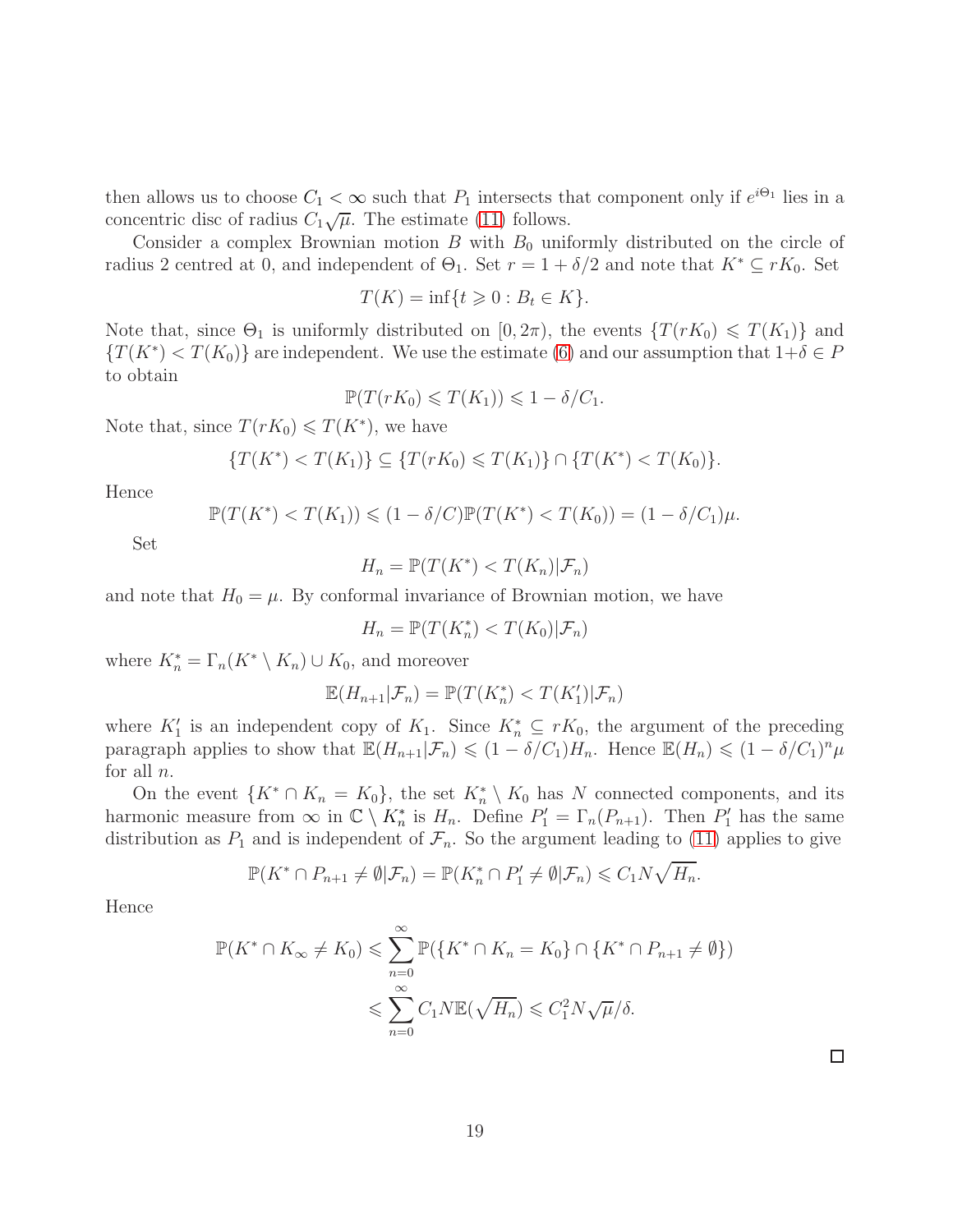Write  $\tilde{P}$  for the connected component of  $\tilde{K} \setminus \tilde{K}_0$  near 0. Set

<span id="page-19-0"></span>
$$
\tilde{P}_n = \tilde{\Phi}_{n-1}(\tilde{P} + i\Theta_n), \quad \tilde{A}_n = \tilde{\Phi}_{n-1}(i\Theta_n).
$$

Then  $\tilde{P}_n$  is a component of the  $2\pi i$ -periodic set  $\tilde{K}_n \setminus \tilde{K}_{n-1}$  and it is attached to  $\tilde{K}_{n-1}$  at  $\tilde{A}_n$ . For the next result, we shall use a further assumption on the particle P which allows us to prove that none of the sets  $\tilde{P}_n$  contain a certain size of fjord, even though they have been distorted by the maps  $\tilde{\Phi}_{n-1}$ . The useful form of this assumption is expressed in terms of harmonic measure. After stating this, we will give a geometrically more obvious sufficient condition. We assume the following *harmonic measure condition*.

For all sequences  $(z_1, w_1, z_2, w_2)$  of points in  $\partial P$ , listed anticlockwise, and for any interval I of  $\partial D_0$ , if for  $i = 1$  and  $i = 2$  at least the 3/4 of the harmonic measure on  $\partial D_0$  from  $w_i$  is carried on I, then for either  $i = 1$  or  $i = 2$  at least  $1/4$  of the (12) harmonic measure on  $\partial D_0$  from  $z_i$  is carried on  $I$ .

This condition is implied by the following property of the image  $\phi(P)$ , where  $\phi$  is the conformal map from  $D_0$  to the upper half-plane  $H_0$ , as in footnote 4. For  $z = x + iy$  and  $z' = x' + iy'$  in  $H_0$ , write  $S(z, z')$  for the smallest closed square in  $H_0$  containing all the points  $x - y$ ,  $x + y$ ,  $x' - y'$ ,  $x' + y'$ . Then the preceding harmonic measure condition is implied by the following *square condition*. For all  $z, z' \in \partial(\phi(P))$ , at least one of the boundary arcs of  $\partial(\phi(P))$  from z to z' is contained in  $S(z, z')$ . To see this, suppose  $I \subseteq \mathbb{R}$  is an interval which carries at least 3/4 of the harmonic measure on R starting from z, then  $(x - y, x + y) \subseteq I$ . Hence, if the same is true for z', then  $S(z, z') \cap \mathbb{R} \subseteq I$ . Then, for any point  $w \in S(z, z')$ , I carries at least  $1/4$  of the harmonic measure on R starting from w. We have used here the fact that the harmonic measure on  $\mathbb R$  starting from i places equal mass on the intervals  $(-\infty, -1), (-1, 0), (0, 1), (1, \infty)$ . It is easy to check the square condition for  $P = (1, 1+\delta]$  and  $P = \{ |z - 1 + \delta/2| = \delta/2 \},\$  when  $\phi(P)$  is also a slit or a disc.

Consider for  $\nu \in [0,\infty)$  the event

$$
\Omega(m,\varepsilon,\nu) = \{ \text{Re}(z) > c(n \wedge m) - \varepsilon \nu \text{ for all } z \in \tilde{P}_{n+1} \text{ and all } n \geq 0 \} \cap \Omega(m,\varepsilon).
$$

In conjunction with Proposition [5.1,](#page-14-1) the following estimate implies that, when  $m = \lfloor \delta^{-6} \rfloor$  and  $\varepsilon = \delta^{2/3} \log(1/\delta)$  and  $\nu = (\log(1/\delta))^2$ , the event  $\Omega(m, \varepsilon, \nu)$  has high probability as  $\delta \to 0$ .

<span id="page-19-1"></span>**Proposition 6.2.** *There exists an absolute constant*  $C < \infty$  *such that, for all*  $\varepsilon \in [2\delta, 1]$  *and*  $\nu \in [0, \infty)$ ,

$$
\mathbb{P}(\Omega(m,\varepsilon) \setminus \Omega(m,\varepsilon,\nu)) \leqslant Cm(m+\delta^{-1})e^{-\nu/C}.
$$

*Proof.* We use the following Beurling estimate. There is an absolute constant  $A \in [1,\infty)$  with the following property. For any  $\eta \in (0,1]$  and any connected set K in C joining the circles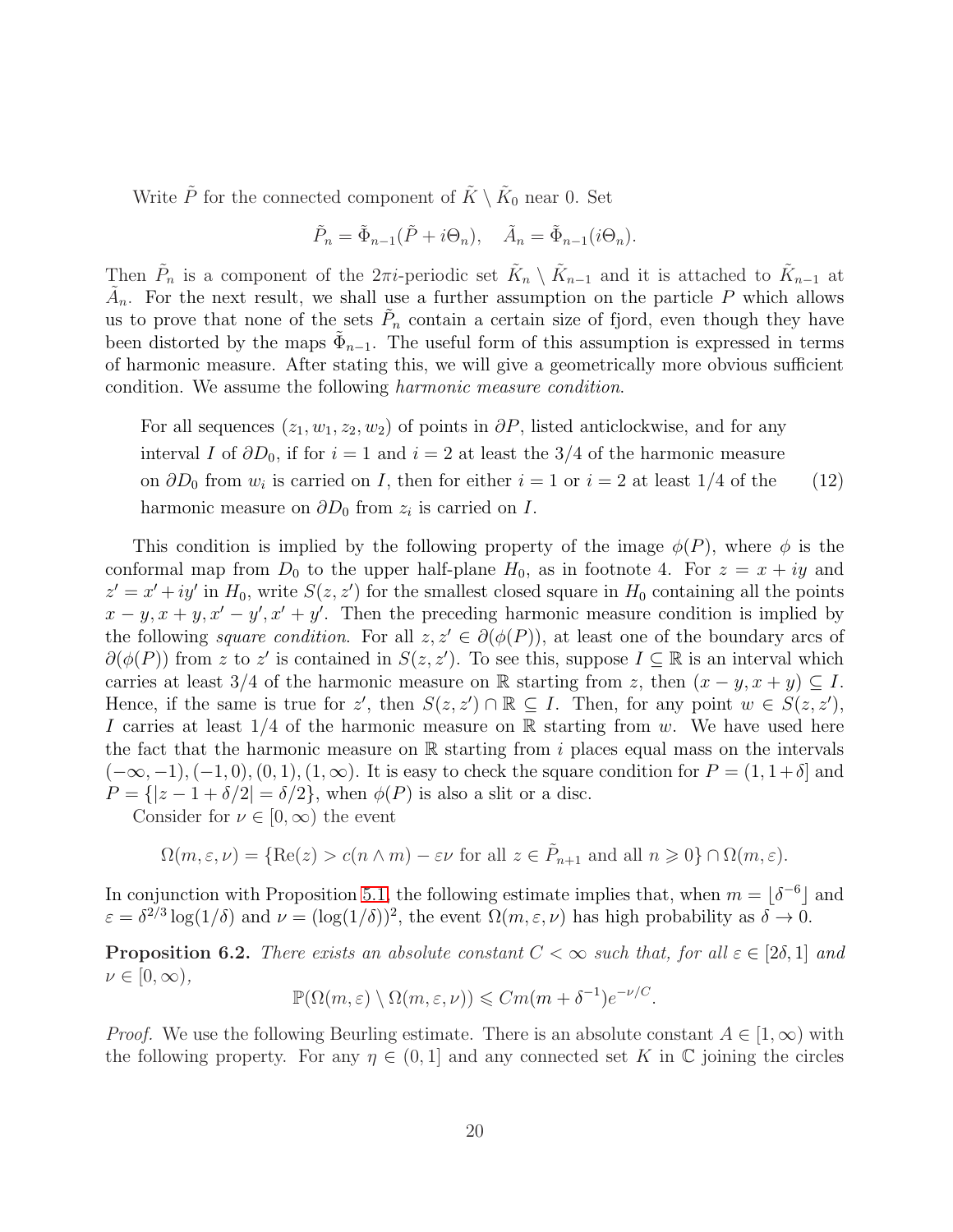of radius  $\eta$  and 1 about 0, the probability that a complex Brownian motion, starting from 0, leaves the unit disc without hitting K is no greater than  $A\sqrt{\eta}$ .

Fix  $n \leq m$  with  $\varepsilon \nu \leq c_n$ . Condition on  $\mathcal{F}_n$  and on  $\Omega(n, \varepsilon)$ . For all  $z \in \mathbb{C}$  with  $0 \leq \text{Re}(z) \leq \nu$ cn, there exists  $w \in \tilde{K}_n$  such that  $|z - w| \leq 56\varepsilon$ . Set  $\beta = 56A^2e^2$  and  $\nu_0 = \lfloor \nu/(2\beta) \rfloor$ . We assume without loss that  $\nu_0 \geq 6$ . Define  $R(k) = cn - \beta \varepsilon k$  and note that  $R(2\nu_0) \geq 0$ . Fix  $k \in \{0, 1, \ldots, \nu_0 - 1\}$  and  $z \in \ell_{R(k)}$  and consider a complex Brownian motion B starting from z. By the Beurling estimate, B hits  $\ell_{R(k+1)}$  without hitting  $\tilde{K}_n$  with probability no greater than  $A\sqrt{56/\beta} = e^{-1}$ . Then, by the strong Markov property, for all  $z \in \ell_{R(0)}$ , almost surely on  $\Omega(n,\varepsilon),$ 

<span id="page-20-0"></span>
$$
\mathbb{P}_z(B \text{ hits } \ell_{R(\nu_0)} \text{ before } \tilde{K}_n | \mathcal{F}_n) \leqslant e^{-\nu_0} \leqslant e^{-\nu/(2\beta)+1}.
$$
\n
$$
(13)
$$

There exists a family of disjoint open intervals  $((\theta_j, \theta'_j) : j = 1, \ldots, N_n)$  in  $\mathbb{R}/(2\pi\mathbb{Z})$  such that, for  $w_j = \tilde{\Phi}_n(i\theta_j)$  and  $w'_j = \tilde{\Phi}_n(i\theta'_j)$ , we have  $\text{Re}(w_j) = \text{Re}(w'_j) = R(\nu_0)$  and  $\bigcup_j (w_j, w'_j) +$  $2\pi i\mathbb{Z}$  disconnects  $\tilde{D}_n \cap \ell_{R(2\omega_0)}$  from  $\infty$  in  $\tilde{D}_n$ . We choose the unique such family minimizing  $\sum_{j} |w_j - w'_j|$ . Then  $w_j \in \tilde{P}_{k(j)}$  for some  $k(j) \leq n$  for all j. We shall show that the integers  $k(1), \ldots, k(N_n)$  must all be distinct, so  $N_n \leq n$ .

Suppose  $k(j) = k(j') = k_0 + 1$  for some distinct j and j'. Then there exist  $\alpha < \beta < \alpha' <$  $\beta' < \alpha + 2\pi$  such that, for  $z = \tilde{\Phi}_{k_0+1}(i\alpha)$ ,  $z' = \tilde{\Phi}_{k_0+1}(i\alpha')$ ,  $w = \tilde{\Phi}_{k_0+1}(i\beta)$  and  $w' = \tilde{\Phi}_{k_0+1}(i\beta')$ , we have  $z, z', w, w' \in \partial \tilde{P}_{k_0+1}$  and  $\text{Re}(z) = \text{Re}(z') = R(2\nu_0)$  and  $\text{Re}(w) = \text{Re}(w') = R(\nu_0)$ . Then, since we are on  $\Omega(m,\varepsilon)$ , we must have  $c(k_0+1)+4\varepsilon \ge R(\nu_0)$ , so  $ck_0 \ge R(\nu_0)-4\varepsilon-c \ge$  $R(\nu_0+1)$ . Hence there exists an interval I of  $\partial \tilde{D}_{k_0}$  with endpoints  $p, p'$  in  $\ell_{R(3\nu_0/2)}$  such that z, z' are separated from  $\partial \tilde{D}_{k_0} \setminus I$  by  $I \cup [p, p']$ . By a variation of the Beurling and strong Markov argument above, all but  $e^{-\nu_0/2}$  of the harmonic measure on  $\partial \tilde{D}_{k_0}$  starting from z is carried on  $I$ , and the same is true for  $z'$ . Then, by conformal invariance of harmonic measure, all but  $e^{-\nu_0/2+1} < 1/4$  of the harmonic measure on iR starting from  $\tilde{F}_{k_0+1}(i\alpha)$  is carried on  $\tilde{\Gamma}_{k_0}(I)$ , and the same is true for  $\alpha'$ . So, by our harmonic measure condition, either more than 1/4 of the harmonic measure on iR starting from  $\tilde{F}_{k_0+1}(i\beta)$  is carried on  $\tilde{\Gamma}_{k_0}(I)$ , or the analogous statement holds for  $\beta'$ . But, by the Beurling and strong Markov argument again, no more than  $e^{-\nu_0/2+1} < 1/4$  of the harmonic measure on  $\partial \tilde{D}_{k_0}$  starting from w is carried on I, and the same is true for  $w'$ . So, by conformal invariance, no more than  $1/4$  of the harmonic measure on iR starting from  $\tilde{F}_{k_0+1}(i\beta)$  is carried on  $\tilde{\Gamma}_{k_0}(I)$ , and the same is true for  $\beta'$ , a contradiction.

Each path  $(\tilde{\Phi}_n(i\theta) : \theta \in (\theta_j, \theta'_j))$ , together with the line segment  $[w_j, w'_j]$ , forms the boundary of a connected subset of  $D_n$ . Denote by  $S_n$  the union of these subsets. Define  $K_n^* = \{e^{\tilde{\Gamma}_n(z)} : z \in S_n\} \cup K_0$  and  $D_n^* = (\mathbb{C} \cup \{\infty\}) \setminus K_n^*$ . Then  $D_n^*$  is a simply connected neighbourhood of  $\infty$  in  $D_0$ , the set  $K_n^* \setminus K_0$  has  $N_n$  connected components and, by [\(13\)](#page-20-0), the harmonic measure from  $\infty$  of  $K_n^* \setminus K_0$  in  $D_n^*$  is no greater than  $e^{-\nu/(2\beta)+1}$ . So, on  $\Omega(n,\varepsilon)$ ,

$$
\mathbb{P}((e^{i\Theta_{n+1}}P)\cap K_n^*\neq \emptyset|\mathcal{F}_n)\leqslant C_1N_ne^{-\nu/(4\beta)+1/2},
$$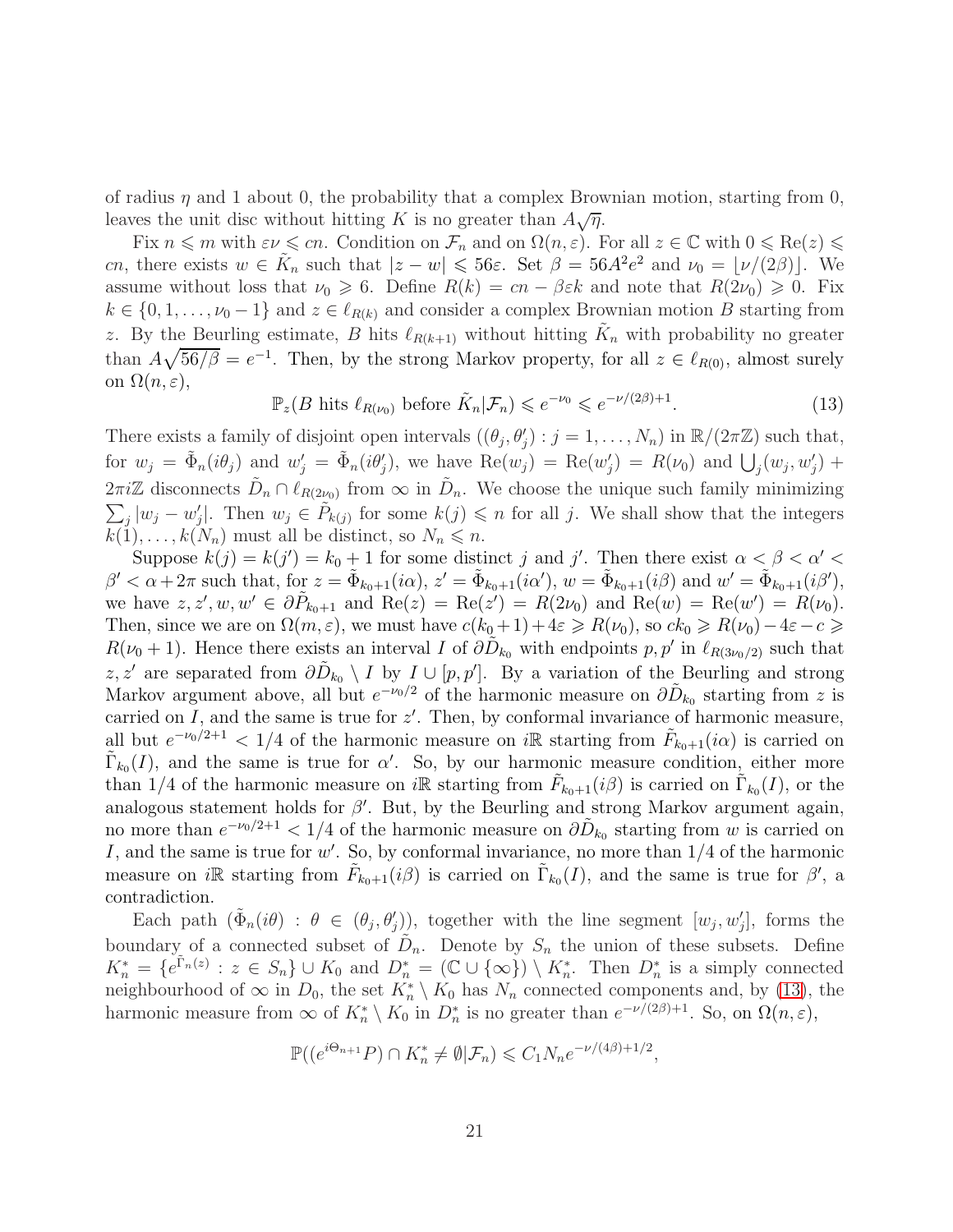where  $C_1$  is the absolute constant from Lemma [6.1.](#page-17-2) But, if  $e^{i\Theta_{n+1}}P$  does not meet  $K_n^*$ , then  $\text{Re}(z) > cn - \nu \varepsilon$  for all  $z \in \tilde{P}_{n+1}$ . Of course this inequality holds also in the case where  $cn < \nu \varepsilon$ .

It remains to deal with the case where  $n \geq m+1$ . We may assume that  $\nu \geq 2\beta \log(16\pi e/\delta)$ or the estimate is trivial. Then, for  $\mu = e^{-\nu/(2\beta)+1}$ , we have  $16\pi\mu \leq \delta$ . So we can apply Lemma [6.1](#page-17-2) with  $K^* = K_m^*$  to obtain, on  $\Omega(m, \varepsilon)$ ,

 $\mathbb{P}(\text{Re}(z) \leqslant cm - \varepsilon \nu \text{ for some } z \in \tilde{P}_{n+1} \text{ and some } n \geqslant m | \mathcal{F}_m) \leqslant C_1 N_m e^{-\nu/(4\beta)+1/2} / \delta.$ 

 $\Box$ 

The estimates we have obtained combine to prove the proposition.

*Remark* 6.3*.* An analogous result to Proposition [6.2](#page-19-1) can be obtained by bounding the contribution to the length of the cluster boundary made by each particle. This extends the class of allowable basic particles beyond that specified by [\(12\)](#page-19-0), but at the expense of a weaker bound on the probability.

Suppose that [\(2\)](#page-8-1) and [\(10\)](#page-17-1) hold and that, in addition,  $\partial P$  is rectifiable, with length L, and is given by  $\beta : [0, L] \to \partial P$ , where the parametrization is by arc length. We assume further that  $\beta$  is piecewise differentiable in such a way that there exist  $C(\delta) \in (0,\infty)$ ,  $k(\delta) \in \mathbb{N}$  and  $0 = a_0 < a_1 < \cdots < a_{k(\delta)} = L$  such that  $r_i : (a_i, a_{i+1}) \to (1, 1 + \delta)$  given by  $r_i(t) = |\beta(t)|$  is differentiable with  $|r'_{i}(t)| > C(\delta)$  on  $(a_{i}, a_{i+1})$  for all  $i = 0, \ldots, k(\delta) - 1$ . Set  $r(\delta) = k(\delta)/C(\delta)$ . Let  $\tilde{\ell}_{n+1}$  be the contribution to the length of the boundary of  $\partial \tilde{K}_{n+1}$  that comes from particle  $\tilde{P}_{n+1}$ . Then

$$
\tilde{\ell}_{n+1} = \int_0^L \frac{|\Phi_n'(\beta(t)e^{i\Theta_{n+1}})|}{|\Phi_n(\beta(t)e^{i\Theta_{n+1}})|} dt.
$$

So, by a similar argument to that in the proof of Theorem 4 of [\[16\]](#page-38-1),

$$
\mathbb{E}(\tilde{\ell}_{n+1}|K_n) = \sum_{i=0}^{k(\delta)-1} \int_0^{2\pi} \int_{a_i}^{a_{i+1}} \frac{|\Phi'_n(r_i(t)e^{i\theta})|}{|\Phi_n(r_i(t)e^{i\theta})|} dt d\theta
$$
  
\n
$$
\leq r(\delta) \int_0^{2\pi} \int_1^{1+\delta} \frac{|\Phi'_n(re^{i\theta})|}{|\Phi_n(re^{i\theta})|} dr d\theta
$$
  
\n
$$
\leq C_1 r(\delta)(cn\delta)^{1/2},
$$

for some absolute constant  $C_1 < \infty$ . Therefore, if  $N_n$  is defined as in the proof of Proposition [6.2,](#page-19-1) for all  $\zeta > 0$ ,  $\mathbb{P}(N_n > \zeta) \leqslant \sum_{j=1}^n \mathbb{P}(\tilde{\ell}_j > \zeta \nu \varepsilon n^{-1}) \leqslant C_1 r(\delta) \delta^{3/2} n^{5/2} / (\zeta \nu \varepsilon)$ . Hence, there exists some absolute constant  $C < \infty$  such that

$$
\mathbb{P}(\Omega(m,\varepsilon) \setminus \Omega(m,\varepsilon,\nu)) \leqslant C\zeta(m+\delta^{-1})e^{-\nu/C} + Cr(\delta)\delta^{3/2}m^{7/2}/(\zeta\nu\varepsilon).
$$

On optimizing over  $\zeta$ , it can be shown that there exists another absolute constant  $C < \infty$ such that

$$
\mathbb{P}(\Omega(m,\varepsilon) \setminus \Omega(m,\varepsilon,\nu)) \leqslant Cr(\delta)^{1/2} m^{7/4} \delta^{3/4} \nu^{-1/2} \varepsilon^{-1/2} (m+\delta^{-1})^{1/2} e^{-\nu/C}.
$$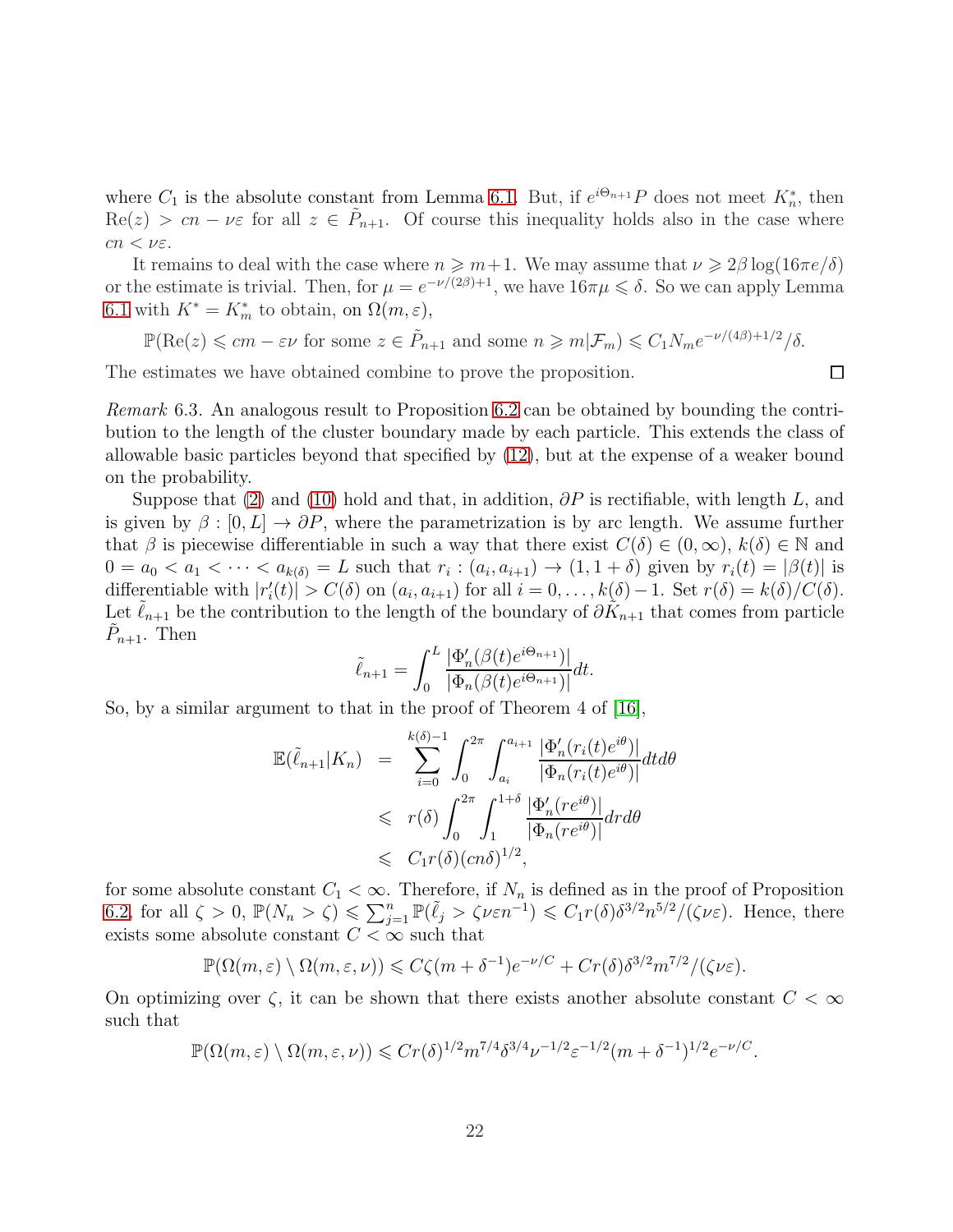Define for  $z \in \tilde{D}_0$ 

$$
N(z) = \inf\{n \geq 0 : z \notin \tilde{D}_n\}.
$$

Denote by  $\Omega(m,\varepsilon,\nu,\eta)$  the subset of  $\Omega(m,\varepsilon,\nu)$  defined by the following condition: for all  $z \in \tilde{D}_0 \cap \tilde{K}_{\infty}$  with  $N(z) \leq m$  and all  $n \leq N(z) - 1$ , we have

$$
|\operatorname{Im}(\tilde{\Gamma}_n(z)-z)| < \varepsilon + 2\eta.
$$

In conjunction with Propositions [5.1](#page-14-1) and [6.2,](#page-19-1) the following estimate implies that, when  $m =$  $\lfloor \delta^{-6} \rfloor$  and  $\varepsilon = \delta^{2/3} \log(1/\delta)$  and  $\nu = (\log(1/\delta))^2$  and  $\eta = \delta^{2/3} (\log(1/\delta))^6$ , the event  $\Omega(m, \varepsilon, \nu, \eta)$ has high probability as  $\delta \to 0$ .

**Proposition 6.4.** *There is an absolute constant*  $C < \infty$  *such that, for all*  $\varepsilon \in [2\delta, 1/6]$ *,*  $\nu \in [0, \infty)$  and  $\eta \in (0, \infty)$ ,

$$
\mathbb{P}\left(\Omega(m,\varepsilon,\nu)\setminus \Omega(m,\varepsilon,\nu,\eta)\right) \leqslant \frac{Cm}{\eta}\exp\left\{-\frac{\eta}{C\delta}+\frac{C\nu\varepsilon\delta}{c}\left(1+\log\left(1/\delta\right)\right)\right\}.
$$

*Proof.* Fix  $z \in \tilde{D}_0 \cap \tilde{K}_{\infty}$  with  $N(z) \leq m$ . Write  $N_0(z)$  for the maximum of 0 and the largest integer such that  $cN_0(z) \leqslant \text{Re}(z) - 4\varepsilon$ . Write  $N_1$  for the smallest integer such that  $cN_1 \geqslant$  $(\nu+4)\varepsilon$ . Then, on  $\Omega(m,\varepsilon,\nu)$ , we have  $N(z)-1 \leq N_0(z)+N_1$  and, since  $\Omega(m,\varepsilon,\nu) \subseteq \Omega(m,\varepsilon)$ , we have also  $|\operatorname{Im}(\tilde{\Gamma}_k(z)-z)| < \varepsilon$  for all  $k \le N_0(z)$ .

We showed in Proposition [4.3](#page-12-0) that, for some absolute constant  $C_1 < \infty$ , for  $\alpha = C_1 \delta$  and for all  $z \in \tilde{D}_0$  with  $\text{Re}(z) \leq 1$ ,

$$
\operatorname{Im}(\tilde{G}(z)) \leqslant g^*(\operatorname{Im}(z))
$$

where  $g^*(\theta) = \theta + g_0^*(\theta)$  and  $g_0^*$  is the  $2\pi$ -periodic function given by

$$
g_0^*(\theta) = \frac{\alpha^2}{|\theta| \vee \alpha}, \quad \theta \in (-\pi, \pi].
$$

Then, for  $N_0(z) \leqslant n \leqslant N(z) - 1$ ,

$$
\operatorname{Im}(\tilde{\Gamma}_n(z)) \leqslant Y_n^{(n_0,y_0)}
$$

where  $n_0 = N_0(z)$ ,  $y_0 = \text{Im}(\tilde{\Gamma}_{n_0}(z))$  and where, recursively for  $n \geq n_0$ ,  $Y_n = Y_n^{(n_0, y_0)}$  is defined by

$$
Y_{n_0} = y_0, \quad Y_{n+1} = g^*(Y_n - \Theta_{n+1}) + \Theta_{n+1} = g_0^*(Y_n - \Theta_{n+1}) + Y_n.
$$

Note that  $\text{Re}(\Gamma_n(z)) \leq \text{Re}(\Gamma_{n_0}(z)) \leq |\text{Re}(\Gamma_{n_0}) - \text{Re}(z) + cn_0| + \text{Re}(z) - cn_0 < 5\varepsilon + c < 1.$ Hence,  $g_0^*$  is non-negative and  $g^*$  is non-decreasing, so  $Y_n^{(n_0,y_0)}$  is non-decreasing in n and  $y_0$ .

Set  $M = \lfloor 2\pi/\eta \rfloor$  and  $h = 2\pi/M$  so that  $h \leq \eta$ . Consider the set of time-space starting points

$$
E = \{(n_0, jh) : n_0 \in \{0, 1, \dots, m\}, j \in \{0, 1, \dots, M - 1\}\}\
$$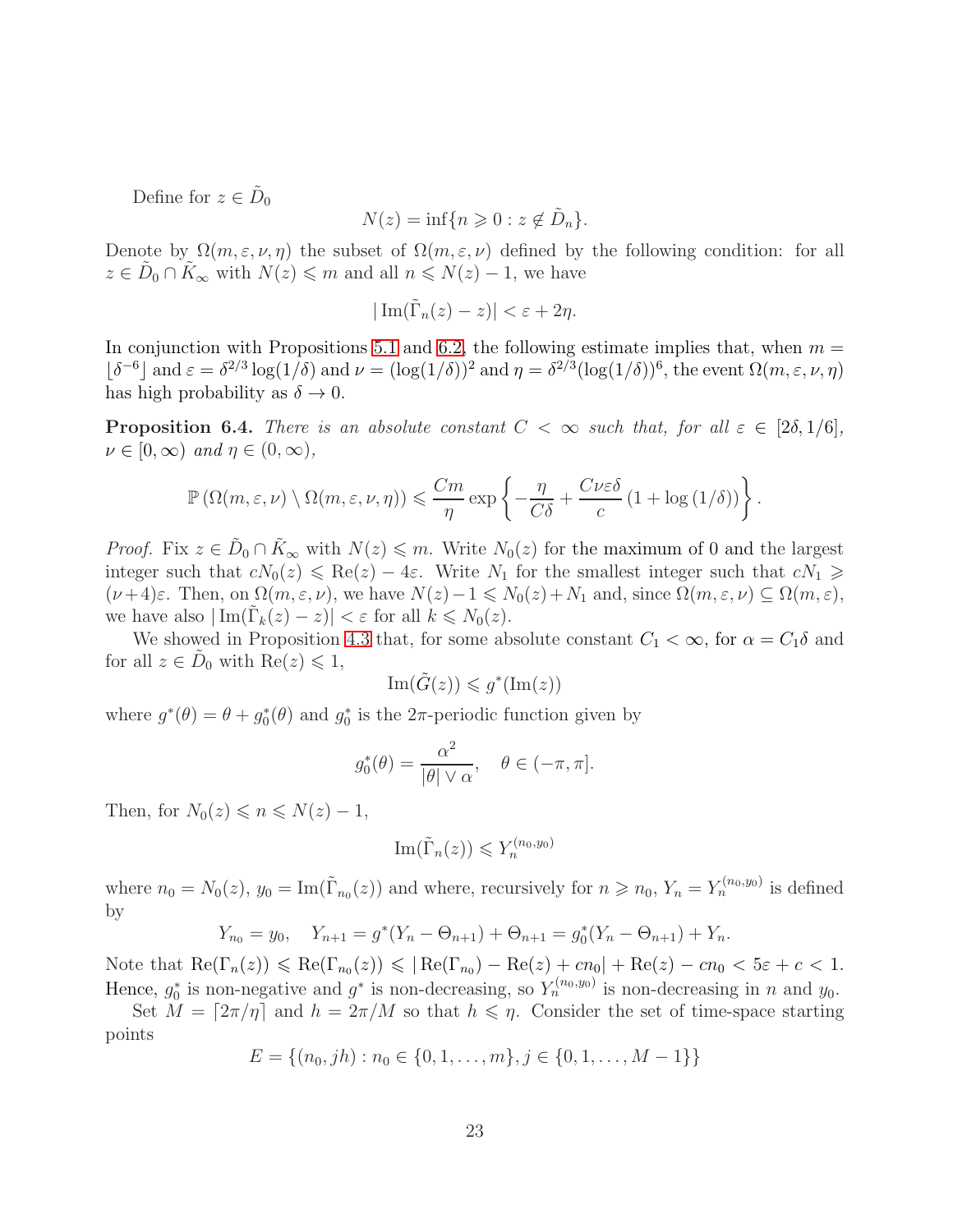and the event

$$
\Omega_0 = \{ Y_{n_0+N_1}^{(n_0,jh)} \leq jh + \eta \text{ for all } (n_0,jh) \in E \}.
$$

Note that  $|E| \leqslant Cm/\eta$ , so

$$
\mathbb{P}(\Omega \setminus \Omega_0) \leqslant Cm \mathbb{P}(Y_{N_1} > \eta)/\eta
$$

where  $Y = Y^{(0,0)}$ . Now

$$
\mathbb{E}(e^{Y_1/\alpha}) = \frac{1}{2\pi} \int_{-\pi}^{\pi} e^{g_0^*(\theta)/\alpha} d\theta = 1 + \frac{\alpha(e-1)}{\pi} + \frac{1}{\pi} \int_{\alpha}^{\pi} (e^{\alpha/\theta} - 1) d\theta \le \exp\{(\alpha e/\pi)(1 + \log(\pi/\alpha))\}
$$

so

$$
\mathbb{P}(Y_{N_1} > \eta) \leq \exp\{-\eta/\alpha + (N_1 \alpha e/\pi)(1 + \log(\pi/\alpha))\}.
$$

Choose  $j \in \{1, ..., M\}$  so that  $(j-1)h \leq y_0 \leq jh$ . Then, for  $n \leq N(z) - 1$ , on  $\Omega_0$ ,

$$
\operatorname{Im}(\tilde{\Gamma}_n(z)) \leq Y_n^{(n_0,jh)} \leq jh + \eta \leq \operatorname{Im}(\tilde{\Gamma}_{n_0}(z)) + 2\eta \leq \operatorname{Im}(z) + \varepsilon + 2\eta.
$$

A similar argument allows us to bound the downward variation of  $\text{Im}(\tilde{\Gamma}_n(z))$  up to  $N(z) - 1$ . Hence  $\mathbb{P}(\Omega(m,\varepsilon,\nu) \setminus \Omega(m,\varepsilon,\nu,\eta) \leq 2 \mathbb{P}(\Omega \setminus \Omega_0)$  which gives the claimed estimate.

<span id="page-23-0"></span>Theorem 6.5. *Assume that the basic particle* P *satisfies conditions [\(2\)](#page-8-1),[\(10\)](#page-17-1) and [\(12\)](#page-19-0). Consider for*  $\varepsilon_0 \in (0,1]$  *and*  $m \in \mathbb{N}$  *the event*  $\Omega[m,\varepsilon_0]$  *specified by the following conditions: for all*  $n \leq m$  and all  $n' \geq m + 1$ ,

$$
|z - e^{cn + i\Theta_n}| \leq \varepsilon_0 e^{cn} \quad \text{for all } z \in P_n
$$

*and*

$$
dist(w, K_n) \leq \varepsilon_0 e^{cn} \quad whenever \ |w| \leq e^{cn}
$$

*and*

 $|z| \geqslant (1 - \varepsilon_0)e^{cm}$  *for all*  $z \in P_{n'}$ .

*Assume that*  $\varepsilon_0 = \delta^{2/3} (\log(1/\delta))^8$  *and*  $m = \lfloor \delta^{-6} \rfloor$ . Then  $\mathbb{P}(\Omega[m, \varepsilon_0]) \to 1$  *uniformly in* P *as*  $\delta \rightarrow 0$ .

*Proof.* Set  $\varepsilon = \delta^{2/3} \log(1/\delta)$  and  $\nu = (\log(1/\delta))^2$  and  $\eta = \delta^{2/3} (\log(1/\delta))^6$ . We have shown that the event  $\Omega(m,\varepsilon,\nu,\eta)$  has high probability as  $\delta \to 0$ . We complete the proof by showing that, for  $\delta$  sufficiently small, the defining conditions for  $\Omega[m,\varepsilon_0]$  are all satisfied on  $\Omega(m,\varepsilon,\nu,\eta)$ .

Fix  $n \leq m$  and  $z \in \tilde{P}_n$ . On  $\Omega(m, \varepsilon)$  we have  $\text{Re}(z) < cn + 4\varepsilon$  and, restricting to  $\Omega(m, \varepsilon, \nu)$ , we have also  $\text{Re}(z) \ge c(n-1) - \nu \varepsilon$ . Restricting further to  $\Omega(m, \varepsilon, \nu, \eta)$ , we have  $|\text{Im}(\tilde{\Gamma}_{n-1}(z) |z| < \varepsilon + 2\eta$ . But  $\tilde{\Gamma}_{n-1}(z) \in \tilde{P} + 2\pi i \Theta_n$ , so  $|\tilde{\Gamma}_{n-1}(z) - 2\pi i \Theta_n| \leq \delta$ . Hence, on  $\Omega(m, \varepsilon, \nu, \eta)$ , we have (since  $\nu \geq 4$ )

$$
|e^z - e^{cn + 2\pi i \Theta_n}| \leq e^{cn} (e^{\nu \varepsilon + c} - 1) + e^{cn + \nu \varepsilon + c} (\varepsilon + 2\eta + \delta).
$$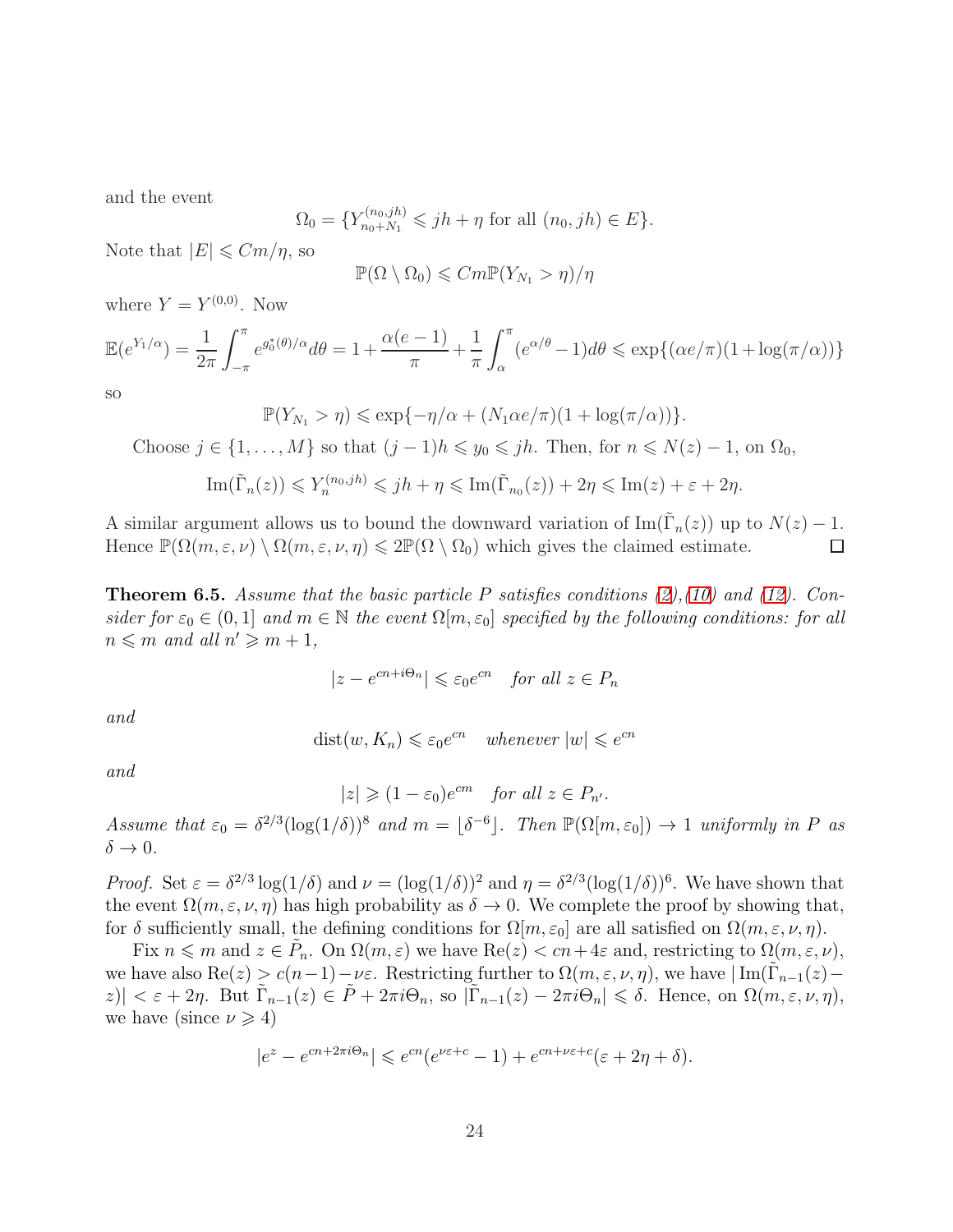We can choose  $\delta$  sufficiently small that

$$
(e^{\nu \varepsilon + c} - 1) + e^{\nu \varepsilon + c} (\varepsilon + 2\eta + \delta) \leq \varepsilon_0.
$$

Then on  $\Omega(m, \varepsilon, \nu, \eta)$  we have, for all  $z \in P_n$ ,

$$
|z - e^{cn + 2\pi i \Theta_n}| \leq \varepsilon_0 e^{cn}.
$$

Next, using [\(9\)](#page-17-4), for  $0 \le \text{Re}(w) \le cn$ , on  $\Omega(m, \varepsilon)$ , there exists  $z \in \tilde{K}_n$  with  $|z - w| \le 56\varepsilon$ . Then  $e^z \in K_n$  and

$$
|e^z - e^w| \leq 56\varepsilon e^{cn + 4\varepsilon}.
$$

We can choose  $\delta$  sufficiently small that

$$
56\varepsilon e^{4\varepsilon} \leqslant \varepsilon_0.
$$

Then dist $(w, K_n) \leq \varepsilon_0 e^{cn}$  whenever  $|w| \leq e^{cn}$  and  $n \leq m$ .

Finally, for  $n \geq m + 1$  and  $z \in \tilde{P}_n$ , on  $\Omega(m, \varepsilon, \nu)$ , we have  $\text{Re}(z) > cm - \nu \varepsilon$ . Hence  $|w| > e^{cm - \nu \varepsilon} \geqslant (1 - \varepsilon_0)e^{cm}$  for all  $w \in P_n$ .

## <span id="page-24-0"></span>7 Weak convergence of the localized disturbance flow to the coalescing Brownian flow

We review in this section the main results of [\[15\]](#page-37-1). Denote by  $D$  the set of all pairs  $f =$  ${f^-, f^+}$ , where  $f^+$  is a right-continuous, non-decreasing function on R and where  $f^-$  is the left-continuous modification of  $f^+$ . Denote by D the subset of those  $f \in \overline{\mathcal{D}}$  such that  $x \mapsto f^+(x) - x$  is periodic of period  $2\pi$ . Write id for the identity function  $id(x) = x$  and, for  $f \in \overline{\mathcal{D}}$ , write  $f_0^{\pm}$  for the periodic functions  $f^{\pm}$  – id. Denote by  $\mathcal{D}^*$  the subset of  $\mathcal D$  where  $f_0$ is not identically zero but has zero mean

$$
\frac{1}{2\pi} \int_0^{2\pi} f_0(x) dx = 0.
$$

Here and below, we drop the  $\pm$  where the quantity computed takes the same value for both versions. Fix  $f \in \mathcal{D}^*$  and define  $\rho = \rho(f) \in (0, \infty)$  by

$$
\frac{\rho}{2\pi} \int_0^{2\pi} f_0(x)^2 dx = 1.
$$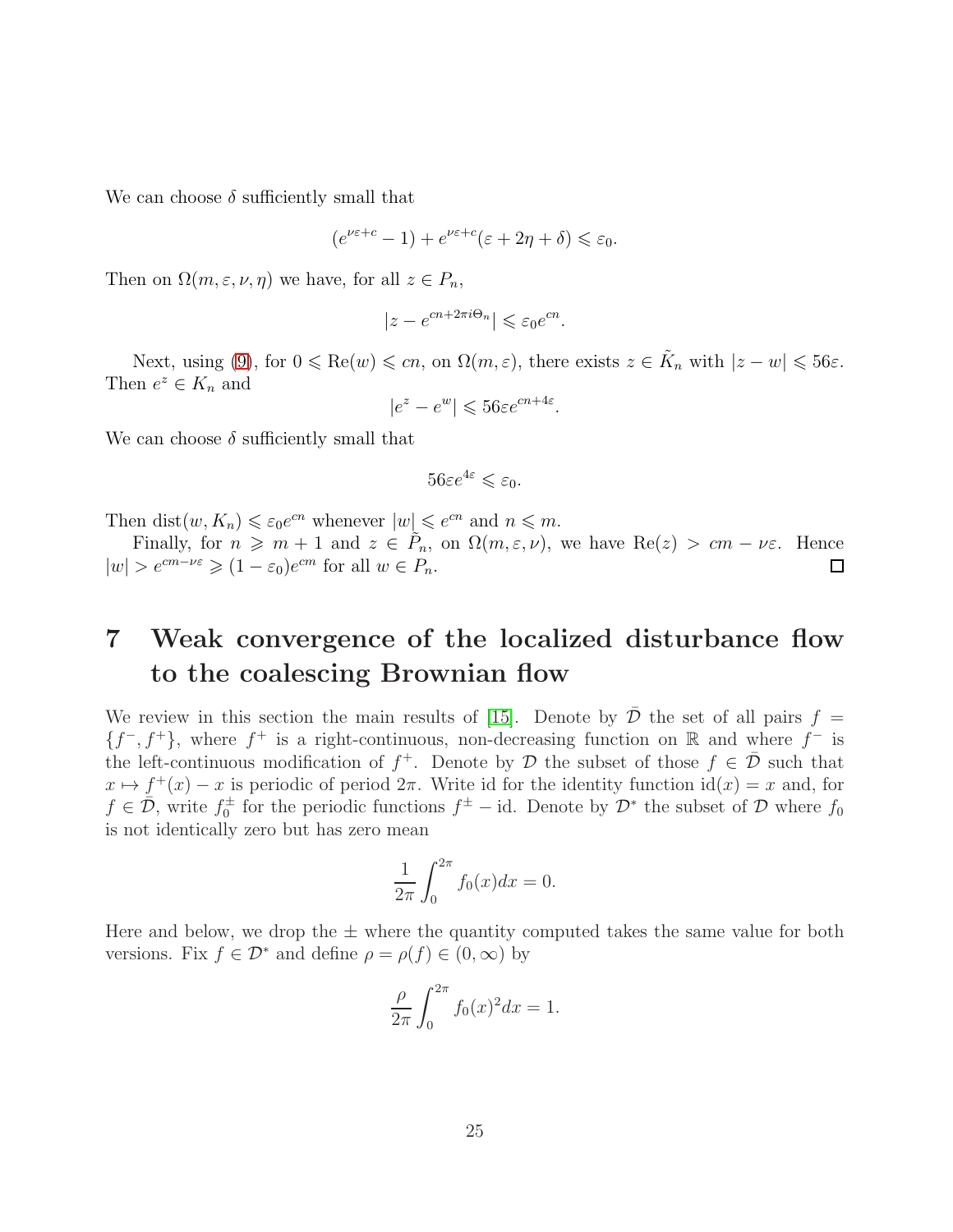Let  $(\Theta_n : n \in \mathbb{Z})$  be a sequence of independent random variables, all uniformly distributed on  $[0, 2\pi)$ . Define for each non-empty bounded interval  $I \subseteq \mathbb{R}$  a pair of random functions  $\Phi_I = \{\Phi_I^ _{I}^{-},\Phi_{I}^{+}$  $_{I}^{+}$ } by

$$
\Phi_I^{\pm} = f_{\Theta_n}^{\pm} \circ \cdots \circ f_{\Theta_m}^{\pm}
$$

where  $f_{\theta}^{\pm}$  $g_{\theta}^{\pm}(x) = f^{\pm}(x - \theta) + \theta$  and where m and n are, respectively, the smallest and largest integers in the rescaled interval  $\rho I$ . If  $\rho I \cap \mathbb{Z} = \emptyset$  then  $\Phi_I = id$ . Write  $I = I_1 \oplus I_2$  if  $I_1, I_2$  are disjoint intervals with sup  $I_1 = \inf I_2$  and  $I = I_1 \cup I_2$ . Note that the family  $\Phi = (\Phi_I : I \subseteq \mathbb{R})$ has the following *flow property*

<span id="page-25-0"></span>
$$
\Phi_{I_2}^{\pm} \circ \Phi_{I_1}^{\pm} = \Phi_I^{\pm}, \quad \text{whenever } I = I_1 \oplus I_2. \tag{14}
$$

Moreover (see [\[15\]](#page-37-1)), almost surely, for all I,  $\Phi_I^-$  is the left-continuous modification of  $\Phi_I^+$ , so  $\Phi_I = {\Phi_I^-}$  $_{I}^{-},\Phi_{I}^{+}$  $\{f\} \in \mathcal{D}$ . We call  $\Phi$  the *disturbance flow with disturbance* f. For  $\varepsilon \in (0,1]$ , we make the diffusive rescaling

$$
\Phi_I^{\varepsilon,\pm}(x) = \varepsilon^{-1} \Phi_{\varepsilon^2 I}^\pm(\varepsilon x), \quad x \in \mathbb{R}
$$

and call  $(\Phi_I^{\varepsilon}: I \subseteq \mathbb{R})$  the  $\varepsilon$ -scale disturbance flow with disturbance f.

In order to formulate a weak convergence result about these disturbance flows, we introduce metrics on  $\mathcal D$  and  $\mathcal D$  and then we define certain metric spaces which will serve as state-spaces for  $\Phi$  and  $\Phi^{\varepsilon}$ . First, define for  $f, g \in \mathcal{D}$ 

$$
d_{\mathcal{D}}(f,g)=\inf\{\varepsilon\geqslant 0:f^+(x)\leqslant g^+(x+\varepsilon)+\varepsilon\text{ and }g^+(x)\leqslant f^+(x+\varepsilon)+\varepsilon\text{ for all }x\in\mathbb{R}\}.
$$

For  $f, g \in \overline{\mathcal{D}}$ , define

$$
d_{\bar{D}}(f,g) = \sum_{n=1}^{\infty} 2^{-n} (d_n(f,g) \wedge 1)
$$

where

$$
d_n(f,g) = \inf \{ \varepsilon \geqslant 0 : f^+(x) \leqslant g^+(x+\varepsilon) + \varepsilon \text{ and } g^+(x) \leqslant f^+(x+\varepsilon) + \varepsilon \text{ for all } x \in [-n, n-\varepsilon] \}.
$$

Then  $d_{\mathcal{D}}$  is a metric on  $\mathcal D$  and the metric space  $(\mathcal D, d_{\mathcal{D}})$  is complete. In fact  $(\mathcal D, d_{\mathcal{D}})$  is isometric to the set of periodic contractions on R with period  $2\pi$ , with supremum metric, by drawing new axes for the graph of  $f \in \mathcal{D}$  at a rotation of  $\pi/4$ . Also,  $d_{\bar{\mathcal{D}}}$  is a metric on  $\mathcal D$  and the metric space  $(\mathcal{D}, d_{\bar{\mathcal{D}}})$  is complete. See [\[15\]](#page-37-1).

Consider now a family  $\phi = (\phi_I : I \subseteq \mathbb{R})$ , where  $\phi_I \in \mathcal{D}$  and I ranges over all non-empty bounded intervals. Say that  $\phi$  is a *weak flow* if,

$$
\phi_{I_2}^- \circ \phi_{I_1}^- \leq \phi_I^- \leq \phi_I^+ \leq \phi_{I_2}^+ \circ \phi_{I_1}^+, \quad \text{whenever } I = I_1 \oplus I_2. \tag{15}
$$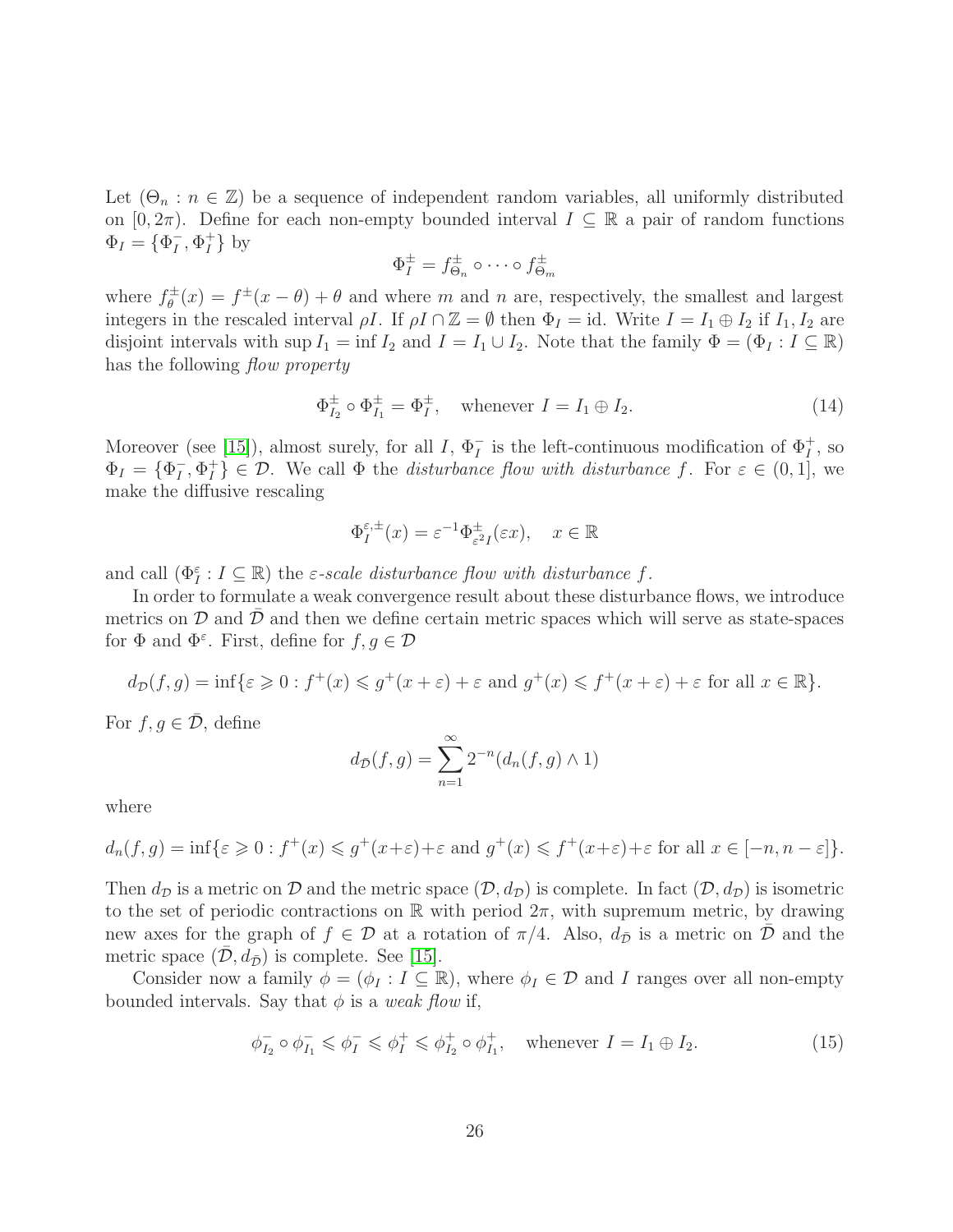Say that  $\phi$  is *cadlag* if, for all  $t \in \mathbb{R}$ ,

$$
d_{\mathcal{D}}(\phi_{(s,t)}, \text{id}) \to 0 \text{ as } s \uparrow t \quad \text{and} \quad d_{\mathcal{D}}(\phi_{(t,u)}, \text{id}) \to 0 \text{ as } u \downarrow t.
$$

We write  $D^{\circ}(\mathbb{R}, \mathcal{D})$  for the set of all cadlag weak flows. For the disturbance flow  $\Phi$ , almost surely, for all  $t \in \mathbb{R}$ , for all sufficiently small  $\varepsilon > 0$ , we have  $\Phi_{(t-\varepsilon,t)} = \Phi_{(t,t+\varepsilon)} = id$ . So  $\Phi$  takes values in  $D^{\circ}(\mathbb{R}, \mathcal{D})$ . Define similarly  $D^{\circ}(\mathbb{R}, \bar{\mathcal{D}})$  and note that  $\Phi^{\varepsilon}$  takes values in  $D^{\circ}(\mathbb{R}, \bar{\mathcal{D}})$ .

Fix  $\phi \in D^{\circ}(\mathbb{R}, \mathcal{D})$  and suppose that  $\phi_{\{t\}} = id$  for all  $t \in \mathbb{R}$ . Then  $\phi_{(s,t)} = \phi_{(s,t)} = \phi_{[s,t)} =$  $\phi_{[s,t]}$  for all  $s, t \in \mathbb{R}$  with  $s < t$ . Denote all these functions by  $\phi_{ts}$  and set  $\phi_{tt} = id$  for all  $t \in \mathbb{R}$ . The map

$$
(s,t)\mapsto \phi_{ts}:\{(s,t)\in\mathbb{R}^2:s\leqslant t\}\to\mathcal{D}
$$

is then continuous. We write  $C^{\circ}(\mathbb{R}, \mathcal{D})$  for the set of such *continuous weak flows*  $\phi$  and we write  $C^{\circ}(\mathbb{R}, \overline{\mathcal{D}})$  for the analogous subset in  $D^{\circ}(\mathbb{R}, \overline{\mathcal{D}})$ .

We can and do make  $D^{\circ}(\mathbb{R}, \mathcal{D})$  and  $D^{\circ}(\mathbb{R}, \bar{\mathcal{D}})$  into complete separable metric spaces by the choice of Skorokhod-type metrics, both denoted  $d<sub>D</sub>$ . The metrics  $d<sub>D</sub>$  have the following two further properties. The associated Borel  $\sigma$ -algebras coincide with those generated by the evaluation maps  $\phi \mapsto \phi_I^+$  $I_I^+(x)$  as x ranges over  $\mathbb R$  and I ranges over bounded intervals in R. Moreover, for any sequence  $(\phi^n : n \in \mathbb{N})$  in  $D^{\circ}(\mathbb{R}, \mathcal{D})$  and any  $\phi \in C^{\circ}(\mathbb{R}, \mathcal{D})$ , we have  $d_D(\phi^n, \phi) \to 0$  if and only if  $d_D(\phi^n_I, \phi_I) \to 0$  uniformly over subintervals I of compact sets in  $\mathbb{R}$ . In particular,  $C^{\circ}(\mathbb{R}, \mathcal{D})$  is closed in  $D^{\circ}(\mathbb{R}, \mathcal{D})$ . Analogous statements hold in the non-periodic case. However, the flow property [\(14\)](#page-25-0) is not preserved under limits in  $d<sub>D</sub>$ . We refer to [\[15\]](#page-37-1) for the specification of  $d_D$ .

The disturbance flow  $\Phi$  with disturbance f is then a  $D^{\circ}(\mathbb{R}, \mathcal{D})$ -valued random variable, and the law of  $\Phi$  is a Borel probability measure on  $D^{\circ}(\mathbb{R}, \mathcal{D})$ , which we denote by  $\mu_{\mathcal{A}}^f$  $A^J$ . The  $\varepsilon$ -scale disturbance flow  $\Phi^{\varepsilon}$  is a  $D^{\circ}(\mathbb{R}, \overline{\mathcal{D}})$ -valued random variable, so the law of  $\Phi^{\varepsilon}$  is a Borel probability measure on  $D^{\circ}(\mathbb{R}, \overline{\mathcal{D}})$ , which we denote by  $\mu_A^{f,\varepsilon}$  $A^{\mathcal{E}}$ .

For  $e = (s, x) \in \mathbb{R}^2$  and  $\phi \in D^\circ(\mathbb{R}, \mathcal{D})$ , the maps

$$
t\mapsto \phi^-_{(s,t]}(x):[s,\infty)\to \mathbb{R},\quad t\mapsto \phi^+_{(s,t]}(x):[s,\infty)\to \mathbb{R}
$$

are cadlag. Hence we obtain a measurable maps  $Z^e = Z^{e,+}$  and  $Z^{e,-}$  on  $D^{\circ}(\mathbb{R}, \mathcal{D})$  with values in  $D_e = D_x([s,\infty),\mathbb{R})$  by setting

$$
Z^{e,\pm}(\phi) = (\phi_{(s,t]}^{\pm}(x) : t \geq s).
$$

The restrictions of  $Z^{e,\pm}$  to  $C^{\circ}(\mathbb{R},\mathcal{D})$  then take values in  $C_e = C_x([s,\infty),\mathbb{R})$ . We define a filtration  $(\mathcal{F}_t)_{t\geqslant0}$  on  $D^{\circ}(\mathbb{R}, \mathcal{D})$  by

$$
\mathcal{F}_t = \sigma(Z_r^e : e = (s, x) \in \mathbb{R}^2, r \in (-\infty, t] \cap [s, \infty))
$$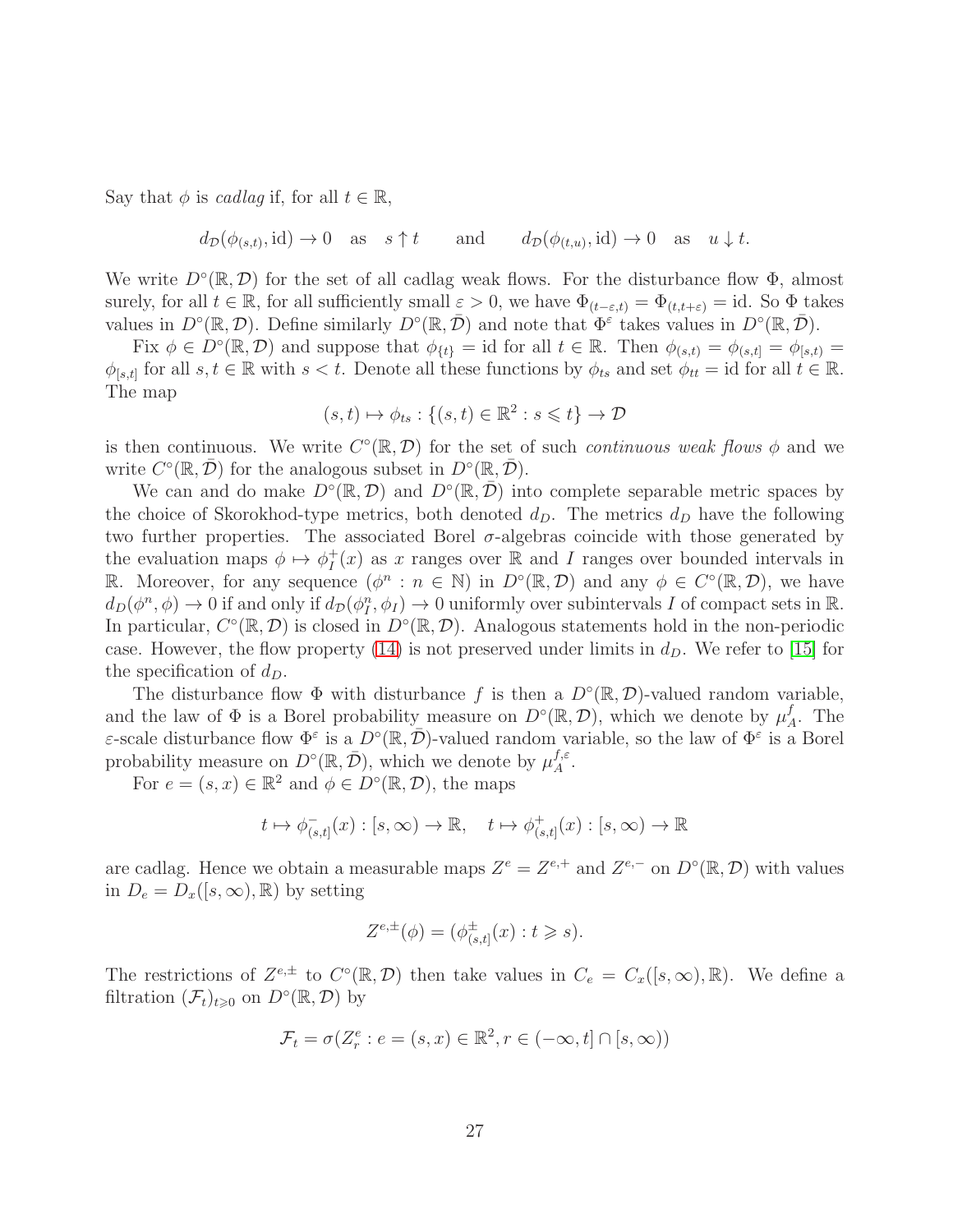and, for  $e = (s, x), e' = (s', x') \in \mathbb{R}^2$ , we write  $T^{ee'}$  for the collision time

$$
T^{ee'} = \inf\{t \geq s \vee s' : Z_t^e - Z_t^{e'} \in 2\pi\mathbb{Z}\}.
$$

We make the same definitions for  $\phi \in D^{\circ}(\mathbb{R}, \overline{\mathcal{D}})$ , except to define as collision time

$$
\bar{T}^{ee'} = \inf\{t \geq s \vee s' : Z_t^e = Z_t^{e'}\}.
$$

The space  $C^{\circ}(\mathbb{R}, \mathcal{D})$  is a convenient state-space for the coalescing Brownian flow on the circle where it has the following characterization (see [\[15,](#page-37-1) Theorem 6.1]). *There exists a unique Borel probability measure*  $\mu_A$  *on*  $C^{\circ}(\mathbb{R}, \mathcal{D})$  *such that, for all*  $e = (s, x), e' = (s', x') \in \mathbb{R}^2$ , the  $processes (Z_t^e)_{t\geqslant s}$  and  $(Z_t^e Z_t^{e'} - (t-T^{ee'})^+)_{t\geqslant s\vee s'}$  are continuous local martingales in the filtration  $(\mathcal{F}_t)_{t\in\mathbb{R}}$ *. Moreover, for all*  $e \in \mathbb{R}^2$ *, we have,*  $\mu_A$ -almost surely,  $Z^{e,+} = Z^{e,-}$ *.* 

Similarly, the space  $C^{\circ}(\mathbb{R}, \overline{\mathcal{D}})$  is a state-space for the coalescing Brownian flow (on the line). There exists a unique Borel probability measure  $\bar{\mu}_A$  on  $C^{\circ}(\mathbb{R}, \bar{\mathcal{D}})$  such that, for all  $e = (s, x), e' = (s', x') \in \mathbb{R}^2$ , the processes  $(Z_t^e)_{t \geq s}$  and  $(Z_t^e Z_t^{e'} - (t - \overline{T}^{ee'})^+)_{t \geq s \vee s'}$  are continuous *local martingales in the filtration*  $(\mathcal{F}_t)_{t \in \mathbb{R}}$ *. Moreover, for all*  $e \in \mathbb{R}^2$ *, we have,*  $\bar{\mu}_A$ -almost surely,  $Z^{e,+} = Z^{e,-}$ .

We consider a limit where  $f$  becomes an increasingly well-localized perturbation of the identity map. We quantify this localization in terms of the smallest constant  $\lambda = \lambda(f, \varepsilon) \in$  $(0, 1]$  such that

<span id="page-27-2"></span>
$$
\frac{\rho}{2\pi} \int_0^{2\pi} |f_0(x+a)f_0(x)| dx \le \lambda, \quad a \in [\varepsilon\lambda, 2\pi - \varepsilon\lambda].
$$

We can now state Theorem 6.1 from [\[15\]](#page-37-1). We have

<span id="page-27-1"></span>
$$
\mu_A^f \to \mu_A \quad weakly \text{ on } D^{\circ}(\mathbb{R}, \mathcal{D}) \text{ uniformly in } f \in \mathcal{D}^* \text{ as } \rho(f) \to \infty \text{ and } \lambda(f, 1) \to 0 \quad (16)
$$

and

$$
\mu_A^{f,\varepsilon} \to \bar{\mu}_A \quad weakly \text{ on } D^{\circ}(\mathbb{R}, \bar{\mathcal{D}}) \text{ uniformly in } f \in \mathcal{D}^* \text{ as } \varepsilon \to 0
$$
  

$$
\text{with } \varepsilon^3 \rho(f) \to \infty \text{ and } \lambda(f, \varepsilon) \to 0. \tag{17}
$$

#### <span id="page-27-0"></span>8 The harmonic measure flow

We return to the aggregation model. We assume throughout this section that condition  $(2)$ holds. The boundary  $\partial K_n$  of the cluster  $K_n$  has a canonical parametrization by  $[0, 2\pi)$  given by  $\theta \mapsto \Phi_n(e^{i\theta})$ . For  $\theta_1 < \theta_2$ , the normalized harmonic measure (from  $\infty$ ) of the positively oriented boundary segment from  $\Phi_n(e^{i\theta_1})$  to  $\Phi_n(e^{i\theta_2})$  is then  $(\theta_2 - \theta_1)/(2\pi)$ . We consider the related parametrization  $\theta \mapsto \tilde{\Phi}_n(i\theta) : \mathbb{R} \to \partial \tilde{K}_n$ . For  $m \leq n$ , each point  $z \in \partial \tilde{K}_n$  has a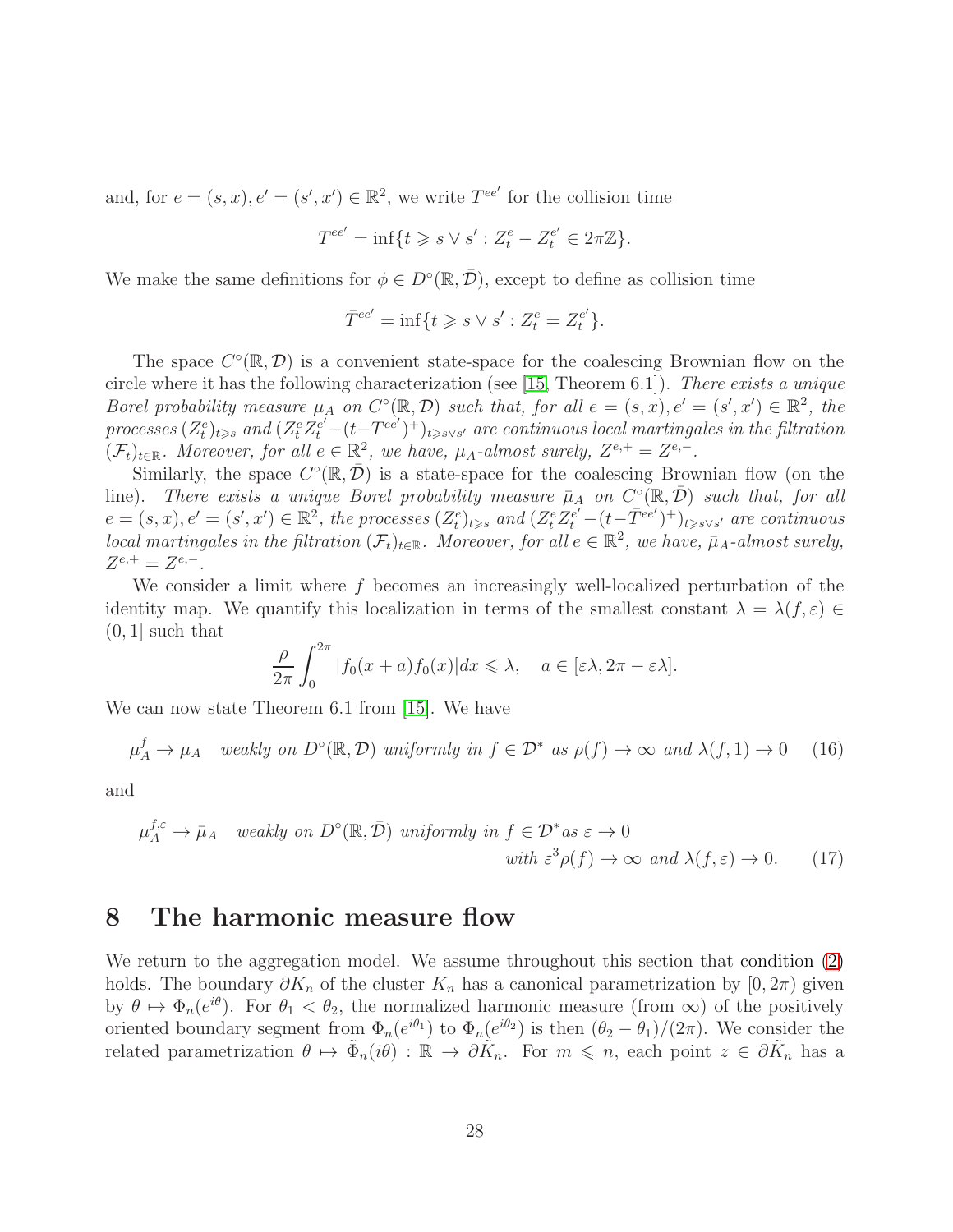unique *ancestor point*  $A_{mn}(z) \in \partial \tilde{K}_m$ , which is either z itself or the point of  $\partial \tilde{K}_m$  to which the particle containing  $z$  is attached, possibly through several generations. On the other hand, each point in  $z \in \partial K_m$ , except those points where particles are attached, has a unique *escape point*  $E_{mn}(z) \in \partial \tilde{K}_n$ , which is either z itself or is connected to z by a minimal path in  $\tilde{K}_n$ , subject to not crossing any particles nor passing through any attachment points. If  $P$  is attached at a single point, then  $E_{mn}(z) = z$  for all  $z \in \partial K_m$ . These definitions are illustrated in Figure [4.](#page-28-0)



<span id="page-28-0"></span>Figure 4: Diagram illustrating ancestor points  $A_{mn}(z) \in \partial \tilde{K}_m$  for  $z \in \partial \tilde{K}_n$  and escape points  $E_{mn}(z) \in \partial \tilde{K}_n$  for  $z \in \partial \tilde{K}_m$ , where  $\tilde{K}_m$  is shown in red,  $\tilde{K}_n \setminus \tilde{K}_m$  is shown in white, and attachment points are shown in blue.

We define the *forwards* and *backwards harmonic measure flows* on R, respectively, for  $0 \leqslant m < n$  by

<span id="page-28-1"></span>
$$
\Phi_{nm}^P(x) = -i\tilde{\Gamma}_n \circ E_{nm} \circ \tilde{\Phi}_m(ix), \quad \Phi_{mn}^P(x) = -i\tilde{\Gamma}_m \circ A_{mn} \circ \tilde{\Phi}_n(ix). \tag{18}
$$

We shall show that, when embedded suitably in continuous-time, these flows converge weakly to the coalescing Brownian flow, as the diameter  $\delta$  of the basic particle P tends to 0. Then, in the same limiting regime, we shall deduce the behaviour of fingers and gaps in the aggregation model.

First we give an alternative presentation of the flows. Recall the functions  $g^+$  and  $f^+$ defined at [\(5\)](#page-12-2) and write  $g^-$  and  $f^-$  for their left-continuous versions. Then  $g = \{g^-, g^+\}\in \mathcal{D}$ and  $f = \{f^-, f^+\} = g^{-1}$ . Since P is non-empty and is invariant under conjugation, g is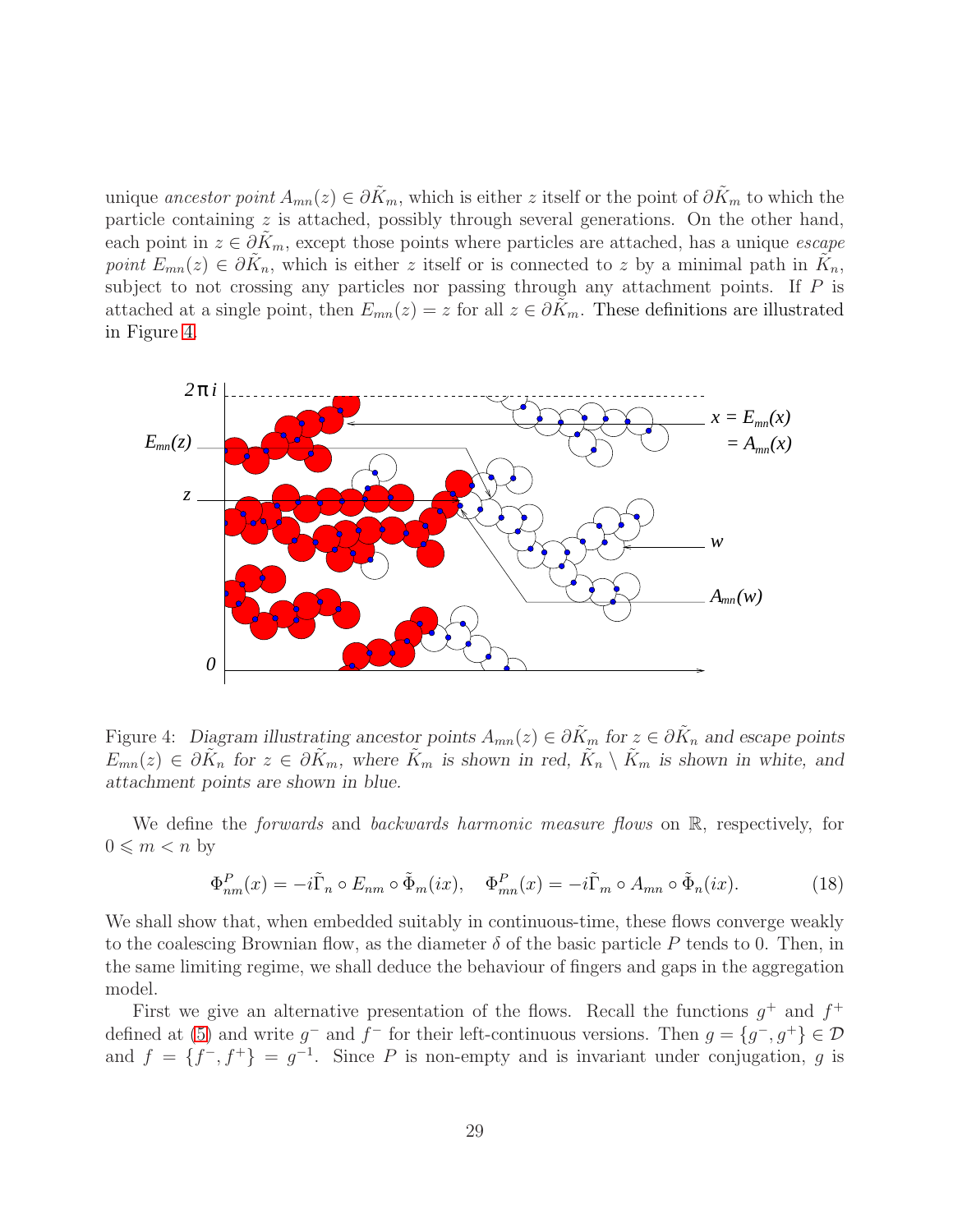not the identity function but is an odd function. Hence  $g \in \mathcal{D}^*$ . Recall that the sequence of clusters  $(K_n : n \geq 0)$  is constructed from a sequence of independent random variables  $(\Theta_n : n \in \mathbb{N})$ , uniformly distributed on  $[0, 2\pi)$ . Define  $f_\theta, g_\theta \in \mathcal{D}$  for  $\theta \in [0, 2\pi)$  as in Section [7.](#page-24-0) Then define for  $0 \leq m < n$ 

$$
\Phi_{nm}^{P,\pm} = g_{\Theta_n}^{\pm} \circ \cdots \circ g_{\Theta_{m+1}}^{\pm}, \quad \Phi_{mn}^{P,\pm} = f_{\Theta_{m+1}}^{\pm} \circ \cdots \circ f_{\Theta_n}^{\pm}.
$$

We can check (just as for the disturbance flow) that, almost surely,  $\Phi_{nm}^P = \{\Phi_{nm}^{P,-}, \Phi_{nm}^{P,+}\}\in \mathcal{D}$ and  $\Phi_{mn}^P = {\Phi_{mn}^{P,-}, \Phi_{mn}^{P,+}} \in \mathcal{D}$ , with  $(\Phi_{mn}^P)^{-1} = \Phi_{nm}^P$ . Moreover, a straightforward induction shows that this definition agrees with the more geometric formulation in [\(18\)](#page-28-1).

In formulating a limit statement, it is convenient to embed the harmonic measure flow in continuous time. We do this in two ways. For a bounded interval  $I \subseteq [0, \infty)$ , set  $\Phi_I^P = \Phi_{nm}^P$ , where  $m + 1$  and n are respectively the smallest and largest integers in  $\rho I$ . We set  $\Phi_I^P = id$ if there are no such integers. Then  $(\Phi_I^P: I \subseteq [0, \infty))$  takes values in  $D^{\circ}([0, \infty), \mathcal{D})$ . Set  $\delta^* = (\rho c)^{-1}$  and define  $\bar{\Phi}_I^P(x) = (\delta^*)^{-1/2} \Phi_{\bar{n}\bar{m}}^P((\delta^*)^{1/2}x)$ , where  $\bar{m}+1$  and  $\bar{n}$  are the smallest and largest integers in  $c^{-1}I$ . Then  $(\bar{\Phi}_I^P : I \subseteq [0, \infty))$  takes values in  $D^{\circ}([0, \infty), \bar{\mathcal{D}})$ .

<span id="page-29-0"></span>Theorem 8.1. *Assume that the basic particle* P *satisfies condition [\(2\)](#page-8-1). Then the harmonic measure flow*  $(\Phi_I^P: I \subseteq [0, \infty))$  *converges weakly in*  $D^{\circ}([0, \infty), \mathcal{D})$  *to the coalescing Brownian flow on the circle, uniformly in*  $P$  *as*  $\delta \rightarrow 0$ *. Moreover, the rescaled harmonic measure flow*  $(\bar{\Phi}_I^P: I \subseteq [0, \infty))$  *converges weakly in*  $D^{\circ}([0, \infty), \bar{\mathcal{D}})$  *to the coalescing Brownian flow on the line.*

*Proof.* The flow  $(\Phi_I^P : I \subseteq [0, \infty))$  is a disturbance flow with disturbance g and  $(\bar{\Phi}_I^P : I \subseteq$  $(0, \infty)$ ) is an  $\varepsilon$ -scale disturbance flow with disturbance g, where  $\varepsilon = \sqrt{\delta^*}$ . From Corollary [4.2](#page-11-1) we know that  $\delta^2/6 \leqslant c \leqslant 3\delta^2/4$  and from Proposition [4.3,](#page-12-0) we have  $\delta^{-3}/C \leqslant \rho \leqslant C\delta^{-3}$ . Hence  $\delta^* = (\rho c)^{-1}$  satisfies  $\delta/C \leq \delta^* \leq C\delta$  for an absolute constant  $C < \infty$ . In particular  $\rho \to \infty$ and  $\varepsilon \to 0$  and  $\varepsilon^3 \rho \geq \delta^{-3/2}/C \to \infty$  as  $\delta \to 0$ . Also, from Proposition [4.3,](#page-12-0) for  $a \in [\delta, \pi]$ , we have

$$
\frac{\rho}{2\pi} \int_0^{2\pi} |g_0(\theta)g_0(\theta + a)| d\theta \leqslant \frac{C\delta}{a} \log\left(\frac{1}{\delta}\right)
$$

 $\Box$ 

so  $\lambda(g, 1) \leq \lambda(g, \varepsilon) \to 0$  as  $\delta \to 0$ . The result thus follows from [\(16\)](#page-27-1) and [\(17\)](#page-27-2).

We can now deduce the limiting joint distribution of fingers and gaps. Recall that  $S$ denotes the space of locally compact subsets of  $[0, \infty) \times \mathbb{R}$ , equipped with a local Hausdorff metric. We have fixed  $T > 0$  and a finite subset E of  $[0, T] \times \mathbb{R}$ . Recall that we study the cluster  $K_N$  and have introduced in Section [3](#page-3-0) associated path-like random sets finger(z) and gap(z), along with rescaled sets  $\mathbb{F}(e), \mathbb{F}(e), \mathbb{G}(e)$  and  $\mathbb{G}(e)$ . Write  $\mu_E^P$  for the law of  $(\mathbb{F}(e), \mathbb{G}(e) : e \in E)$ when  $N = \lfloor \rho T \rfloor$ , considered as a random variable in  $(S^E)^2$ . Similarly, write  $\bar{\mu}_E^P$  for the law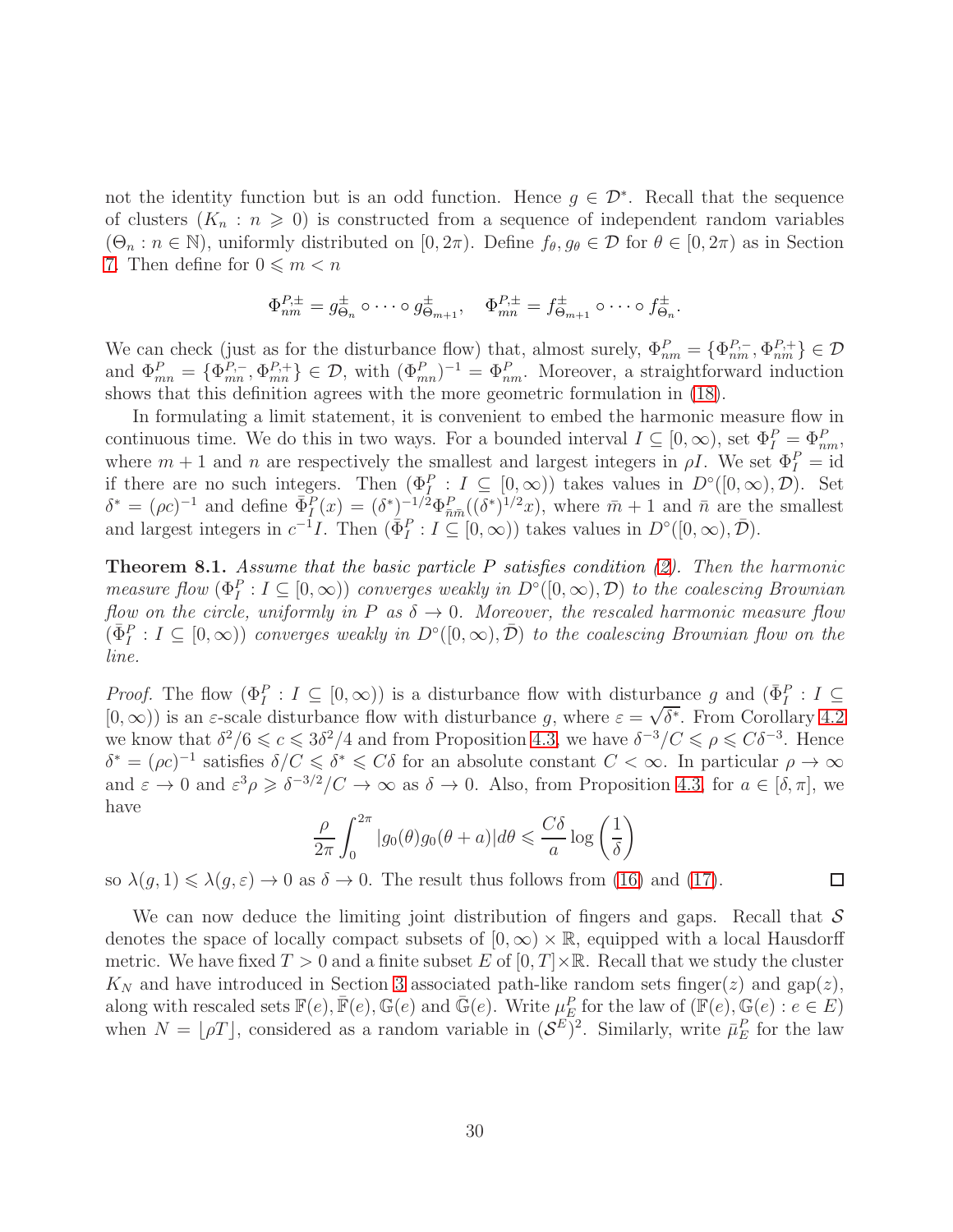of  $(\bar{F}(e), \bar{G}(e) : e \in E)$  when  $N = \lfloor c^{-1}T \rfloor$ . Write  $\mu_E$  for the law on  $(S^E)^2$  of the family of random sets

$$
(\{(t, \Phi_{ts(e)}(x(e))): t \in [0, s(e)]\}, \{(t, \Phi_{t \wedge T, s(e)}(x(e))): t \geq s(e)\} : e \in E)
$$

where  $\Phi$  is a coalescing Brownian flow on the circle and where we set  $\Phi_{st} = \Phi_{ts}^{-1}$  for  $s \leq t$ . Write also  $\bar{\mu}_E$  for the corresponding law when we replace  $\Phi$  by a coalescing Brownian flow  $\bar{\Phi}$ on the line.

<span id="page-30-0"></span>Theorem 8.2. *Assume that the basic particle* P *satisfies conditions [\(2\)](#page-8-1),[\(10\)](#page-17-1) and [\(12\)](#page-19-0). Then*  $\mu_E^P \to \mu_E$  and  $\bar{\mu}_E^P \to \bar{\mu}_E$  weakly on  $(\mathcal{S}^E)^2$ , uniformly in P as  $\delta \to 0$ .

*Proof.* We consider first the long time case. Given  $\varepsilon_0 > 0$ , there exist  $\varepsilon > 0$  and  $\varepsilon' \in (0, \varepsilon/3]$ such that, for any coalescing Brownian flow  $\Phi = (\Phi_{ts} : 0 \le s \le t \le T)$  on the circle, with probability exceeding  $1 - \varepsilon_0/3$ , for all  $e \in E$  and all  $t \in [0, T]$ , we have

$$
\Phi_{ts(e)}(x(e)) - \varepsilon_0 \leq \Phi_{ts(e)}(x(e) - 5\varepsilon) - 5\varepsilon, \quad \Phi_{ts(e)}(x(e) + 5\varepsilon) + 5\varepsilon \leq \Phi_{ts(e)}(x(e)) + \varepsilon_0
$$

and, for all  $s, s', t, t' \in [0, T]$  with  $|s - s'|, |t - t'| \leq 3\varepsilon'$  and all  $x \in \mathbb{R}$ 

$$
\Phi_{ts}(x) \leqslant \Phi_{t's'}(x+\varepsilon) + \varepsilon.
$$

Note that these conditions imply  $5\varepsilon \leq \varepsilon_0$ . Here we have used some standard estimates for Brownian motion and the fact that the map  $(s,t) \mapsto \Phi_{ts} : [0,T]^2 \to \mathcal{D}$  is uniformly continuous, almost surely. Here and below such inequalities are each to be understood as a pair of inequalities, one for left-continuous versions and the other for right-continuous versions.

Then, by Theorem [8.1,](#page-29-0) and using a standard result on weak convergence, there exists a  $\delta_0 > 0$  such that, for all  $\delta \in (0, \delta_0]$  and all basic particles P satisfying [\(2\)](#page-8-1), for  $N = \lfloor \rho T \rfloor$ , we can construct, on some probability space, an  $HL(0)$  process  $\Phi^P = (\Phi_n^P : n \leq N)$  with basic particle P and a coalescing Brownian flow  $\Phi = (\Phi_{ts} : 0 \le s \le t \le T)$  on the circle with the following property. With probability exceeding  $1 - \varepsilon_0/3$ , for all  $0 \leq m < n \leq N$ , for  $t = m/\rho$ and  $s = n/\rho$ , and for all  $x \in \mathbb{R}$ , we have

$$
\Phi_{ts}(x-\varepsilon)-\varepsilon \leqslant \Phi_{mn}^P(x) \leqslant \Phi_{ts}(x+\varepsilon)+\varepsilon.
$$

Here  $(\Phi_{mn}^P : 0 \leq m \leq n \leq N)$  is the backwards harmonic measure flow of  $\Phi^P$  (which determines  $(\Theta_n : 1 \leq n \leq N)$  and hence  $\Phi^P$  uniquely).

Moreover, by Theorem [6.5,](#page-23-0) we may choose  $\delta_0$  so that, with probability exceeding  $1-\epsilon_0/3$ , for all  $e \in E$ , writing  $z(e) = \sigma^{-1}(e) = s(e)/\delta^* + ix(e)$  and  $\sigma(p_0(z(e))) = (s_0, x_0)$ , we have

$$
|s_0 - s(e)| \leqslant \varepsilon'/3, \quad |x_0 - x(e)| \leqslant \varepsilon
$$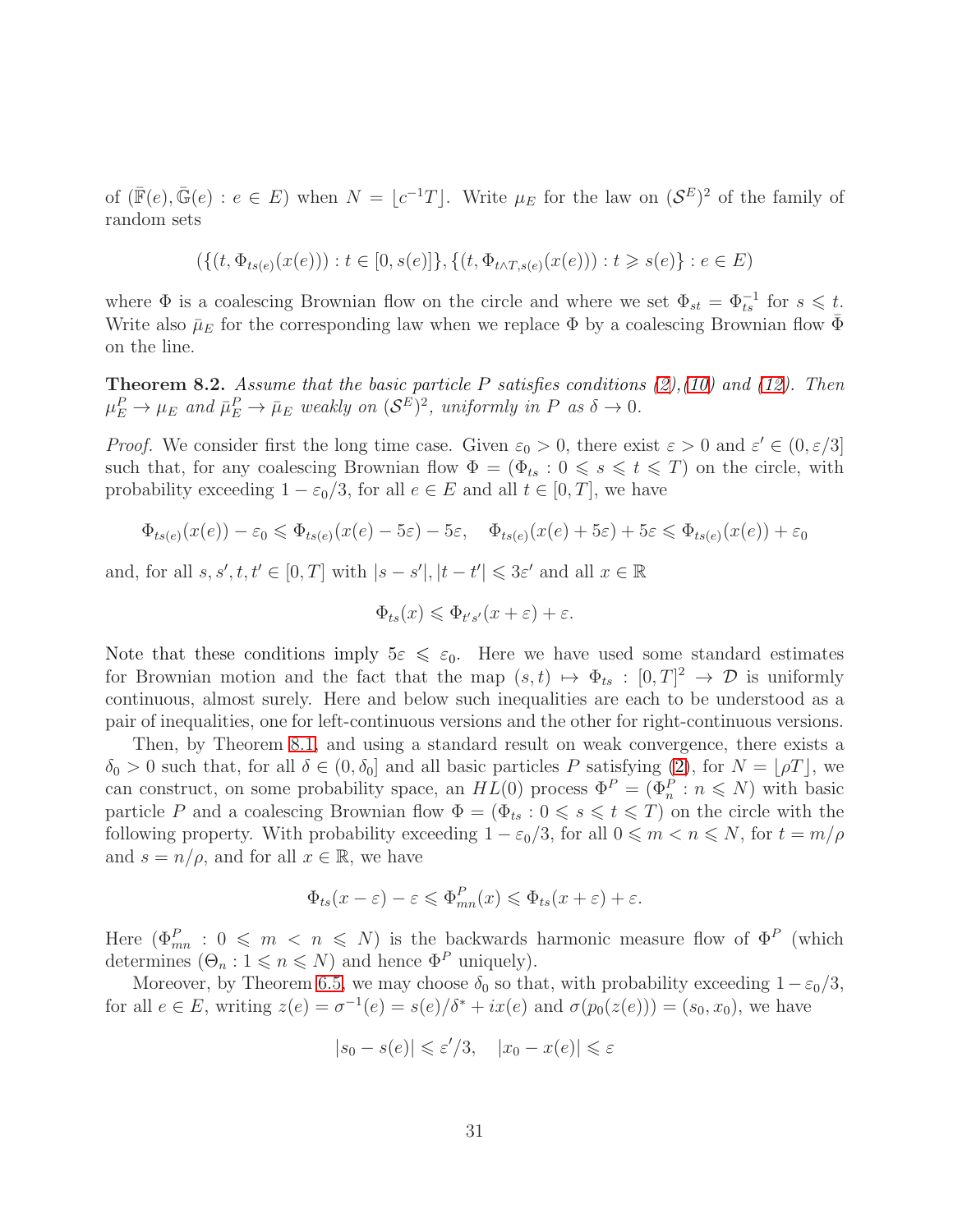and, for all  $(s, x) \in [0, T] \times \mathbb{R}$ , there exists  $w \in \tilde{K}_N$  such that  $\sigma(w) = (t, y)$  satisfies

$$
|s-t| \leqslant \varepsilon'/3, \quad |x-y| \leqslant \varepsilon
$$

and, for all  $n \le N - 1$  and all  $z \in \tilde{P}_{n+1}$ ,  $\sigma(z) = (s, x)$  satisfies

$$
|s - n/\rho| \leqslant \varepsilon'/3, \quad |x - \Theta_{n+1}| \leqslant \varepsilon.
$$

From this point on, we condition on the good event  $\Omega_0$  of probability exceeding  $1-\varepsilon_0$  where all of the properties discussed above hold. Suppose that we fix  $j, k \in \mathbb{Z}$  and  $m, n \leq N - 1$  and  $w \in \tilde{P}_{m+1} + 2\pi i j$  and  $z \in \tilde{P}_{n+1} + 2\pi i k$ , with  $\tilde{P}_{m+1} + 2\pi i j$  an ancestor particle of  $\tilde{P}_{n+1} + 2\pi i k$ . Write  $\sigma(w) = (t, y)$  and  $\sigma(z) = (s, x)$ . Then we must have  $m = \rho t' \leq n = \rho s'$ , with  $|s-s'|, |t-t'| \leq \varepsilon'/3$  and  $|y-(\Theta_{m+1}+2\pi j)|, |x-(\Theta_{n+1}+2\pi k)| \leq \varepsilon$ . Now  $\Phi_{mn}^P$  is continuous and

$$
\Theta_{m+1} + 2\pi j = \Phi_{mn}^P(\Theta_{n+1} + 2\pi k)
$$

so

$$
y \leq \Theta_{m+1} + 2\pi j + \varepsilon = \Phi_{mn}^P(\Theta_{n+1} + 2\pi k) + \varepsilon
$$
  
\$\leq \Phi\_{t's'}(\Theta\_{n+1} + 2\pi k + \varepsilon) + 2\varepsilon \leq \Phi\_{t's'}(x + 2\varepsilon) + 2\varepsilon \leq \Phi\_{ts}(x + 3\varepsilon) + 3\varepsilon.\$

and by a similar argument also  $y \ge \Phi_{ts}(x - 3\varepsilon) - 3\varepsilon$ . Here we have extended  $\Phi$  by setting  $\Phi_{ts} = \Phi_{t \wedge T, s \wedge T}.$ 

Fix  $e \in E$  and  $(t, y) \in \mathbb{F}(e)$ . Write  $(t, y) = \sigma(w)$  and  $\tilde{P}_0(z(e)) = \tilde{P}_{n+1} + 2\pi i k$ . We can choose  $z \in \tilde{P}_0(z(e))$  with  $\sigma(z) = (s, x)$  and  $|s - s(e)| \leqslant \varepsilon'/3$  and  $|x - x(e)| \leqslant \varepsilon$ . Set  $u = t \wedge s(e)$ . Then w and z are related as in the preceding paragraph and

$$
t \leqslant t' + \varepsilon'/3 \leqslant s' + \varepsilon'/3 \leqslant s + 2\varepsilon'/3 \leqslant s(e) + \varepsilon' \leqslant s(e) + \varepsilon_0
$$

so  $|t - u| \leqslant \varepsilon'$ . Hence

$$
y \leq \Phi_{ts}(x+3\varepsilon) + 3\varepsilon \leq \Phi_{us(e)}(x+4\varepsilon) + 4\varepsilon \leq \Phi_{us(e)}(x(e) + 5\varepsilon) + 5\varepsilon \leq \Phi_{us(e)}(x(e)) + \varepsilon_0
$$

and similarly

$$
y \geq \Phi_{us(e)}(x(e)) - \varepsilon_0.
$$

Since  $(t, y)$  was arbitrary, we have shown that

$$
\mathbb{F}(e) \subseteq \{(t, y) : t \in [0, s(e)] \text{ and } |y - \Phi_{ts(e)}(x(e))| \leq \varepsilon_0\}
$$
  

$$
\cup \{(t, y) : t \in [s(e), s(e) + \varepsilon_0] \text{ and } |y - x(e)| \leq \varepsilon_0\}
$$

and, since  $\mathbb{F}(e)$  is a connected set joining  $(s, x)$  to the imaginary axis, this implies for the Hausdorff metric  $d_H$  that

$$
d_H(\mathbb{F}(e), \{(t, \Phi_{ts(e)}(x(e))) : 0 \leq t \leq s(e)\}) \leq 2\varepsilon_0.
$$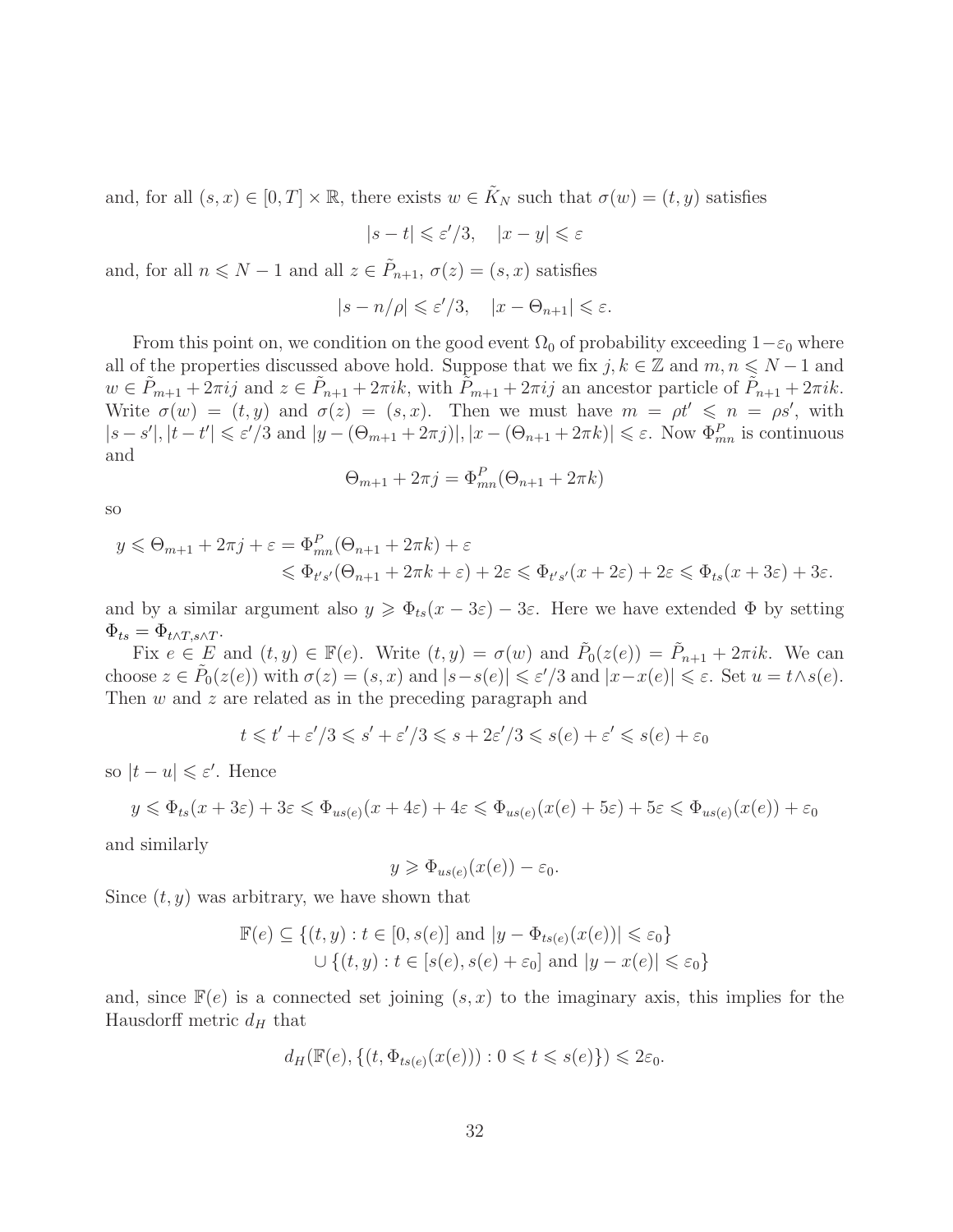We complete the proof by obtaining an analogous estimate for  $\mathbb{G}(e)$ . Recall that  $\mathbb{G}(e)$  =  ${\sigma(p_\tau): \tau \geq 0}$  where  $p = p(z(e))$  is the minimal length gap path starting from  $p_0(z(e))$ , the closest point to  $z(e)$  which is not in the interior of  $K_N$ . Write  $\sigma(p_0(z(e))) = (s_0, x_0)$ .

First we show that minimal gap paths cannot backtrack too much. Suppose that  $t <$  $s(e) - \varepsilon'$  and p makes an excursion left of the line  $\{t/\delta^* + iy : y \in \mathbb{R}\}$ , with endpoints  $w^-, w^+,$ say. Then the open line segment  $(w^-, w^+)$  must contain a point of  $\widetilde{K}_N$ , say  $w \in \widetilde{P}_{m+1} + 2\pi i j$ . Set  $\sigma(w) = (t, y)$ . Then, since p cannot cross  $\tilde{K}_N$ , there must exist  $z \in \tilde{P}_{n+1} + 2\pi i k$ , an ancestor particle of  $P_{m+1} + 2\pi i j$ , with  $\sigma(z) = (s, x)$ , say, and  $s \geq s_0$ . But then

$$
s(e) \leqslant s_0 + \varepsilon'/3 \leqslant s + \varepsilon'/3 \leqslant n/\rho + 2\varepsilon'/3 \leqslant m/\rho + 2\varepsilon'/3 \leqslant t + \varepsilon' < s(e)
$$

which is impossible. Hence there is no such excursion and so

$$
\mathbb{G}(e) \subseteq \{(s,x) : s \geqslant s(e) - \varepsilon', x \in \mathbb{R}\}.
$$

Consider  $(t, y) = \sigma(w)$  with  $w \in \tilde{P}_{m+1} + 2\pi i j$  and  $m \le N - 1$  and  $t \ge s(e) - 3\varepsilon'$  and  $y \geq \Phi_{vs(e)}(x(e)) + \varepsilon_0$ , where  $v = s(e) \vee t \wedge T$ . Note that  $t \leq T + \varepsilon'/3$  and  $|v - t| \leq 3\varepsilon'$ . Suppose  $(s, x) = \sigma(z)$  with  $z \in \tilde{P}_{n+1} + 2\pi ik$  and  $|s - s(e)| \leq \varepsilon'$  and where  $\tilde{P}_{n+1} + 2\pi ik$  is an ancestor particle of  $P_{m+1} + 2\pi i j$ . Then

$$
x \geq \Phi_{st}(y - 3\varepsilon) - 3\varepsilon \geq \Phi_{s(e)v}(y - 4\varepsilon) - 4\varepsilon \geq x(e) + \varepsilon.
$$

Hence  $\mathbb{F}(t, y)$  does not meet the vertical half-line  $\{(s_0, x) : x \leq x_0\}.$ 

Define

$$
\Phi(e) = \{(t, \Phi_{t \wedge T, s(e)}(x(e))) : t \geq s(e)\}
$$

and set  $I = [s(e) - 2\varepsilon', T]$ . There exists a continuous function  $(y(t) : t \in I)$  such that, for all  $t \in I$ , setting  $v = s(e) \vee t \wedge T$ , we have

$$
y(t) > \Phi_{vs(e)}(x(e)), \quad d((t, y(t)), \Phi(e)) = \varepsilon_0 + \varepsilon + 5\varepsilon'.
$$

Define recursively a sequence  $\tau_0, \ldots, \tau_M$  by setting  $\tau_0 = s(e) - 2\varepsilon'$  and then taking  $\tau_{n+1}$  as the supremum of the set

$$
\{\tau \in [\tau_n, T] : |(\tau, y(\tau)) - (\tau_n, y(\tau_n))| = \varepsilon'\}
$$

until  $n = M - 1$  when this set is empty and we set  $\tau_M = T$ . For  $n = 0, 1, ..., M$ , choose  $w_n \in \tilde{K}_N$  with  $\sigma(w_n) = (t_n, y_n)$  and  $|t_n - \tau_n| \leqslant \varepsilon'$  and  $|y_n - y(\tau_n)| \leqslant \varepsilon$ . Note that  $t_0 \leqslant s(e) - \varepsilon'$ and  $t_M \geqslant T - \varepsilon'$  and  $t_n \in [s(e) - 3\varepsilon', T + \varepsilon']$  for all n. Set

$$
B_0 = \bigcup_{n=0}^{M-1} [w_n, w_{n+1}), \quad B_1 = \{t/\delta^* + iy_M : t \geq t_M\}, \quad B = B_0 \cup B_1.
$$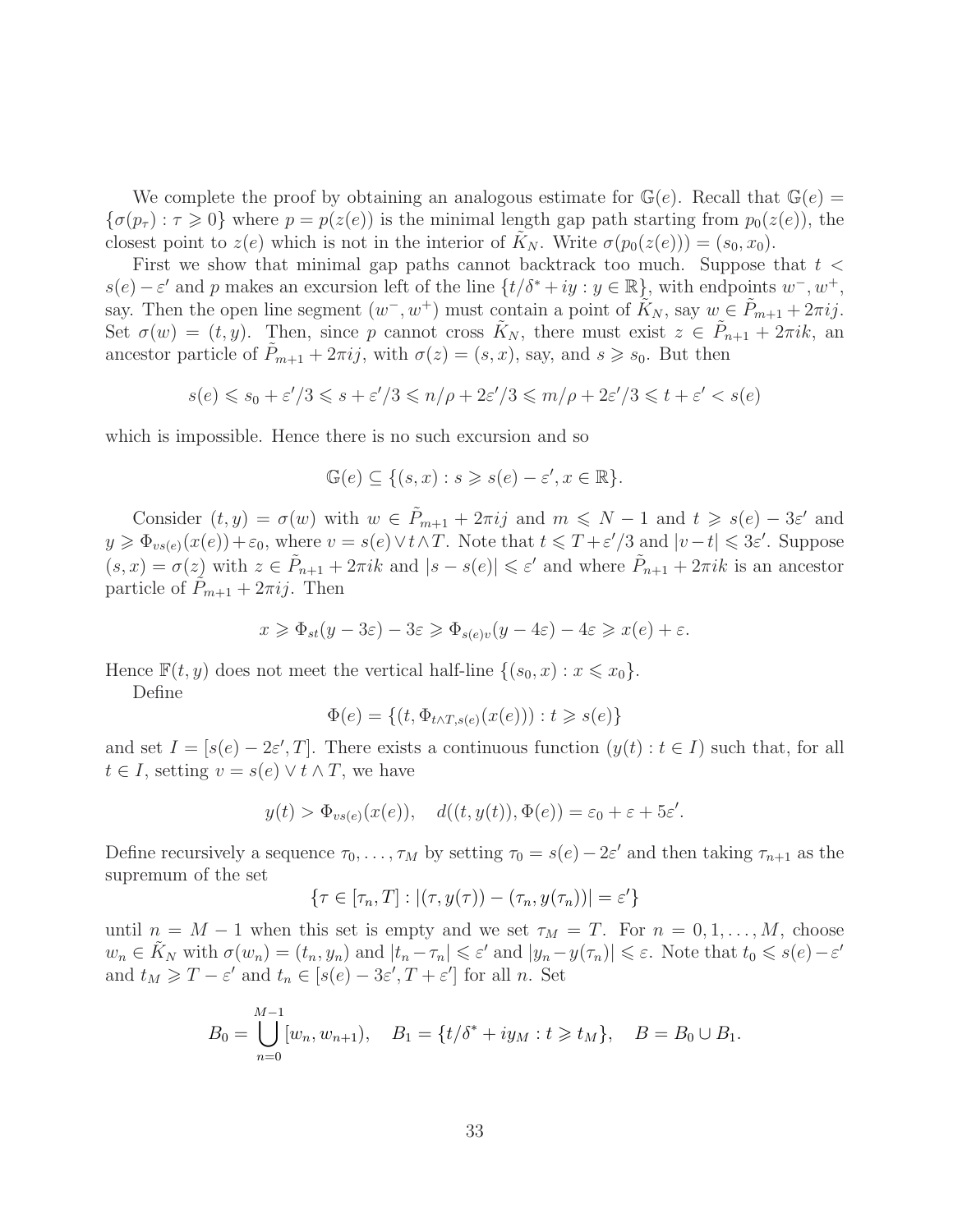Then, for any  $w \in B_0$ , for  $(t, y) = \sigma(w)$ , we have  $|(t, y) - (\tau_n, y(\tau_n))| \le \varepsilon + 2\varepsilon'$  for some n, so  $\varepsilon_0 + 3\varepsilon' \leq d((t, y), \Phi(e)) \leq \varepsilon_0 + 2\varepsilon + 7\varepsilon'$  and so  $y \geq \Phi_{vs(e)}(x(e)) + \varepsilon_0$ , where  $v = s(e) \vee t \wedge T$ . The final inequality obviously extends to B.

Suppose p crosses B, and does so for the first time at  $\tau(1)$ . Consider first the case where  $p_{\tau(1)} \in [w_n, w_{n+1})$ . Then, since  $w_n$  and  $w_{n+1}$  are both connected to the imaginary axis in  $K_N$ and p cannot cross  $\tilde{K}_N$ , it must eventually hit  $[w_n, w_{n+1}]$  again after  $\tau(1)$ , at time  $\tau(2)$  say, except possibly if  $p_{\tau(1)} = w_n$ . If the open line segment  $(p_{\tau(1)}, p_{\tau(2)})$  contains a point  $w \in \tilde{K}_N$ with  $\sigma(w) = (t, y)$ , then for all  $z \in \text{finger}(w)$  with  $\sigma(z) = (s, x)$  and  $|s - s(e)| \leq \varepsilon'$  we have  $x \geq x(e) + \varepsilon'$ . But this is impossible because w is disconnected from the imaginary axis by  ${s_0/\delta^* + ix : x \leq x_0} \cup {p_\tau : \tau \geq 0}.$  Hence  $(p_{\tau(1)}, p_{\tau(2)}) \subseteq D_N$ , so  $p_\tau \in [p_{\tau(1)}, p_{\tau(2)}]$  for all  $\tau \in (\tau(1), \tau(2))$ , contradicting our crossing assumption. In the case  $p_{\tau(1)} = w_n$ , if p does not return to  $[w_n, w_{n+1}]$ , then it must hit  $[w_{n-1}, w_n]$  instead and this also leads to a contradiction by a similar argument. The case where  $p_{\tau(1)} \in B_1$  also leads to a contradiction of minimality by a similar argument. Hence p never crosses B. So, for all  $(t, y) \in \mathbb{G}(e)$  with  $y \geq \Phi_{vs(e)}(x(e))$ , we have  $d((t, y), \Phi(e)) \leq \varepsilon_0 + 2\varepsilon + 7\varepsilon' \leq 2\varepsilon_0$ . A similar argument establishes this estimate also in the case  $y \leq \Phi_{v s(e)}(x(e))$ . Since  $\mathbb{G}(e)$  is a connected set joining  $(s_0, x_0)$  to  $\{T\} \times \mathbb{R}$ , this implies

$$
d_H(\mathbb{G}(e), \Phi(e)) \leq 2\varepsilon_0.
$$

We turn now to the local fluctuations. The argument is mainly similar. It becomes crucial that Theorem [6.5](#page-23-0) provides approximation on a scale just larger than  $\delta^{2/3}$ , allowing us to transfer fluctuation results from Theorem [8.1](#page-29-0) at scale  $\delta^{1/2}$  to the cluster. There is also some loss of compactness in the local limit which requires attention.

Given  $0 < \varepsilon_0 < 1/3$ , there exist  $\varepsilon > 0$  and  $R \in [1, \infty)$  and  $\varepsilon' \in (0, \varepsilon/3]$  such that, for any coalescing Brownian flow  $\bar{\Phi} = (\bar{\Phi}_{ts} : 0 \leqslant s \leqslant t \leqslant T)$  on the line, with probability exceeding  $1 - \varepsilon_0/3$ , for all  $e \in E$  and all  $t \in [0, T]$ , we have

$$
|\bar{\Phi}_{ts(e)}(x(e))| \leq R
$$

and

$$
\bar{\Phi}_{ts(e)}(x(e)) - \varepsilon_0 \leq \bar{\Phi}_{ts(e)}(x(e) - 5\varepsilon) - 5\varepsilon, \quad \bar{\Phi}_{ts(e)}(x(e) + 5\varepsilon) + 5\varepsilon \leq \bar{\Phi}_{ts(e)}(x(e)) + \varepsilon_0
$$

and, for all  $s, s', t, t' \in [0, T]$  with  $|s - s'|, |t - t'| \leq 3\varepsilon'$  and all  $|x| \leq 2R$ 

$$
\bar{\Phi}_{ts}(x) \leq \bar{\Phi}_{t's'}(x+\varepsilon) + \varepsilon.
$$

Uniform continuity of the map  $(s, t) \mapsto \bar{\Phi}_{ts} : [0, T]^2 \to \bar{\mathcal{D}}$  now provides only local estimates in  $x$ , hence the need for the cut-off  $R$ .

Then, by Theorem [8.1,](#page-29-0) there exists a  $\delta_0 > 0$  such that, for all  $\delta \in (0, \delta_0]$  and all basic particles P satisfying [\(2\)](#page-8-1), for  $N = \lfloor c^{-1}T \rfloor$ , we can construct, on some probability space, an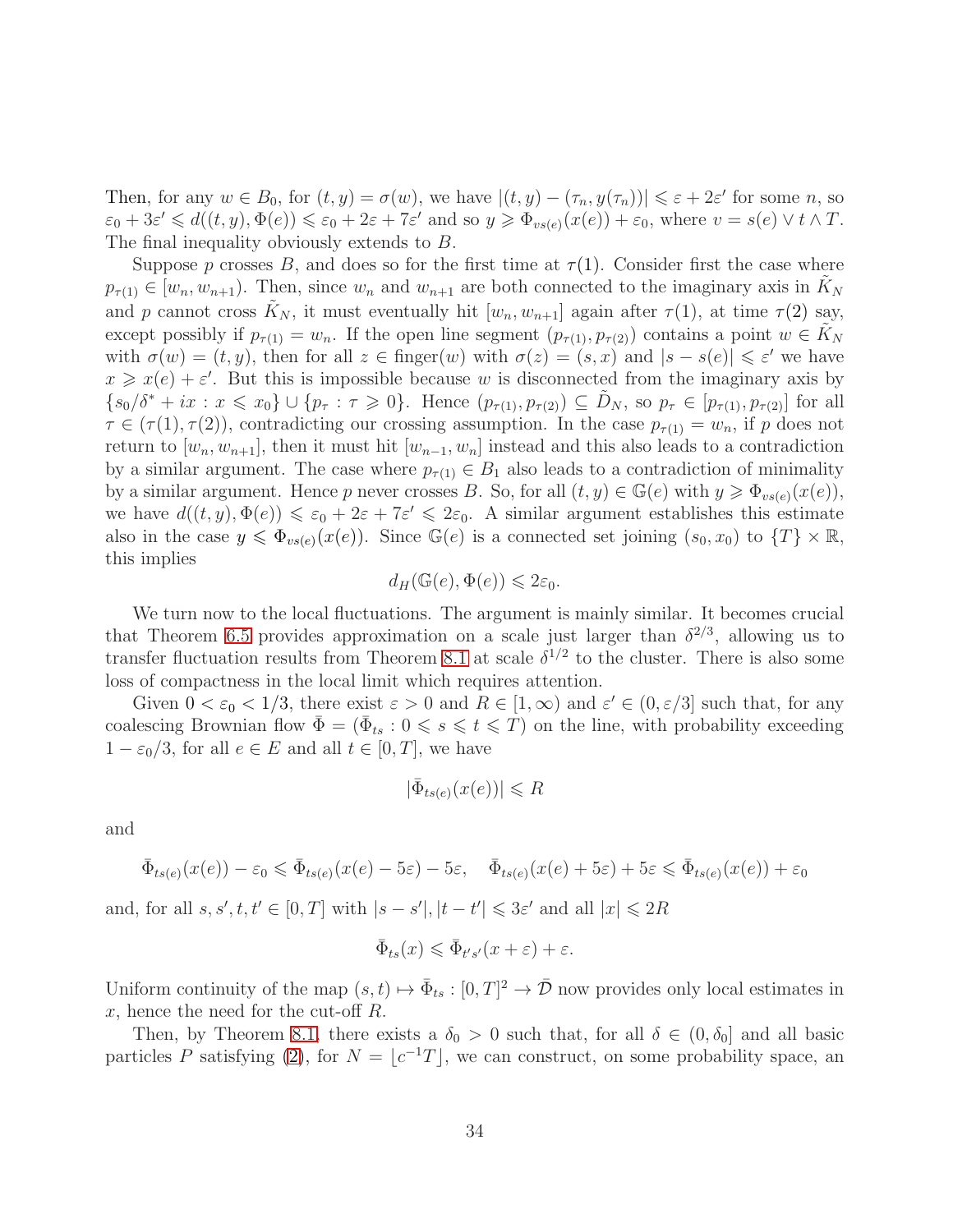$HL(0)$  process  $\Phi^P = (\Phi_n^P : n \leq N)$  with basic particle P and a coalescing Brownian flow  $\bar{\Phi} = (\bar{\Phi}_{ts} : 0 \leqslant s \leqslant t \leqslant T)$  on the line with the following property. Write  $(\Phi_{mn}^{P} : 0 \leqslant m < n \leqslant T)$ N) for the backwards harmonic measure flow of  $\Phi^P$  and set  $\bar{\Phi}_{mn}^P(x) = (\delta^*)^{-1/2} \Phi_{mn}^P((\delta^*)^{1/2}x)$ . With probability exceeding  $1 - \varepsilon_0/3$ , for all  $0 \le m < n \le N$ , for  $t = cm$  and  $s = cn$ , and for all  $|x| \le 2R$ , we have

$$
\bar{\Phi}_{ts}(x-\varepsilon)-\varepsilon \leqslant \bar{\Phi}_{mn}^P(x) \leqslant \bar{\Phi}_{ts}(x+\varepsilon)+\varepsilon.
$$

Moreover, by Theorem [6.5,](#page-23-0) we may choose  $\delta_0$  so that, with probability exceeding  $1-\epsilon_0/3$ , for all  $e \in E$ , writing  $z(e) = \bar{\sigma}^{-1}(e) = s(e) + i(\delta^*)^{1/2}x(e)$  and  $\bar{\sigma}(p_0(z(e))) = (s_0, x_0)$ , we have

$$
|s_0 - s(e)| \leqslant \varepsilon'/3, \quad |x_0 - x(e)| \leqslant \varepsilon
$$

and, for all  $s \in [0, T]$  and all  $x \in \mathbb{R}$ , there exists  $w \in \tilde{K}_N$  such that  $\bar{\sigma}(w) = (t, y)$  satisfies

$$
|s-t|\leqslant \varepsilon'/3, \quad |x-y|\leqslant \varepsilon
$$

and, for all  $n \le N - 1$  and all  $z \in \tilde{P}_{n+1}$ ,  $\bar{\sigma}(z) = (s, x)$  satisfies

$$
|s - cn| \leqslant \varepsilon'/3, \quad |x - \Theta_{n+1}/\sqrt{\delta^*}| \leqslant \varepsilon.
$$

From this point on, we condition on the good event  $\Omega_0$  of probability exceeding  $1-\varepsilon_0$  where all of the properties discussed above hold. Suppose that we fix  $j, k \in \mathbb{Z}$  and  $m, n \leq N - 1$  and  $w \in \tilde{P}_{m+1} + 2\pi i j$  and  $z \in \tilde{P}_{n+1} + 2\pi i k$ , with  $\tilde{P}_{m+1} + 2\pi i j$  an ancestor particle of  $\tilde{P}_{n+1} + 2\pi i k$ . Write  $\bar{\sigma}(w) = (t, y)$  and  $\bar{\sigma}(z) = (s, x)$  and suppose that  $|x| + 2\varepsilon \leq 2R$ . Then we must have  $m = c^{-1}t' \leq n = c^{-1}s'$ , with  $|s - s'|$ ,  $|t - t'| \leq \varepsilon'/3$  and  $|y - (\Theta_{m+1} + 2\pi j)/\sqrt{\delta^*}|$ ,  $|x - (\Theta_{n+1} + 2\pi j)/\sqrt{\delta^*}|$  $\left| \frac{\partial}{\partial x} \right| \leqslant \varepsilon$ , so

$$
y \leq (\Theta_{m+1} + 2\pi i)/\sqrt{\delta^*} + \varepsilon = \bar{\Phi}_{mn}^P((\Theta_{n+1} + 2\pi k)/\sqrt{\delta^*}) + \varepsilon
$$
  

$$
\leq \bar{\Phi}_{t's'}((\Theta_{n+1} + 2\pi k)/\sqrt{\delta^*} + \varepsilon) + 2\varepsilon \leq \bar{\Phi}_{t's'}(x + 2\varepsilon) + 2\varepsilon \leq \bar{\Phi}_{ts}(x + 3\varepsilon) + 3\varepsilon.
$$

and by a similar argument also  $y \geq \bar{\Phi}_{ts}(x - 3\varepsilon) - 3\varepsilon$ . Here we have extended  $\bar{\Phi}$  by setting  $\bar{\Phi}_{ts} = \bar{\Phi}_{t \wedge T, s \wedge T}.$ 

Fix  $e \in E$  and  $(t, y) \in \overline{\mathbb{F}}(e)$ . Write  $(t, y) = \overline{\sigma}(w)$  and  $\tilde{P}_0(z(e)) = \tilde{P}_{n+1} + 2\pi i k$ . We can choose  $z \in \tilde{P}_0(z(e))$  with  $\bar{\sigma}(z) = (s, x)$  and  $|s - s(e)| \leqslant \varepsilon'/3$  and  $|x - x(e)| \leqslant \varepsilon$ . In particular  $|x| + 2\varepsilon \leq |x(e)| + 3\varepsilon \leq 2R$ . Set  $u = t \wedge s(e)$ . Then w and z are related as in the preceding paragraph and

$$
t \leq t' + \varepsilon'/3 \leq s' + \varepsilon'/3 \leq s + 2\varepsilon'/3 \leq s(e) + \varepsilon' \leq s(e) + \varepsilon_0
$$

so  $|t - u| \leqslant \varepsilon'$ . Hence

$$
y \leq \bar{\Phi}_{ts}(x+3\varepsilon) + 3\varepsilon \leq \bar{\Phi}_{us(e)}(x+4\varepsilon) + 4\varepsilon \leq \bar{\Phi}_{us(e)}(x(e) + 5\varepsilon) + 5\varepsilon \leq \bar{\Phi}_{us(e)}(x(e)) + \varepsilon_0
$$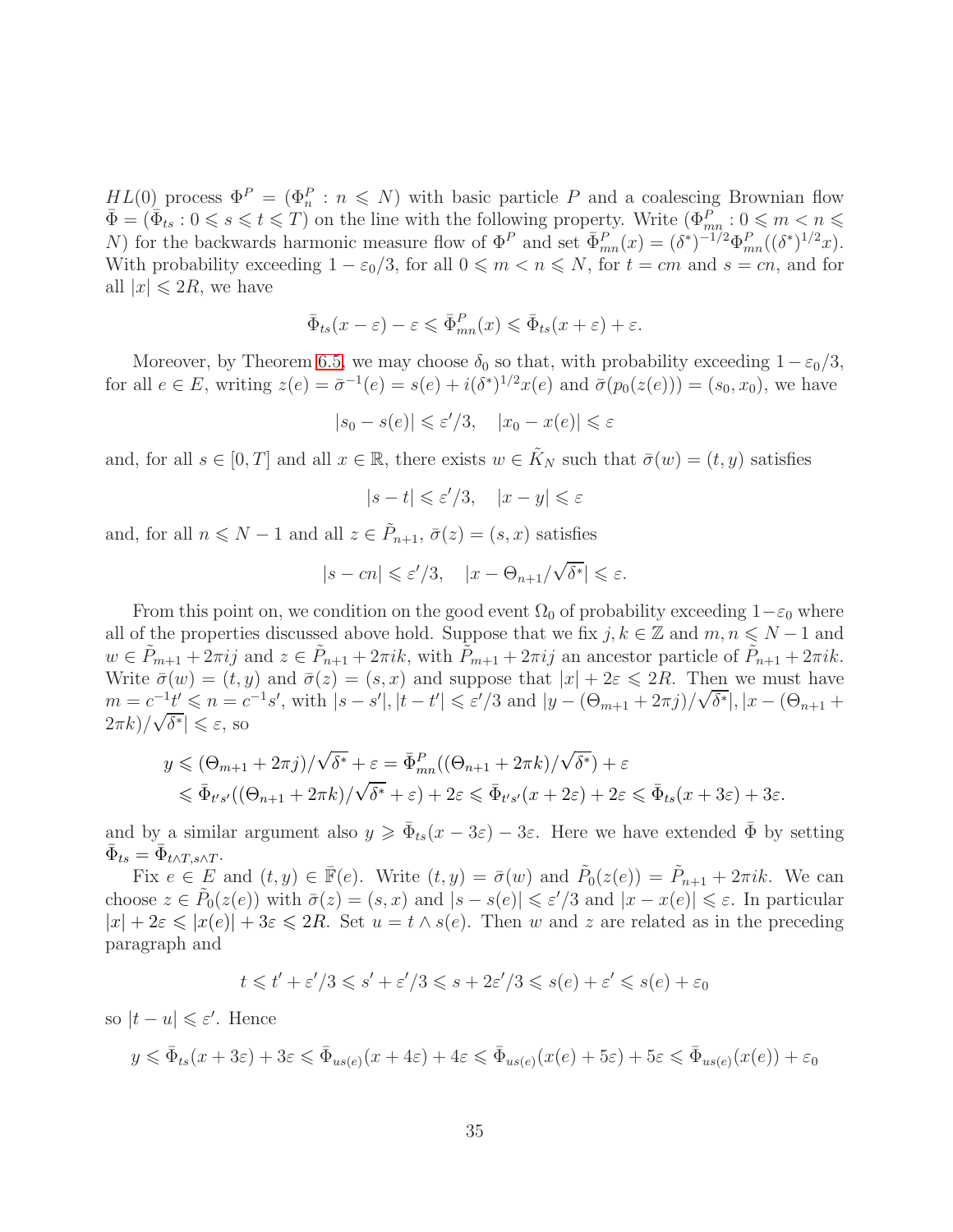and similarly

$$
y \geqslant \bar{\Phi}_{us(e)}(x(e)) - \varepsilon_0.
$$

Since  $(t, y)$  was arbitrary, we have shown that

$$
\overline{\mathbb{F}}(e) \subseteq \{(t, y) : t \in [0, s(e)] \text{ and } |y - \overline{\Phi}_{ts(e)}(x(e))| \leq \varepsilon_0\}
$$
  

$$
\cup \{(t, y) : t \in [s(e), s(e) + \varepsilon_0] \text{ and } |y - x(e)| \leq \varepsilon_0\}
$$

and, since  $\mathbb{F}(e)$  is a connected set joining  $(s, x)$  to the imaginary axis, this implies for the Hausdorff metric  $d_H$  that

$$
d_H(\bar{\mathbb{F}}(e), \{(t, \bar{\Phi}_{t s(e)}(x(e))): 0 \leq t \leq s(e)\}) \leq 2\varepsilon_0.
$$

We complete the proof by obtaining an analogous estimate for  $\bar{\mathbb{G}}(e)$ . Recall that  $\bar{\mathbb{G}}(e)$  =  ${\{\bar{\sigma}(p_{\tau}) : \tau \geq 0\}}$  where  $p = p(z(e))$  is the minimal length gap path starting from  $p_0(z(e))$ , the closest point to  $z(e)$  which is not in the interior of  $K_N$ . Write  $\bar{\sigma}(p_0(z(e))) = (s_0, x_0)$ .

Suppose that  $t < s(e) - \varepsilon'$  and p makes an excursion left of the line  $\{t + i\sqrt{\delta^*}y : y \in \mathbb{R}\},\$ with endpoints  $w^-, w^+,$  say. Then the open line segment  $(w^-, w^+)$  must contain a point of  $\tilde{K}_N$ , say  $w \in \tilde{P}_{m+1} + 2\pi i j$ . Set  $\bar{\sigma}(w) = (t, y)$ . Then, since p cannot cross  $\tilde{K}_N$ , there must exist  $z \in \tilde{P}_{n+1} + 2\pi i k$ , an ancestor particle of  $\tilde{P}_{m+1} + 2\pi i j$ , with  $\sigma(z) = (s, x)$ , say, and  $s \geq s_0$ . But then

$$
s(e) \leq s_0 + \varepsilon'/3 \leq s + \varepsilon'/3 \leq cn + 2\varepsilon'/3 \leq cm + 2\varepsilon'/3 \leq t + \varepsilon' < s(e)
$$

which is impossible. Hence there is no such excursion and so

$$
\bar{\mathbb{G}}(e) \subseteq \{(s,x) : s \geqslant s(e) - \varepsilon', x \in \mathbb{R}\}.
$$

Consider  $(t, y) = \bar{\sigma}(w)$  with  $w \in \tilde{P}_{m+1} + 2\pi i j$  and  $m \leq N - 1$  and  $t \geq s(e) - 3\varepsilon'$  and  $|y| + 3\varepsilon \leq 2R$  and  $y \geq \bar{\Phi}_{vs(e)}(x(e)) + \varepsilon_0$ , where  $v = s(e) \vee t \wedge T$ . Note that  $t \leq T + \varepsilon'/3$ and  $|v-t| \leq 3\varepsilon'$ . Suppose  $(s, x) = \bar{\sigma}(z)$  with  $z \in \tilde{P}_{n+1} + 2\pi ik$  and  $|s - s(e)| \leq \varepsilon'$  and where  $\tilde{P}_{n+1} + 2\pi i k$  is an ancestor particle of  $\tilde{P}_{m+1} + 2\pi i j$ . Then

$$
x \geq \bar{\Phi}_{st}(y - 3\varepsilon) - 3\varepsilon \geq \bar{\Phi}_{s(e)v}(y - 4\varepsilon) - 4\varepsilon \geq x(e) + \varepsilon.
$$

Hence  $\mathbb{F}(t, y)$  does not meet the vertical half-line  $\{(s_0, x) : x \leq x_0\}.$ 

Define

$$
\bar{\Phi}(e) = \{(t, \bar{\Phi}_{t \wedge T, s(e)}(x(e))): t \geqslant s(e)\}
$$

and set  $I = [s(e) - 2\varepsilon', T]$ . There exists a continuous function  $y(t) : I \to \mathbb{R}$  such that, for all  $t \in I$ , setting  $v = s(e) \vee t \wedge T$ , we have

$$
y(t) > \bar{\Phi}_{vs(e)}(x(e)), \quad d((t, y(t)), \bar{\Phi}(e)) = \varepsilon_0 + \varepsilon + 5\varepsilon'.
$$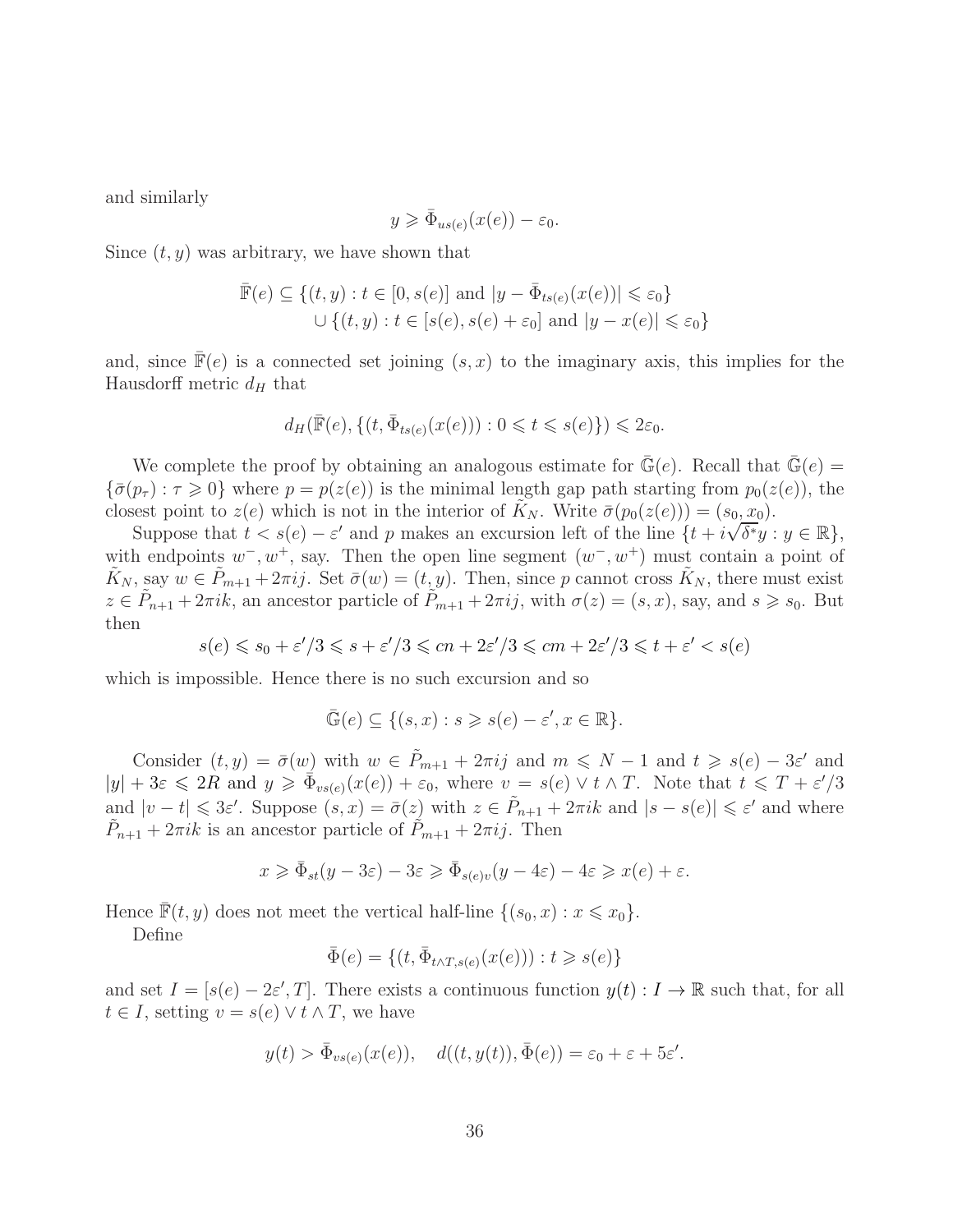Define recursively a sequence  $\tau_0, \ldots, \tau_M$  by setting  $\tau_0 = s(e) - 2\varepsilon'$  and then taking  $\tau_{n+1}$  as the supremum of the set

$$
\{\tau \in [\tau_n, T] : |(\tau, y(\tau)) - (\tau_n, y(\tau_n))| = \varepsilon'\}
$$

until  $n = M - 1$  when this set is empty and we set  $\tau_M = T$ . For  $n = 0, 1, ..., M$ , choose  $w_n \in \tilde{K}_N$  with  $\bar{\sigma}(w_n) = (t_n, y_n)$  and  $|t_n - \tau_n| \leqslant \varepsilon'$  and  $|y_n - y(\tau_n)| \leqslant \varepsilon$ . Note that  $t_0 \leqslant s(e) - \varepsilon'$ and  $t_M \geq T - \varepsilon'$  and  $t_n \in [s(e) - 3\varepsilon', T + \varepsilon']$  and  $|y_n| + 3\varepsilon \leq 2R$  for all n. Set

$$
B_0 = \bigcup_{n=0}^{M-1} [w_n, w_{n+1}), \quad B_1 = \{t + i\sqrt{\delta^*}y_M : t \ge t_M\}, \quad B = B_0 \cup B_1.
$$

Then, for any  $w \in B_0$ , for  $(t, y) = \bar{\sigma}(w)$ , we have  $|(t, y) - (\tau_n, y(\tau_n))| \leq \varepsilon + 2\varepsilon'$  for some n, so  $\varepsilon_0 + 3\varepsilon' \le d((t, y), \bar{\Phi}(e)) \le \varepsilon_0 + 2\varepsilon + 7\varepsilon'$  and so  $y \ge \bar{\Phi}_{vs(e)}(x(e)) + \varepsilon_0$ , where  $v = s(e) \vee t \wedge T$ . The final inequality obviously extends to B.

Suppose p crosses B, and does so for the first time at  $\tau(1)$ . Consider first the case where  $p_{\tau(1)} \in [w_n, w_{n+1})$ . Then, since  $w_n$  and  $w_{n+1}$  are both connected to the imaginary axis in  $K_N$ and p cannot cross  $K_N$ , it must eventually hit  $[w_n, w_{n+1}]$  again after  $\tau(1)$ , at time  $\tau(2)$  say, except possibly if  $p_{\tau(1)} = w_n$ . If the open line segment  $(p_{\tau(1)}, p_{\tau(2)})$  contains a point  $w \in K_N$ with  $\bar{\sigma}(w) = (t, y)$ , then for all  $z \in \text{finger}(w)$  with  $\bar{\sigma}(z) = (s, x)$  and  $|s - s(e)| \leq \varepsilon'$  we have  $x \geq x(e) + \varepsilon'$ . But this is impossible because w is disconnected from the imaginary axis by  ${s_0 + i\sqrt{\delta^*x} : x \leq x_0} \cup {p_\tau : \tau \geq 0}.$  Hence  $(p_{\tau(1)}, p_{\tau(2)}) \subseteq \tilde{D}_N$ , so  $p_\tau \in [p_{\tau(1)}, p_{\tau(2)}]$  for all  $\tau \in (\tau(1), \tau(2))$ , contradicting our crossing assumption. In the case  $p_{\tau(1)} = w_n$ , if p does not return to  $[w_n, w_{n+1}]$ , then it must hit  $[w_{n-1}, w_n]$  instead and this also leads to a contradiction by a similar argument. The case where  $p_{\tau(1)} \in B_1$  also leads to a contradiction of minimality by a similar argument. Hence p never crosses B. So, for all  $(t, y) \in \bar{\mathbb{G}}(e)$  with  $y \geq \bar{\Phi}_{vs(e)}(x(e)),$ we have  $d((t, y), \bar{\Phi}(e)) \leq \varepsilon_0 + 2\varepsilon + 7\varepsilon' \leq 2\varepsilon_0$ . A similar argument establishes this estimate also in the case  $y \leq \bar{\Phi}_{vs(e)}(x(e))$ . Since  $\bar{\mathbb{G}}(e)$  is a connected set joining  $(s_0, x_0)$  to  $\{T\} \times \mathbb{R}$ , this implies

$$
d_H(\bar{\mathbb{G}}(e), \bar{\Phi}(e)) \leq 2\varepsilon_0.
$$

 $\Box$ 

### <span id="page-36-0"></span>References

- [1] Robin C. Ball, Robert M. Brady, Giuseppe Rossi, and Bernard R. Thompson. Anisotropy and cluster growth by diffusion-limited aggregation. *Phys. Rev. Lett.*, 55:1406–1409, Sep 1985.
- <span id="page-36-1"></span>[2] Martin Z. Bazant and Darren Crowdy. Conformal mapping methods for interfacial dynamics. arXiv:cond-mat/0409439, 2005.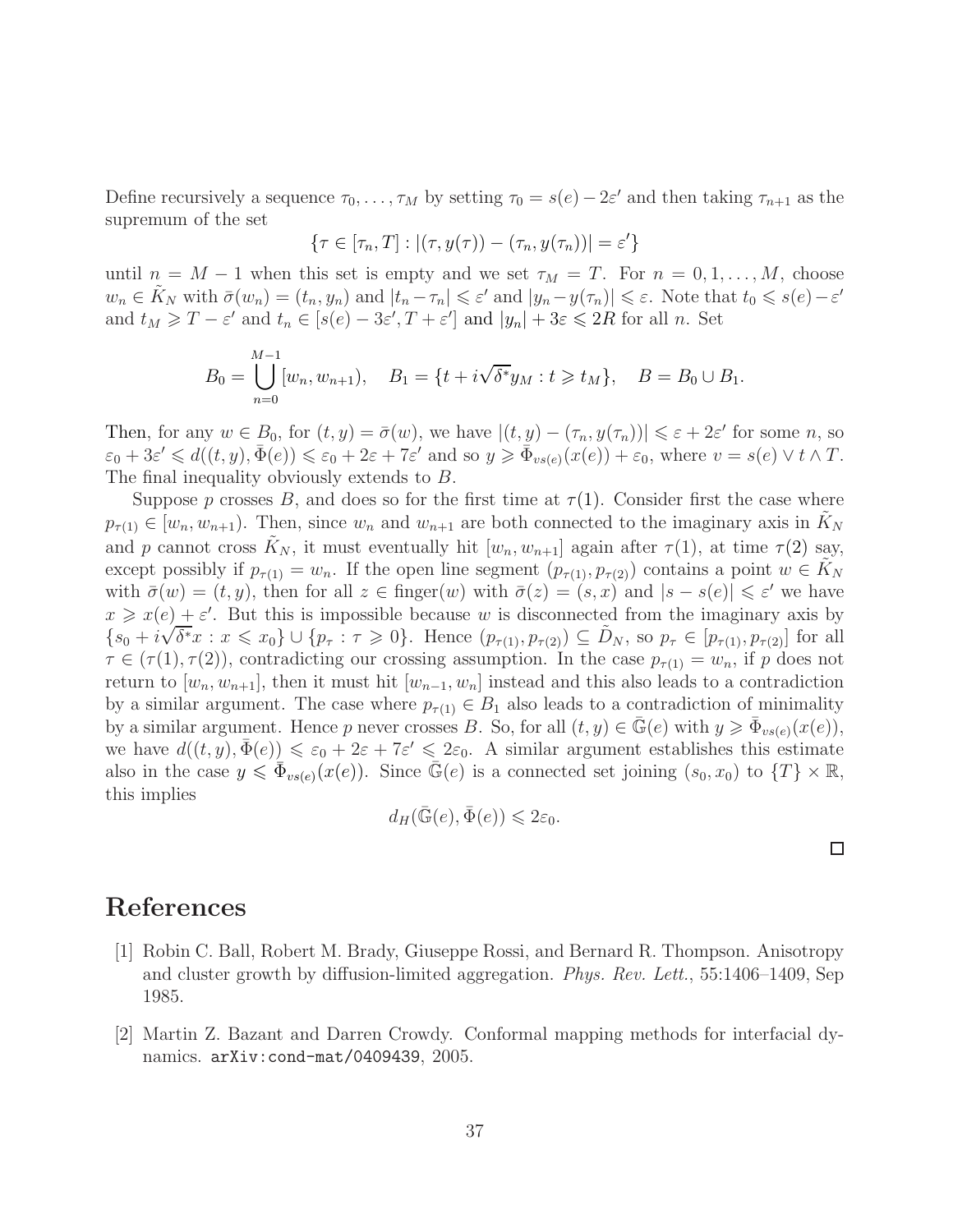- <span id="page-37-9"></span><span id="page-37-6"></span>[3] L. Carleson and N. Makarov. Aggregation in the plane and Loewner's equation. *Comm. Math. Phys.*, 216(3):583–607, 2001.
- [4] Benny Davidovitch, H. G. E. Hentschel, Zeev Olami, Itamar Procaccia, Leonard M. Sander, and Ellak Somfai. Diffusion limited aggregation and iterated conformal maps. *Phys. Rev. E (3)*, 59(2, part A):1368–1378, 1999.
- <span id="page-37-11"></span><span id="page-37-2"></span>[5] Murray Eden. A two-dimensional growth process. In *Proc. 4th Berkeley Sympos. Math. Statist. and Prob., Vol. IV*, pages 223–239. Univ. California Press, Berkeley, Calif., 1961.
- <span id="page-37-8"></span>[6] L. R. G. Fontes, M. Isopi, C. M. Newman, and K. Ravishankar. The Brownian web: characterization and convergence. *Ann. Probab.*, 32(4):2857–2883, 2004.
- <span id="page-37-0"></span>[7] M. B. Hastings. Fractal to nonfractal phase transition in the dielectric breakdown model. *Phys. Rev. Lett.*, 87:175502, Oct 2001.
- <span id="page-37-7"></span>[8] M. B. Hastings and L. S. Levitov. Laplacian growth as one-dimensional turbulence. *Physica D*, 116 (1-2):244, 1998.
- [9] Mogens H. Jensen, Anders Levermann, Joachim Mathiesen, and Itamar Procaccia. Multifractal structure of the harmonic measure of diffusion-limited aggregates. *Phys. Rev. E*, 65:046109, Mar 2002.
- <span id="page-37-10"></span>[10] Fredrik Johansson Viklund, Alan Sola, and Amanda Turner. Scaling limits of anisotropic Hastings-Levitov clusters. To appear in Annales de l'Institut Henri Poincar´e. arXiv:math.PR/0908.0086, 2010.
- <span id="page-37-5"></span>[11] Harry Kesten. Hitting probabilities of random walks on  $\mathbb{Z}^d$ . *Stochastic Process. Appl.*, 25(2):165–184, 1987.
- <span id="page-37-4"></span>[12] Paul Meakin, Robin C. Ball, P. Ramanlal, and L. M. Sander. Structure of large twodimensional square-lattice diffusion-limited aggregates: Approach to asymptotic behavior. *Phys. Rev. A*, 35:5233–5239, Jun 1987.
- <span id="page-37-3"></span>[13] L. Niemeyer, L. Pietronero, and H. J. Wiesmann. Fractal dimension of dielectric breakdown. *Phys. Rev. Lett.*, 57(5):650, Aug 1986.
- <span id="page-37-12"></span><span id="page-37-1"></span>[14] James Norris and Amanda G. Turner. Planar aggregation and the coalescing Brownian flow. arXiv:math.PR/0810.0211, 2008.
- [15] James Norris and Amanda G. Turner. Weak convergence of the localized disturbance flow to the coalescing Brownian flow.  $arXiv:math.PR/1106.3252, 2011$ .